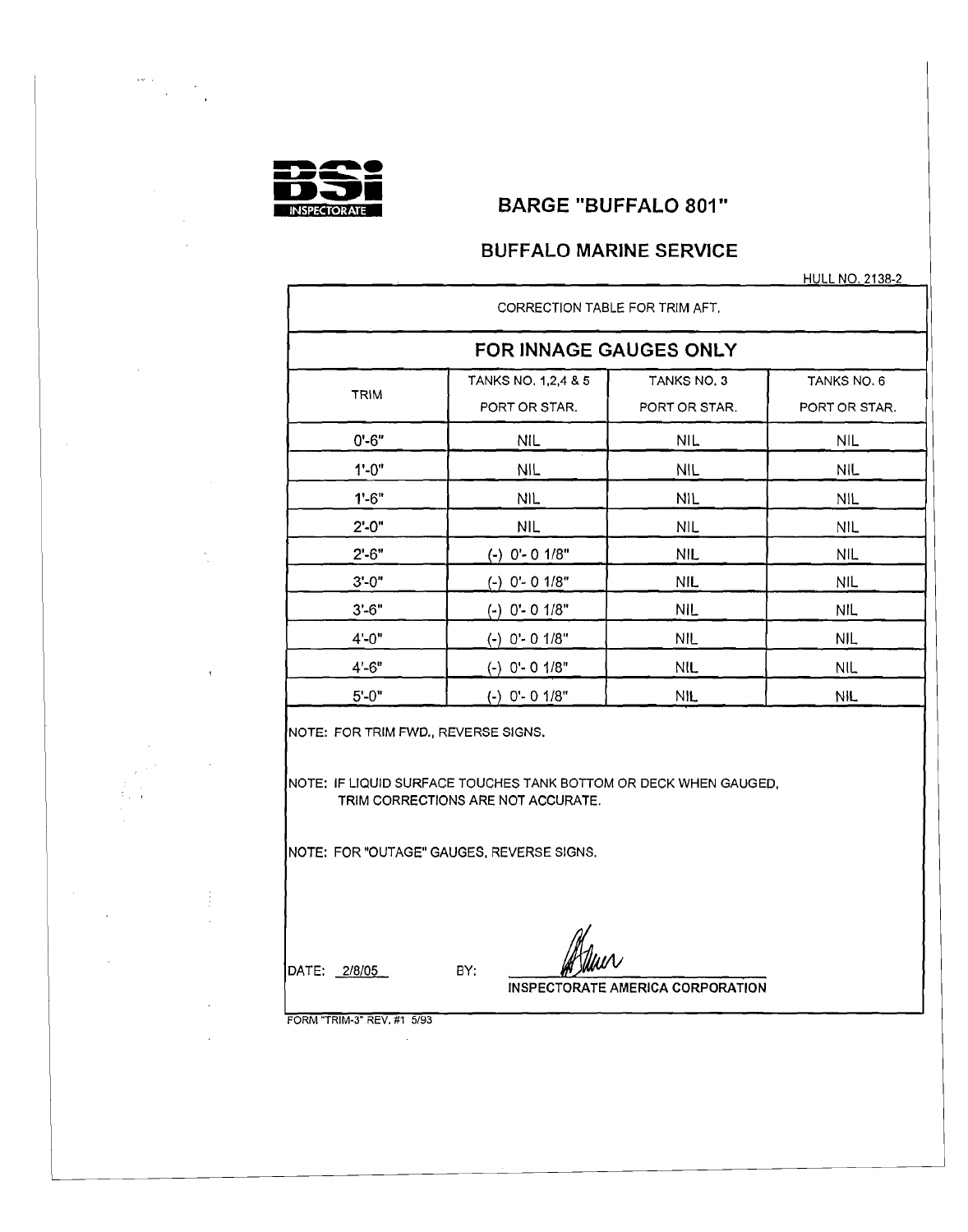

#### **INNAGE TABLE**

# **1 PORT OR STAR**

BARGE SHOULD BE ON EVEN-LEVEL KEEL WHEN GAUGES ARE TAKEN

**HULL NO. 2138-2** 

|                 | 0 FT.          |                          | 1 FT.                                                 |                        | 2 FT.            | $\bullet$                | 3 FT.            |                  | 4 FT.            |                 | 5 FT.                |                 | 6 FT.                | п.             | 7 FT.                |              | 8 FT.                |                | 9 FT.                | $\overline{\phantom{a}}$ | 10 FT.               |                           | 11 FT.               | $\blacksquare$   | 12 FT.               |                         | 13 FT.   |                         | 14 FT. |
|-----------------|----------------|--------------------------|-------------------------------------------------------|------------------------|------------------|--------------------------|------------------|------------------|------------------|-----------------|----------------------|-----------------|----------------------|----------------|----------------------|--------------|----------------------|----------------|----------------------|--------------------------|----------------------|---------------------------|----------------------|------------------|----------------------|-------------------------|----------|-------------------------|--------|
| ۱o              | 6.11           | $^{\circ}$               | 192.85                                                |                        | 391.90           | $\bullet$                | 590.96           | $^{\circ}$       | 790.01           | $\bullet$       | 989.07               |                 | 1,188.13             |                | 1,387.18             |              | 1.586.24             |                | 1,785.29             |                          | 1.984.35             |                           | 2.183.41             | $\bullet$        | 2.382.46             |                         | 2.542.59 |                         |        |
|                 | 7.88           | 1/4                      | 196.99                                                | 1/4                    | 396.05           | $\overline{1}$           | 595.11           | 1/4              | 794.16           | 14              | 993.22               |                 | 1,192.27             | $1\mu$         | 1,391.33             |              | 1,590.39             |                | 1,789.44             | 1/4                      | 1,988.50             | 114                       | 2,187.55             | 1/4              | 2.386.61             | 1/4                     | 2,543.23 |                         |        |
| 12              | 9.65           | 1/2                      | 201.14                                                | 1/2                    | 400.20           | 1/2                      | 599.25           | 1/2              | 798.31           | 12              | 997.36               |                 | 1,196.42             | n              | 1,395.48             |              | 1,594.53             | ۲ın            | 1,793.59             | 1/2                      | 1,992.64             | 1/2                       | 2.191.70             | 1/2              | 2,390.76             | 1/2                     | 2,543.87 |                         |        |
| 34              | 12.60          | 3/4                      | 205.29                                                | 34                     | 404.34           | اءدآ                     | 603.40           | 13/4             | 802.46           | l azul          | 1,001.51             |                 | 1,200.57             | 34             | 1,399.62             | Гзи          | 1,598.68             | 3/4            | 1,797,73             | 3/4                      | 1,996.79             | 3/4                       | 2.195.85             | $\overline{3/4}$ | 2,394.90             | 3/4                     | 2.544.03 | 34                      |        |
| l 1             | 15.55          | i 1                      | 209.43                                                | 1 <sup>1</sup>         | 408.49           | $\mathbf{1}$             | 607.55           |                  | 806.60           | $\mathbf{1}$    | 1.005.66             |                 | 1,204.71             | $\blacksquare$ | 1,403.77             |              | 1,602.83             |                | 1,801.88             |                          | 2,000.94             |                           | 2,199.99             |                  | 2,399.05             |                         | 2,544.19 |                         |        |
| tи              | 18.51          | 1/4                      | 213.58                                                | 1/4                    | 412.64           | 7/4                      | 611.69           | 1/4              | 810.75           | 14              | 1,009.81             |                 | 1,208.86             | $\mathbf{u}$   | 1,407.92             |              | 1,606.97             | 1/4            | 1,806.03             | 1/4                      | 2,005.08             | l su                      | 2.204.14             | 1/4              | 2,403.20             | 1/4                     |          |                         |        |
| 1/2             | 21.46          | 17                       | 217.73                                                | 1/2                    | 416.78           | n2                       | 615.84           | 12               | 814.90           | 1/2             | 1.013.95             |                 | 1,213.01             | 1/2            | 1,412.06             |              | 1.611.12             | 112            | 1,810.18             | 1/2                      | 2.009.23             | 1/2                       | 2,208.29             | 1/2              | 2.407.34             |                         |          | 17                      |        |
| 34              | 25.30          | 3/4                      | 221.88                                                | 3/4                    | 420.93           | 34                       | 619.99           | 34               | 819.04           | اعتدا           | 1,018,10             |                 | 1,217.16             | 344            | 1.416.21             |              | 1.615.27             | 3/4            | 1.814.32             | 3/4                      | 2,013,38             | 74                        | 2,212.43             | তির              | 2.411.49             | Гзч!                    |          | l vs                    |        |
| I 2             | 29.14          | $\overline{\mathbf{r}}$  | 226.02                                                |                        | 425.08           | $\overline{2}$           | 624.13           |                  | 823.19           | $\overline{z}$  | 1,022.25             |                 | 1,221,30             |                | 1,420.36             |              | 1.619.41             |                | 1,318,47             |                          | 2,017.53             | $\overline{\phantom{a}}$  | 2.216.58             | l 2              | 2,415.64             | 12                      |          | $\mathbf{z}$            |        |
| É               | 33.28          | 1/4                      | 230.17                                                | 1/4                    | 429.23           | 1/4                      | 628.28           | 1/4              | 827.34           | 1/4             | 1,026.39             | 114             | 1.225.45             |                | 1,424.51             |              | 1,623.56             |                | 1.822.62             | 1/4                      | 2.021.67             |                           | 2,220.73             | 1/4              | 2.419.78             | 1/4                     |          | 1/4                     |        |
| 1/2             | 37.42          | 1/2                      | 234.32                                                | 1/2                    | 433.37           | 1/2                      | 632.43           | 112              | 831.48           | 1/2             | 1,030.54             | 1/2             | 1,229.60             | 1/2            | 1,428.65             |              | 1.627.71             | 1/2            | 1,826,76             | 1/2                      | 2,025.82             | i 1/2                     | 2.224,88             | 1/2              | 2,423.93             | 1/2                     |          | 1/2                     |        |
| ĪЖ              | 41.56          | 34                       | 238.46                                                | 3/4                    | 437.52           | 3/4                      | 636.58           | 3/4              | 835.63           | 34              | 1.034.69             |                 | 1,233.74             |                | 1,432.80             |              | 1,631.86             | $\mathbf{u}$   | 1,830.91             | 34                       | 2,029.97             | l 34                      | 2,229.02             | 3/4              | 2.428.06             | -34                     |          | 34                      |        |
| lэ              | 45.70          | $\cdot$                  | 242.61                                                |                        | 441.67           | $\mathbf{3}$             | 640.72           |                  | 839.78           | -3              | 1,038.83             |                 | 1,237.89             |                | 1.436.95             |              | 1.636.00             |                | 1.835.06             |                          | 2.034.11             | l 3                       | 2,233.17             | <b>3</b>         | 2.432.23             | ïз.                     |          | ъ.                      |        |
| ு               | 49.83          | 1/4                      | 246.76                                                | 1/4                    | 445.81           | 1/4                      | 644.87           |                  | 843.93           | 14              | 1,042.98             |                 | 1,242.04             | -14            | 1441.09              |              | 1.640.15             |                | 1.839.20             | 1/4                      | 2.038.26             |                           | 2,237.32             | 1/4              | 2.436.37             | 1/4                     |          | 1/4                     |        |
|                 | 53.97          | 1/2                      | 250.90                                                | 1/2                    | 449.96           | 1/2                      | 649.02           |                  | 848.07           | $ w_2 $         | 1,047.13             | 1/2             | 1,246.18             | 17             | 1445.24              |              | 1,644.30             | 1/2            | 1.843.35             | 1/2                      | 2.042.41             | 1/2                       | 2,241.46             | 1/2              | 2,440.52             | 1/2                     |          | 12                      |        |
| 34              | 58.11          | 34                       | 255.05                                                | 3/4                    | 454.11           | 3/4                      | 653.16           |                  | 852.22           | اعتدا           | 1,051.28             |                 | 1,250.33             | 34             | 1,449.39             | l sve        | 1.648.44             | 3/4            | 1,847,50             | 3/4                      | 2,046.55             | 34                        | 2.245.61             | 3/4              | 2.444.67             | اءدا                    |          | 34                      |        |
| ™               | 62.25          | $\overline{\phantom{a}}$ | 259.20                                                |                        | 458.25           | $\overline{\phantom{a}}$ | 657.31           |                  | 856.37           |                 | 1,055.42             |                 | 1,254.48             |                | 1.453.53             |              | 1.652.59             |                | 1,851.65             |                          | 2,050.70             |                           | 2.249.76             | $\blacksquare$   | 2,448.81             | $\overline{\bullet}$    |          | $\overline{\cdot}$      |        |
| $\overline{1}$  | 66.39          | 114                      | 263.35                                                | $\mathbf{u}$           | 462.40           | 7/4                      | 561.46           | 1/4              | 860.51           | 144             | 1,059,57             |                 | 1,258.63             | <b>u</b>       | 1.457.68             |              | 1,656.74             | 1/4            | 1,855.79             | 1/4                      | 2,054.85             |                           | 2,253.90             | 1/4              | 2,452.96             | 1/4                     |          | 14                      |        |
| 1/2             | 70.52          | 1/2                      | 267.49                                                | 1/2                    | 466.55           | 1/2                      | 665.60           | 1/2              | 864.66           | 1/2             | 1,063,72             |                 | 1,262.77             | 1/2            | 1,461.83             |              | 1,660.88             |                | 1,859.94             | 1/2                      | 2,059.00             | 1/2                       | 2,258.05             | 1/2              | 2,457.11             | 1/2                     |          | 12                      |        |
| 34              | 74.58          | l 3/4                    | 271.64                                                | 24                     | 470.69           | $\overline{\mathbf{u}}$  | 669.75           | $\overline{w}$   | 868.81           | أمردا           | 1.067.86             | 34.             | 1.266.92             | lзи            | 1,465.98             |              | 1.665.03             | 3/4            | 1,864.09             | 3/4                      | 2,063,14             | 34                        | 2,262.20             | 3/4              | 2.461.25             | िल                      |          | 34                      |        |
| <b>S</b>        | 78.64          | $\sim$                   | 275.79                                                | 5 <sup>1</sup>         | 474.84           | - 51                     | 673.90           | i 5.             | 872.95           | - 51            | 1,072.01             |                 | 1,271.07             | 5              | 1,470.12             |              | 1.669.18             |                | 1.868.23             |                          | 2.067.29             | -5                        | 2.266.35             | <b>5</b>         | 2,465.40             | ு                       |          | $\overline{\mathbf{S}}$ |        |
| i 1/4           | 82.70          |                          | 279,93                                                | 1/4                    | 478.99           | 1/4                      | 678.05           | 1/4              | 877.10           | 1/4             | 1,076,16             |                 | 1,275.21             | اعتدا          | 1,474.27             | 1/4          | 1,673.33             | 1/4            | 1,872.38             | 1/4                      | 2.071.44             | 1/4                       | 2,270.49             | 1/4              | 2,469.55             | 1/4                     |          | 14                      |        |
| 1/2             | 86.76          | 1/2.                     | 284.08                                                | 1/2<br>$\overline{34}$ | 483.14<br>487.28 | 1/2<br>34                | 682.19           | 1/2<br>3/4       | 881.25<br>885.40 | 1/2<br>l 3/4    | 1.080.30             |                 | 1,279.36             | 12 <br>يروا    | 1,478.42             | . 1/2<br>3/4 | 1,677.47<br>1.681.62 | 1/2<br>ভিদ     | 1,876.53             |                          | 2.075.58             | 1/2                       | 2,274.64             | 1/2              | 2.473.70             | 1/2                     |          | 12                      |        |
| 34              | 90.82          | 3/4                      | 288.23<br>292.37                                      |                        | 491.43           | $\ddot{\bullet}$         | 686.34<br>690.49 |                  | 869.54           | i s             | 1.084.45<br>1.088.60 |                 | 1,283.51<br>1.287.65 |                | 1,482.56             |              |                      |                | 1,880.67             |                          | 2.079.73             | 3/4<br>$\overline{\cdot}$ | 2,278.79             | 3/4              | 2,477.84             | 34                      |          | 34<br>7                 |        |
| 1/4             | 94.88<br>98.94 | 1/4                      | 296.52                                                | 1/4                    | 495.58           | 1/4                      | 694.63           | 1/4              | 893.69           | 144             | 1.092.75             |                 | 1.291.80             |                | 1,486.71<br>1,490.86 |              | 1,685.77<br>1,689.91 | $\overline{1}$ | 1,884.82<br>1.888.97 | 1/4                      | 2,083,88<br>2,088.02 | $\mathbf{u}$              | 2,282,93<br>2,287.08 | 6                | 2,481,99<br>2.486.14 | $\epsilon$<br>14        |          | 1/4                     |        |
| 1/2             | 103,00         |                          | 300.67                                                | $\overline{u}$         | 499.72           | 1/2                      | 698.78           | 12               | 897.84           | 1/2             | 1,096.89             | 1/21            | 1,295.95             | 112            | 1.495.00             | vz           | 1.694.06             | 1/2            | 1.893.12             |                          | 2,092.17             | 1/2                       | 2.291.23             | 1/2              | 2,490.28             |                         |          | 「tol                    |        |
| 34              | 107.06         | 3/4                      | 304.82                                                | 3/4                    | 503.87           | 34                       | 702.93           | 3/4              | 901.98           | 314             | 1.101.04             |                 | 1,300.10             | 34             | 1,499.15             | -3/4         | 1.698.21             | 3/4            | 1,897.26             |                          | 2.096.32             | 34                        | 2,295.37             | 34               | 2.494.11             | Гзи                     |          | Гзи∣                    |        |
| $\mathbf{r}$    | 111.12         |                          | 308,96                                                | $\mathbf{7}$           | 508.92           | $\mathbf{z}$             | 707.07           | 17               | 906.13           |                 | 1,105.19             |                 | 1,304.24             |                | 1,503.30             |              | 1,702.35             | $\overline{z}$ | 1,901.41             |                          | 2,100,47             | ł7.                       | 2,299,52             | $\overline{z}$   | 2,497.94             | $\overline{\mathbf{r}}$ |          | $\overline{7}$          |        |
| I۳              | 115.18         | 1/4                      | 313.11                                                | 1/4                    | 512.16           | $\overline{14}$          | 711.22           | 1/4              | 910.28           | 1/4             | 1.109.33             |                 | 1,308.39             | i 134 i        | 1,507.45             | i 14 l       | 1,706.50             | 114            | 1,905.56             |                          | 2,104.61             | 1/4                       | 2,303.67             | 114              | 2.501.76             |                         |          | 18                      |        |
| I v2            | 119.24         | 1/2                      | 317.26                                                | 1/2                    | 516.31           | 1/2                      | 715.37           | 1/2              | 914.42           | l 12            | 1,113,48             |                 | 1,312,54             | i 1/2          | 1,511.59             | 1/2          | 1,710,65             | 1/2            | 1,909.70             |                          | 2,108.76             | 1/2                       | 2.307.82             | 1/2              | 2,505.59             | 1/2                     |          | i 1/2 i                 |        |
| 1344            | 123.30         | 3/4                      | 321,40                                                | 3/4                    | 520.46           | 3/4                      | 719.52           | 34               | 918.57           | 134             | 1,117.63             |                 | 1,316.68             | انحدا          | 1,515.74             | 34           | 1.714.79             | 3/4            | 1,913.85             | 3/4                      | 2,112.91             | 3/4                       | 2,311.96             | 3/4              | 2,508.78             | برد ا                   |          | 3/4                     |        |
| l s             | 127.36         | $\bullet$                | 325.55                                                | $\bullet$              | 524.51           | $\bullet$                | 723.66           | $\bullet$        | 922.72           |                 | 1,121.77             |                 | 1,320.83             | l s            | 1,519.89             | $\mathbf{g}$ | 1.718.94             | ∣s             | 1,918.00             |                          | 2.117.05             | 8                         | 2.316.11             | l s              | 2,511.97             | i∎.                     |          | $\bullet$               |        |
| ا⊯ا             | 131.42         | 1/4                      | 329.70                                                | 1/4                    | 528.75           | 1/4                      | 727.81           |                  | 926.87           | $\overline{u}$  | 1,125.92             |                 | 1,324.98             | l 1/4 l        | 1,524.03             |              | 1,723.09             |                | 1.922.14             |                          | 2.121.20             |                           | 2,320.26             | 114              | 2.515.16             | 14                      |          | 1/4                     |        |
| $\overline{v}$  | 135.48         | 1/2                      | 333.84                                                | 1/2                    | 532.90           | $\overline{12}$          | 731.96           | 1/2              | 931.01           | 1/2             | 1,130,07             |                 | 1,329.12             | l 12           | 1,528.18             | 1/2          | 1,727.24             | 1/2            | 1,926.29             |                          | 2.125.35             | 1/2                       | 2,324.40             | 1/2              | 2,518.35             | 12                      |          | 12                      |        |
| 1344            | 139.54         | 3/4                      | 337.99                                                | 34                     | 537.05           | 34                       | 736.10           | 34               | 935.16           | اعتدا           | 1,134.22             |                 | 1,333.27             | 1344           | 1.532.33             | 34           | 1,731.38             | 3⁄4            | 1.930.44             | l 3/4                    | 2,129.49             | 3 <sub>4</sub>            | 2,328,55             | TV4              | 2,520.90             | 3/4                     |          | 3/4                     |        |
| г.              | 143.60         | $\bullet$                | 342.14                                                | $\bullet$              | 541.19           | $\bullet$                | 740.25           | э.               | 939.31           | l∎.             | 1.138.36             |                 | 1,337.42             | . .            | 1,536.47             |              | 1,735.53             |                | 1,934.59             |                          | 2.133.64             | ۱s,                       | 2,332.70             | İ۶               | 2,523.46             | ⊡                       |          | Гo                      |        |
| 1/4             | 147.66         | 1/4                      | 346.29                                                | 114                    | 545.34           | 1/4                      | 744.40           | 1/4              | 943.45           | 144             | 1,142,51             |                 | 1.341.57             | 1/4            | 1.540.62             | 14           | 1.739.68             | 1/4            | 1.938.73             |                          | 2,137.79             | 1/4                       | 2.336.84             | 1/4              | 2,526.01             | 1/4                     |          | 1/4                     |        |
| $\overline{u}$  | 151.72         | 1/2                      | 350.43                                                | $\overline{12}$        | 549.49           | $\overline{1/2}$         | 748.54           | 1/2              | 947.60           | $\overline{17}$ | 1.146.66             | 1/2             | 1.345.71             | n2             | 1,544.77             | 1/2          | 1.743.82             | 1/2            | 1.942.68             |                          | 2.141.94             | $\overline{112}$          | 2.340.99             | $\overline{12}$  | 2.528.56             | 12                      |          | $\overline{12}$         |        |
| 134             | 155.78         | $\overline{34}$          | 354.58                                                | 3/4                    | 553.64           | 34                       | 752.69           | $\overline{3/4}$ | 951.75           | 34              | 1,150.80             |                 | 1,349.86             | 34             | 1,548.92             | 34           | 1,747.97             | 34             | 1.947.03             |                          | 2.146.08             | 3/4                       | 2.345.14             | T34              | 2.530.47             | 34                      |          | 3/4                     |        |
| $\overline{10}$ | 159.84         | 10                       | 358.73                                                | 10                     | 557,78           | 10 <sup>1</sup>          | 756.84           | 10               | 955.89           | 10              | 1.154.95             | 10 <sup>1</sup> | 1,354.01             | i se l         | 1,553.06             | 10           | 1,752.12             | 10             | 1.951.17             |                          | 2,150,23             | 10                        | 2,349,29             | 10               | 2,532.39             | 10                      |          | 10                      |        |
| ŀш              | 163.90         | 1/4                      | 362.87                                                | $\boldsymbol{u}$       | 561.93           | $ \psi $                 | 760.99           | 114              | 960.04           | 1/4             | 1.159.10             |                 | 1,358,15             | 1/4            | 1,557.21             | 1.41         | 1,756.26             | $-11$          | 1.955.32             |                          | 2,154.38             | 1/4                       | 2,353.43             | 114              | 2.534.30             | 1/4                     |          | 1/4                     |        |
| l v2            | 167.96         | 1/2                      | 367.02                                                | 1/2                    | 566.08           | $\overline{12}$          | 765.13           | 1/2              | 964.19           | 1/2             | 1.163.24             | 1/2             | 1,362.30             | 1/2            | 1.561.36             | 1/2          | 1,760.41             | ا در ا         | 1,959.47             |                          | 2.158.52             | 1/2                       | 2.357.58             | w <sub>2</sub>   | 2.536.22             | 1/2                     |          | 1/2                     |        |
| Гзи             | 172.11         | 3/4                      | 371.17                                                | 3/4                    | 570.22           | 341                      | 769.28           | 3/4              | 968.34           | 3/4             | 1.167.39             | 3/4             | 1.366.45             | 34             | 1,565.50             | 34           | 1.764.56             | 13/41          | 1,963.61             | l 3/4                    | 2.162.67             | 3/4                       | 2,361.73             | 134              | 2,537,49             | ₹зи                     |          | ابروا                   |        |
| I 11            | 176.26         | 11                       | 375.31                                                | 11                     | 574.37           | l 11 I                   | 773.43           | 11               | 972.48           | i 11 I          | 1.171.54             | 11              | 1,370.59             | ោ              | 1,569,65             | -11          | 1.768.71             | l 11 İ         | 1.967.76             |                          | 2,166.82             | 11                        | 2.365.87             | 11               | 2.538.77             | l 11                    |          | 11                      |        |
| 1/4             | 180.41         | 1/4                      | 379.46                                                |                        | 578.52           | 1/4                      | TTI 57           | 1/4              | 976.63           | 1/4             | 1,175.69             | 1/4.            | 1,374,74             | 144            | 1,573.80             |              | 1,772.85             |                | 1.971.91             |                          | 2,170.96             |                           | 2,370.02             | 114              | 2,540.04             | 1/4                     |          |                         |        |
| 12              | 184.55         | 1/2                      | 383.61                                                | 1/2                    | 582.66           | $\overline{1/2}$         | 781.72           | 1/2              | 980.78           | 1/2             | 1,179.83             | 1/2             | 1,378.89             | 12             | 1,577.94             | 1/2          | 1,777.90             |                | 1,976.06             |                          | 2,175.11             | 1/2                       | 2,374,17             | 1/2              | 2,541.32             | 1/2                     |          | $\frac{4}{2}$           |        |
| 34              | 188.70         | 3/4                      | 387.76                                                | 3/4                    | 586,81           | $\overline{\mathbf{u}}$  | 785.87           |                  | 984.97           |                 | 1,183.98             | اءنه            | 1,383.04             | 34             | 1,582.09             |              | 1,781.15             |                | 1,980.20             |                          | 2,179.26             | 344                       | 2,378.31             | l 34             | 2,541.95             | $\overline{\mathbf{u}}$ |          |                         |        |
|                 |                |                          | <b>CAPACITIES GIVEN IN BARRELS OF 42 U.S. GALLONS</b> |                        |                  |                          |                  |                  |                  |                 |                      |                 |                      |                |                      |              |                      |                |                      |                          |                      |                           | STRAPPED: 2/6/05     |                  |                      |                         |          |                         |        |

 $\sim 10$ 

• CAPACITY BELOW STRIKE POINT

REFERENCE GAUGE HEIGHT: 15-3 1/2" (RIM OF 8" DIA HATCH LOCATED NEAR CENTER OF TANK)

 $\mathcal{L}^{\mathcal{L}}$  . The contract of the contract of the  $\mathcal{L}^{\mathcal{L}}$ 

where  $\mathbf{w}_i$  is a subsequence of the properties of the contract  $\mathbf{w}_i$  , where  $\mathbf{w}_i$ 

 $\Delta \phi = 0.01$  and  $\Delta \phi = 0.01$ 

State Contractor

STRAPPED: 2/8/05

WE CERTIFY ALL MEASUREMENTS AND COMPUTATIONS ARE<br>IN ACCORDANCE WITH APPLICABLE API STANDARDS AND ARE TRUE AND CORRECT TO THE BEST OF OUR KNOWLEDGE.

Willer

 $\mathcal{A}=\mathcal{A}$  .

**INSPECTORATE AMERICA CORPORATION** 

 $\hat{f}$  is the component of the contract of the contract of the contract of  $\hat{f}$ 

 $\mathcal{L}^{\text{max}}_{\text{max}}$  , where  $\mathcal{L}^{\text{max}}_{\text{max}}$ 

 $\mathcal{F}(\mathcal{F})$  and  $\mathcal{F}(\mathcal{F})$  .

 $\Delta\omega_{\rm{max}}$ 

 $\mathcal{L}$ 

 $\sim$ 

 $\sim$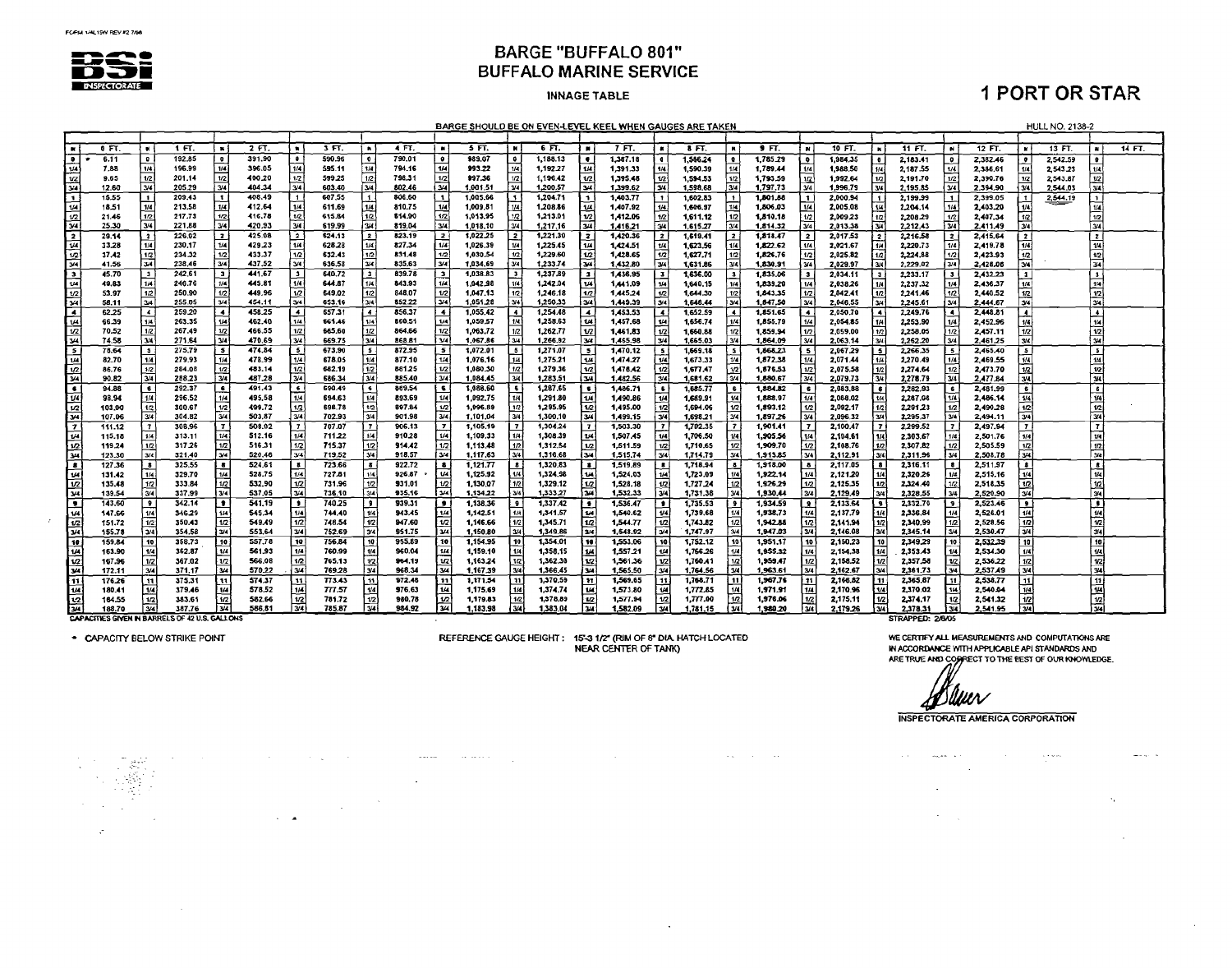

#### **INNAGE TABLE**

# **2 PORT OR STAR**

BARGE SHOULD BE ON EVEN-LEVEL KEEL WHEN GAUGES ARE TAKEN

**HULL NO. 2138-2** 

|                              | 0.5T           | $\bullet$        | 1 FT.                                         | <b>IN</b>               | 2 FT.  |                      | 3 FT.   |                         | 4 FT.   | °.                    | 5 FT.    | ×              | 6 FT.    |                         | 7 FT.    | - 24             | 8 FT.    | $\blacksquare$          | 9 FT.    | - 89                     | $10 FT$ . | $\blacksquare$           | 11 FT.                  | ١ĸ                       | 12 FT.   | İм                      | 13 FT.   | - 68                    | 14 FT. |
|------------------------------|----------------|------------------|-----------------------------------------------|-------------------------|--------|----------------------|---------|-------------------------|---------|-----------------------|----------|----------------|----------|-------------------------|----------|------------------|----------|-------------------------|----------|--------------------------|-----------|--------------------------|-------------------------|--------------------------|----------|-------------------------|----------|-------------------------|--------|
| . .                          | 6.06           | $^{\circ}$       | 191.06                                        | $\blacksquare$          | 388,29 | $\overline{\bullet}$ | 585.52  | ۰.                      | 782.75  |                       | 979,99   |                | 1.177.22 |                         | 1,374.45 | ۰.               | 1,571.68 |                         | 1,768.91 |                          | 1.966.15  | $\bullet$                | 2,163,38                | ۱e                       | 2,360.61 | $\bullet$               | 2.519.28 | $\bullet$               |        |
|                              | 7.81           | l w              | 195.17                                        | امتعا                   | 392.40 | 1/4                  | 589.63  | 1/4                     | 786.86  | l 1/4                 | 984.10   | 1/4            | 1.181.33 | 1/4                     | 1,378.56 | 1/4              | 1,575,79 | 1/4                     | 1.773.02 | 1/4                      | 1,970.25  | 174                      | 2.167.49                | 1/4                      | 2.364.72 |                         | 2,519.91 |                         |        |
| 1/2                          | 9.56           | 1/2              | 199.28                                        |                         | 396,51 | 1/2                  | 593.74  | 1/2                     | 790.97  | 11⁄2                  | \$88.20  | 12             | 1,185,44 | 1/2                     | 1,382.67 | 1/2              | 1,579.90 | 1/2                     | 1,777.13 | 1/2                      | 1,974.36  | 1/2                      | 2,171.60                | 1/2                      | 2,368.83 | 1/2                     | 2,520.54 |                         |        |
|                              | 12.49          | 3/4              | 203.39                                        | $\overline{y}$          | 400.62 | 3/4                  | 597.85  | 34                      | 795.08  | 34                    | 992.31   | 34             | 1,189.55 | 3/4                     | 1,386.78 | $\overline{3/4}$ | 1.584.01 | $\overline{3/4}$        | 1,781.24 | 3/4                      | 1.978.47  | 34                       | 2,175.70                | 3/4                      | 2,372.94 | 3/4                     | 2,520.70 | 3/4                     |        |
| l 1.                         | 15.41          |                  | 207.49                                        | $\mathbf{1}$            | 404.73 | $\mathbf{1}$         | 601.96  | $\mathbf{f}$            | 799.19  |                       | 996,42   | Ι.             | 1,193.65 | $\mathbf{I}$            | 1,390.89 | $\mathbf{r}$     | 1,588.12 | $\mathbf{I}$            | 1,785.35 | $\blacksquare$           | 1,982.58  | $\mathbf{1}$             | 2,179.81                | l 1                      | 2,377.05 | i 11                    | 2,520.86 |                         |        |
| w                            | 18.34          | 1/4              | 211.60                                        | $\overline{1/4}$        | 408.83 | 1/4                  | 606.07  | 1/4                     | 803.30  | اسدا                  | 1.000.53 | 144            | 1,197.76 | 1/4                     | 1,395.00 | 1/4              | 1,592.23 | 1/4                     | 1,789.46 | 1/4                      | 1,986.69  | U <sub>4</sub>           | 2,183.92                |                          | 2.381.15 | 1/4                     |          | 1/4                     |        |
| l 1/2 i                      | 21.26          | 1/2              | 215.71                                        | 1/2                     | 412.94 | 1/2                  | 610.18  | 1/2                     | 807.41  | l 1/2                 | 1,004.64 | 1/2            | 1,201,87 | 1/2                     | 1,399.10 | 112              | 1,596.34 | 1/2                     | 1,793.57 | 1/2                      | 1,990.80  | 1/2                      | 2.188.03                | 112                      | 2.385.26 |                         |          | 1/2                     |        |
| 134                          | 25.07          | 34               | 219.82                                        | 3/4                     | 417.05 | lwl                  | 614.29  | 34                      | 811.52  | اسدا                  | 1.008.75 | 3/4            | 1,205.98 | 3/4                     | 1,403.21 | l v4             | 1.600.44 | 3/4                     | 1.797.68 | $\overline{\mathcal{H}}$ | 1,994.91  | ىد ا                     | 2.192.14                | 3/4                      | 2.389.37 | 3/4                     |          | $\overline{374}$        |        |
| 17                           | 28.88          |                  | 223.93                                        |                         | 421.16 | $\overline{z}$       | 618.39  | $\mathbf{z}$            | 815.63  | ìz.                   | 1,012.86 |                | 1,210.09 | $\overline{\mathbf{z}}$ | 1,407.32 | 2                | 1,604.55 | $\overline{\mathbf{2}}$ | 1,801.79 | $\overline{2}$           | 1,999.02  | $\overline{z}$           | 2,196.25                | $\overline{\mathbf{z}}$  | 2.393.48 | $\mathbf{2}^+$          |          | $\overline{z}$          |        |
| $\mathbf{u}$                 | 32.98          | 1/4              | 228.04                                        | 1/4                     | 425.27 | 1/4                  | 622.50  | 1/4                     | 819.74  | 1141                  | 1.016.97 |                | 1,214.20 | 1/4                     | 1.411.43 |                  | 1,608.66 | 18                      | 1,805.89 | 1/4                      | 2.003.13  | 1/4                      | 2,200.36                | 1/4                      | 2.397.59 | 1/4                     |          | 1/4                     |        |
| 1/2                          | 37.08          | 1/2              | 232.15                                        | 1/2                     | 429,38 | 1/2                  | 626.61  | 1/2                     | 823.84  | 112                   | 1,021.08 |                | 1.218.31 | 1/2                     | 1.415.54 | 1/2              | 1,612.77 | 1/2                     | 1,810,00 | 1/2                      | 2,007.24  | 1/2                      | 2,204.47                | 1/2                      | 2,401.70 | 1/2                     |          | 1/2                     |        |
| 3/4                          | 41.18          | 3/4              | 236.26                                        | 3/4                     | 433.49 | 3/4                  | 630.72  | ا 3⁄4                   | 827.95  | 13/4                  | 1,025.19 | 34             | 1,222.42 | 34                      | 1,419.65 | 3/4              | 1.616.88 | 34                      | 1,814.11 | 3/4                      | 2.011.34  | 34                       | 2.208.58                | l 3/4                    | 2.405.81 | <b>Тзи</b>              |          | 34                      |        |
| Iз                           | 45.28          | $\mathbf{a}$     | 240.37                                        | $\bullet$               | 437,50 |                      | 634.83  | ∣3⊧                     | 832.06  | ١з                    | 1,029.29 | د ا            | 1,226.53 | 3                       | 1,423.76 | ١з               | 1.620.99 | $\overline{\mathbf{3}}$ | 1.818.22 | $\overline{\phantom{a}}$ | 2,015.45  | i s                      | 2.212.69                | $\overline{\mathbf{3}}$  | 2,409.92 | Γз⊹                     |          | 7                       |        |
| l w                          |                |                  |                                               |                         | 441.71 |                      | 638.94  | 1/4                     | 836.17  | 11/4                  | 1,033.40 | i 1/4          | 1,230.64 | 1/4                     | 1,427.87 | 1/4              | 1.625.10 | 1/4                     | 1,822.33 |                          | 2.019.56  | 1/4                      | 2,216.79                | 1/4                      | 2.414.03 | 1/4                     |          | 1/4                     |        |
|                              | 49.38          | 1/4<br>1/2       | 244.48<br>248.58                              | 1/2                     | 445.82 | 1/4<br>1/2           | 643.05  | 1/2                     | 840.28  | i 12                  | 1,037.51 |                | 1,234.74 | 12                      | 1.431.98 | 112              | 1,629.21 |                         | 1.826.44 | 12                       | 2,023.67  | 1/2                      | 2,220.90                | 1/2                      | 2,418.14 | 1/2                     |          | $\overline{12}$         |        |
| 112<br>łзи                   | 53.48<br>57.58 | 3/4              | 252.69                                        | 3/4                     | 449.92 | 34                   | 647.16  | 3/4                     | 844.39  | 34                    | 1,041.62 | 30             | 1,238.85 | 34                      | 1,436.09 | 3/4              | 1,633.32 | 1/2<br>3/4              | 1,830.55 | T3/4                     | 2,027.78  | $\overline{34}$          | 2,225.01                | 3/4                      | 2.422.24 | 3/4                     |          | 34                      |        |
| l 4.                         | 61.58          | $\blacktriangle$ | 256.80                                        | $\ddot{\bullet}$        | 454.03 | $\left  \right $     | \$51.27 | $\blacktriangle$        | 848.50  | $\blacktriangleleft$  | 1,045.73 |                | 1,242.96 |                         | 1,440.19 | 4 ا              | 1,637.43 | $\cdot$                 | 1.834.66 |                          | 2.031.89  | $\overline{\phantom{a}}$ | 2,229.12                | $\blacktriangleleft$     | 2.426.35 | $\overline{4}$          |          | ⊺∡                      |        |
| 1/4                          | 65,78          | 1/4              | 260.91                                        | 1/4                     | 458.14 | 1/4                  | 455.38  |                         | 852.61  | 1/4                   | 1.049.84 |                | 1,247.07 | 1/4                     | 1,444.30 |                  | 1,641.53 | 1/4                     | 1,838.77 |                          | 2,036.00  | $\overline{u}$           | 2.233.23                | 1/4                      | 2,430.46 | 1/4                     |          | 1/4                     |        |
| $\left  \frac{1}{2} \right $ | 69.88          | 1/2              | 265.02                                        | 1/2                     | 462.25 | 1/2                  | 659.48  | 1/2                     | 856.72  | 1/2                   | 1.053.95 |                | 1,251.18 | 1/2                     | 1.448.41 | 1/2              | 1.645.64 | 1/2                     | 1.842.88 | 1/2                      | 2,040.11  | $\overline{12}$          | 2.237.34                | 1/2                      | 2.434.57 | $1/2$                   |          | $\overline{12}$         |        |
| 3/4                          | 73,90          | 34               | 269.13                                        | 34                      | 466.36 | 3/4                  | 663.59  | 341                     | 860.83  | 3/4                   | 1.058.06 | 34             | 1.255.29 | $\overline{u}$          | 1,452.52 | 3/4              | 1.649.75 | 34                      | 1.846.98 | 3/4                      | 2.044.22  | 34                       | 2.241.45                | 3/4                      | 2.438.68 | 34.                     |          | 3/4                     |        |
| $\overline{\bullet}$         | <b>77.S2</b>   | 5                | 273.24                                        | $\sim$                  | 470.47 |                      | 667.70  |                         | 864.93  | - 5                   | 1.062.17 |                | 1.259.40 | -5                      | 1,456.63 | Ιī               | 1,653.86 | -5                      | 1,851.09 | -5                       | 2.048.33  | i s                      | 2.245.56                | <b>S</b>                 | 2.442.79 | Γs                      |          | $\overline{\mathbf{s}}$ |        |
| $1/4$                        | 81.94          | 1/4              | 277.35                                        | 1/4                     | 474.58 | 1/4.                 | \$71.81 | 1/4                     | 869.04  | ا 1/4                 | 1.066.28 |                | 1.263.51 | $1/\epsilon$            | 1,460.74 | i 1/4            | 1.657.97 | 1/4                     | 1,855.20 |                          | 2.052.43  | lш                       | 2,249.67                | 1/4                      | 2.446.90 | 1/4                     |          | 1/4                     |        |
| v2                           | 85.96          | 1/2              | 261.46                                        | 1/2                     | 478.69 | 1/2                  | 675.92  | 1/2                     | 873.15  | $\lceil \cdot \rceil$ | 1,070.38 | 1/2            | 1,267.62 | i 10 I                  | 1,464.85 | $\overline{u}$   | 1,662.08 | 1/2                     | 1,859.31 | 1/2                      | 2.056.54  | 1/2                      | 2,253.78                | 1/2                      | 2,451.01 | 1/2                     |          | $\overline{1/2}$        |        |
| 34                           | 89.99          | 3/4              | 285.57                                        | 34                      | 482.80 | w                    | 680.03  | 34'                     | 877.26  | 7/4                   | 1,074.49 | lзи            | 1,271.73 | 3/4                     | 1,468.96 | $\overline{3/4}$ | 1,666.19 | $\overline{3}$          | 1,863.42 | 3/4                      | 2,060.65  | $\overline{34}$          | 2,257.88                | 3/4                      | 2.455.12 | 34                      |          | l 3⁄4                   |        |
|                              | 94.01          |                  | 289.67                                        | $\bullet$               | 486.91 | i s                  | 684.14  |                         | 881.37  | $\epsilon$            | 1,078.60 |                | 1,275.83 |                         | 1,473.07 | i s              | 1,670.30 |                         | 1.867.53 | l S                      | 2,064.76  | $\epsilon$               | 2,261.99                | 6                        | 2,459.23 | l 6                     |          | Γε                      |        |
| 144                          | 98.03          | 1/4              | 293.78                                        | 1/4                     | 491.01 | 1/4                  | 688.25  | 1/4                     | 885.48  | 114                   | 1,082.71 | 144            | 1,279.94 |                         | 1,477.18 | H                | 1.674.41 |                         | 1.871.54 | 114                      | 2.068.87  | 1/4                      | 2.266.10                |                          | 2,463.33 | 1/4                     |          | <b>M</b>                |        |
| 1/2                          | 102.05         | 1/2              | 297.89                                        | 1/2                     | 495.12 | 1/2                  | 692.36  | 1/2                     | 889.59  | 1/2                   | 1,086.82 | $\overline{v}$ | 1,284.05 |                         | 1,481.28 | 1/2              | 1,678.52 | 1/2                     | 1,875,75 | 1/2                      | 2.072.98  | 1/2                      | 2,270.21                | 1/2                      | 2.467.44 | 1/2                     |          | $\overline{1/2}$        |        |
| l 3/4                        | 106.07         | 3/4              | 302.00                                        | 34                      | 499.23 | 3/4                  | 696,47  | 34                      | 893.70  |                       | 1,090.93 | مىد ا          | 1,288,16 |                         | 1,485.39 | 34               | 1,682.62 | 34                      | 1,879.86 | 34                       | 2.077.09  | $\overline{34}$          | 2.274.32                | 34                       | 2.471.24 | 3/4                     |          | 134                     |        |
| l 7                          | 110.10         | $\overline{7}$   | 306.11                                        | $\mathbf{z}$            | 503.34 | $\mathbf{7}$         | 700.57  |                         | 897.81  |                       | 1,095.04 | 17             | 1,292.27 |                         | 1,489.50 | $\mathbf{r}$     | 1.686.73 | - 7                     | 1.883.97 | $\overline{7}$           | 2.081.20  | $\overline{z}$           | 2,278.43                | ΙT                       | 2,475.03 | $\lceil 7 \rceil$       |          | ΓZ                      |        |
| 114                          | 114.12         | 1/4              | 310.22                                        | 1/4                     | 507.45 | 1/4                  | 704.68  | 1/4                     | 901.92  | 414                   | 1.099.15 | 114            | 1,296.38 |                         | 1,493.61 | 1/4              | 1,690.84 |                         | 1,888.07 |                          | 2,085.31  | $\boldsymbol{u}$         | 2.282.54                | м                        | 2.478.82 | 1/4                     |          | 1JA                     |        |
| $\frac{1}{2}$                | 118.14         | 1/2              | 314.33                                        | 1/2                     | 511.56 | 1/2                  | 708.79  | U2                      | 906.02  | 1/2                   | 1,103.26 | 1/2            | 1.300.49 |                         | 1,497.72 | $\overline{u}$   | 1,694.95 | 1/2                     | 1,892.16 | 1/2                      | 2.089.42  | 1/2                      | 2,286.65                | 1/2                      | 2.482.61 | $\overline{12}$         |          | $\overline{1/2}$        |        |
|                              | 122.16         | 3/4              | 318.44                                        | 34                      | 515.67 | 34                   | 712.90  | 34                      | 910.13  | ا»ھآ                  | 1.107.37 | أعدا           | 1,304.60 | 3/4                     | 1.501.83 | l v4             | 1,699.06 | 3/4                     | 1,896.29 | -3/4                     | 2,093.52  | تتجا                     | 2.290.76                | 36                       | 2,485.77 | 34                      |          | l 34                    |        |
| l s                          | 126.18         | 8                | 322.55                                        | 8                       | 519.78 | i s                  | 717.01  | $\bullet$               | 914.24  | $\bullet$             | 1.111.47 | l s            | 1,308.71 |                         | 1,505.94 | ь.               | 1,703.17 |                         | 1,900,40 | $\bullet$                | 2.097.63  | l s                      | 2,294.87                | $\mathbf{a}$             | 2,488.93 | l'al                    |          | Γs                      |        |
| 1/4                          | 130.21         | 1/4              | 326.66                                        | 1/4                     | 523.89 | 1/4                  | 721.12  | 1/4                     | 918.35  | 1/4                   | 1,115.58 | i un'          | 1,312.82 |                         | 1,510.05 | 1/4              | 1,707.28 | 1/4                     | 1,964.51 | 1/4                      | 2,101.74  | $\overline{\mathbf{u}}$  | 2,298.97                | l us                     | 2,492.09 | 1/4                     |          | Гŵ                      |        |
| 1/2                          | 134.23         | 1/2              | 330.76                                        | 1/2                     | 528.00 | 1/2                  | 725.23  |                         | 922.46  | $+2$                  | 1,119.59 | 1/2            | 1,316.92 | 1/2                     | 1,514.16 | $\overline{17}$  | 1,711.39 | 1/2                     | 1,908.62 | 1/2                      | 2,105.85  | $\overline{12}$          | 2,303.08                | 1/2                      | 2.495.26 | 1/2                     |          | 1/2                     |        |
| 3/4                          | 138.25         | 3/4              | 334.87                                        | 3/4                     | 532.10 | 34                   | 729.34  | $\frac{1/2}{3/4}$       | \$26.57 | 74                    | 1,123.80 | اعتدا          | 1,321.03 | اعتدا                   | 1518.26  | 34               | 1,715.50 | 3/4                     | 1.912.73 | 3/4                      | 2,109.96  | J۷4                      | 2,307.19                | 3/4                      | 2.497.78 | Гзи                     |          | l 34                    |        |
| Гs                           | 142.27         | ۰.               | 338.98                                        | -9.1                    | 536.21 | $^{\circ}$           | 733.45  | $\bullet$               | 930.68  |                       | 1,127.91 | . .            | 1,325.14 |                         | 1,522.37 | $\bullet$        | 1.719.61 | - 9                     | 1,916.84 | $\bullet$                | 2.114.07  | i s                      | 2.311.30                | $\bullet$                | 2,500.31 | ۱.,                     |          | İĩ                      |        |
| 114                          | 146.29         | 1/4              | 343.09                                        | 1/4                     | 540.32 | i sra i              | 737.56  | 1/4                     | 934.79  | 1/4                   | 1,132.02 | l sus l        | 1 329 25 | 1/4                     | 1,526.48 | 174              | 1,723.71 | l 1/4 l                 | 1.920.95 | 1/4                      | 2.118.18  | lш                       | 2.315.41                | 1/4                      | 2.502.84 | 1/4                     |          | 1/4                     |        |
| 1/2                          | 150.32         | 1/2              | 347.20                                        | 1/2                     | 544.43 | $\overline{1/2}$     | 741.66  | u2                      | 938.90  | 1/2                   | 1,136.13 | 1/2            | 1.333.36 | 1/2                     | 1,530,59 | 1/2              | 1,727.82 | 1/2                     | 1.925.06 | 1/2                      | 2.122.29  | 1/2                      | 2.319.52                | $\overline{12}$          | 2.505.37 | 12                      |          | $\overline{12}$         |        |
| 3/4                          | 154.34         | 3/4              | 351.31                                        | 3/4                     | 548.54 | 34                   | 745.77  | 3/4                     | 943.01  | ایردا                 | 1.140.24 | 34             | 1.337.47 | $\overline{34}$         | 1,534.70 | 34               | 1,731.93 | 3/4                     | 1,929.16 | 3/4                      | 2,126.40  | 34                       | 2,323.63                | $\overline{34}$          | 2,507.27 | 3/4                     |          | 34                      |        |
| 10                           | 158.36         | 10               | 355.42                                        | 10                      | 552.65 | 10 <sub>1</sub>      | 749.88  | -10                     | 947.11  | 10                    | 1,144.35 | 10             | 1,341.58 | 10 <sup>1</sup>         | 1,538.81 | 10               | 1,736.04 | 10                      | 1.933.27 | 10                       | 2,130.51  | 10                       | 2,327.74                | 10                       | 2.509.16 | 10                      |          | $\overline{10}$         |        |
| 1/4                          | 162.38         | 1/4              | 359.53                                        | 1/4                     | 556.76 | 1/4                  | 753.99  | 14                      | 951.22  | 14                    | 1,148.46 | 144            | 1,345,69 | انعتا                   | 1.542.92 | $+14$            | 1,740.15 | 1/4                     | 1,937.38 | 1/4                      | 2,134.61  | 1/4                      | 2,331.85                | 1/4                      | 2,511.06 | 1/4                     |          | l tu                    |        |
| 1/2                          | 166,40         | 1/2              | 363.64                                        | 1/2                     | 560.87 | 1/2                  | 758,10  | 1/2                     | 955.33  | 1/2                   | 1.152.56 | 12             | 1.349.80 | 1/2                     | 1,547.03 | 1/2              | 1,744.26 | 112                     | 1,941.49 | 1/2                      | 2,138.72  | 1/2                      | 2,335.96                | 1/2                      | 2.512.96 | 1/2                     |          | $\overline{12}$         |        |
|                              | 170.51         | 34               | 367.75                                        | $\overline{\mathbf{y}}$ | 564.98 | 34                   | 762.21  | 34                      | 359.44  | 344                   | 1.156.67 | 34             | 1,353.91 | 3/4                     | 1,551.14 | l 34             | 1,748.37 | 3/4                     | 1,945.60 | 3/4                      | 2.142.83  | ख                        | 2.340.06                | $\overline{\mathbf{34}}$ | 2.514.22 | 34                      |          | 34                      |        |
| i 11                         | 174.62         | 11               | 371.85                                        | 11                      | 569.09 | 11                   | 766.32  | 11                      | 963.55  | 11                    | 1,160.78 | 11             | 1,358.01 | 11                      | 1.555.25 | 11               | 1,752.48 | İ 11                    | 1.949.71 | 11                       | 2,146.94  | 11                       | 2,344.17                | l 11                     | 2.515.48 | $\overline{\mathbf{1}}$ |          | $\overline{11}$         |        |
| 1/4                          | 178.73         | 1/4              | 375.96                                        | 144                     | 573.19 | 1/4                  | 770.43  | l tri                   | 967.66  | 1/4                   | 1,164.89 |                | 1,362.12 | 14                      | 1,559.35 | 1/4              | 1,756.59 | 1/4                     | 1.953.02 | 114                      | 2.151.05  | $\mathbf{u}$             | 2.348.28                | 1/4                      | 2,516.75 |                         |          |                         |        |
| 1/2                          | 182.84         | $\overline{1/2}$ | 380.07                                        | $\overline{12}$         | 577.30 | 1/2                  | 774.54  | $\overline{u}$          | 971.77  | $\overline{1/2}$      | 1,169.00 | 1/2            | 1,366.23 | 1/2                     | 1,563.46 | 1/2              | 1,760.70 | 12                      | 1,957.93 | 1/2                      | 2.155.16  | $ {\bf u}$               | 2.352.39                | $^{\mathrm{1/2}}$        | 2,518.01 | 12                      |          |                         |        |
| $\overline{\mathbf{y}}$      | 186.95         | 34               | 384.18                                        | 344                     | 581.41 | $\overline{34}$      | 778.65  | $\overline{\mathbf{u}}$ | 975.88  | $\overline{3}$ /4     | 1,173.11 | 34             | 1,370.34 | 34                      | 1,567,57 | انتدا            | 1,764.80 |                         | 1.962.04 |                          | 2.159.27  | $\overline{\mathbf{u}}$  | 2.356.50                | $\overline{34}$          | 2.518.64 | 34                      |          | 실험품                     |        |
|                              |                |                  | <b>CAPACITIES GIVEN IN BARRELS OF 42 U.S.</b> | <b>GALLONS</b>          |        |                      |         |                         |         |                       |          |                |          |                         |          |                  |          |                         |          |                          |           |                          | <b>STRAPPED: 2/8/05</b> |                          |          |                         |          |                         |        |

where the state  $\mathcal{O}(\mathcal{O}(n^2))$  and  $\mathcal{O}(\mathcal{O}(n^2))$  . The state  $\mathcal{O}(\mathcal{O}(n^2))$ 

\* CAPACITY BELOW STRIKE POINT

 $\mathcal{L}$ 

REFERENCE GAUGE HEIGHT: 15-3 1/2" (RIM OF 8" DIA. HATCH LOCATED NEAR CENTER OF TANK)

 $\mathcal{A}^{\mathcal{A}}$  , where  $\mathcal{A}^{\mathcal{A}}$  are  $\mathcal{A}^{\mathcal{A}}$  , and  $\mathcal{A}^{\mathcal{A}}$  are  $\mathcal{A}^{\mathcal{A}}$  , and

 $\sim$ 

 $\sim$ 

STRAPPED: 2/8/05

 $\mathcal{L}_{\mathcal{A}}$ 

WE CERTIFY ALL MEASUREMENTS AND COMPUTATIONS ARE<br>IN ACCORDANCE WITH APPLICABLE API STANDARDS AND ARE TRUE AND CORRECT TO THE BEST OF OUR KNOWLEDGE.

INSPECTORATE AMERICA CORPORATION

 $\mathcal{L}_{\mathcal{A}}$  and  $\mathcal{L}_{\mathcal{A}}$  are the set of the set of the set of the set of  $\mathcal{A}$ 

 $\sim 100$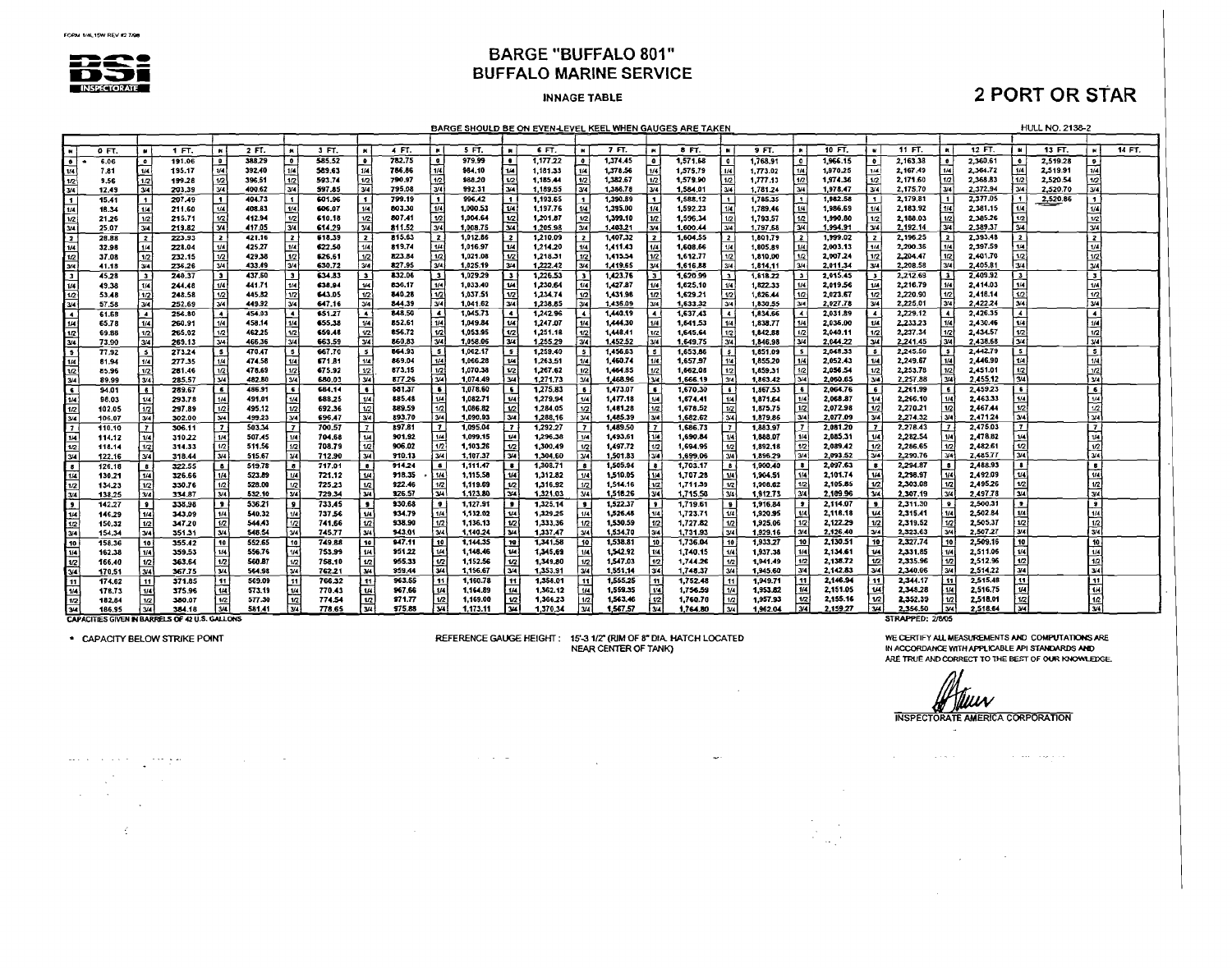

#### **INNAGE TABLE**

# **3 PORT OR STAR**

BARGE SHOULD BE ON EVEN-LEVEL KEEL WHEN GAUGES ARE TAKEN

**HULL NO. 2138-2** 

|                             | 0 FT.                                                    |                          | 1 FT.            |                      | 2 FT.            |                         | 3 FT.            |                         | 4 FT.            |                          | 5 FT.                |                                             | 6 FT.                |                         | 7 FT.                | $\blacksquare$             | 8 FT.                |                                 | 9 FT.                | $\blacksquare$          | 10 FT.               | $\blacksquare$                  | 11 FT.               |                          | 12 FT.               |                         | 13 FT.   | M                       | 14 FT. |
|-----------------------------|----------------------------------------------------------|--------------------------|------------------|----------------------|------------------|-------------------------|------------------|-------------------------|------------------|--------------------------|----------------------|---------------------------------------------|----------------------|-------------------------|----------------------|----------------------------|----------------------|---------------------------------|----------------------|-------------------------|----------------------|---------------------------------|----------------------|--------------------------|----------------------|-------------------------|----------|-------------------------|--------|
| $\bullet$                   | 6.24                                                     | $\bullet$                | 197.14           |                      | 400.75           |                         | 604.37           | ۱o                      | 807.99           | ۰                        | 1,011.60             |                                             | 1,215.22             | i o                     | 1,418.83             | $\bullet$                  | 1.622.45             | $\bullet$                       | 1.826.07             | ۰.                      | 2 029.68             | ۱ø.                             | 2.233.30             | $\bullet$                | 2.436.91             | $\bullet$               | 2,600.68 |                         |        |
| m                           | 8.05                                                     | -144                     | 201.38           | 1/4                  | 405.00           |                         | 608.61           | 14                      | 812.23           | 1/4                      | 1,015.84             | 1/4                                         | 1,219.46             | 1/4                     | 1,423.08             | $^{\prime\prime}$          | 1.626.69             | 1/4                             | 1,830.31             | 1/4                     | 2,033.92             | 1/4                             | 2,237.54             | 1/4                      | 2.441.16             | 1/4                     | 2.601.33 |                         |        |
|                             | 9.86                                                     | 1/2                      | 205.62           | 1/2                  | 409.24           |                         | 612.85           | 1/2                     | 816.47           | $\overline{u}$           | 1,020.09             | 1/2                                         | 1.223.70             | 1/2                     | 1,427.32             | 1/2                        | 1,630.93             | 1/2                             | 1,834.55             | 1/2                     | 2,038.17             | 11/2                            | 2,241.78             | 1/2                      | 2,445.40             | ימו!                    | 2,601.99 |                         |        |
| 3/4                         | 12.88                                                    | $\overline{\mathbf{z}}$  | 209.86           | ايردا                | 413.48           | l 34                    | 617.10           | Γзи                     | 820.71           | 34                       | 1,024.33             | -34                                         | 1,227.94             | 3/4                     | 1,431.56             | 34                         | 1.635.18             | 34                              | 1.838.79             | 3/4                     | 2.042.41             | 3/4                             | 2,246.02             | 34                       | 2.449.64             | 3/4                     | 2,602.15 | 3/4                     |        |
| ا •                         | 15.89                                                    | $\mathbf{1}$             | 214.11           |                      | 417.72           | lı.                     | 621.34           |                         | 824.95           |                          | 1,028.57             | $\mathbf{I}$                                | 1,232.19             | $\overline{\mathbf{1}}$ | 1,435.80             | l 1                        | 1,639.42             | $\mathbf{I}$                    | 1,843.03             |                         | 2.046.65             | l 1.                            | 2,250.27             | $\mathbf{1}$             | 2,453.88             | $\overline{\mathbf{1}}$ | 2,602.31 | $\ddot{\phantom{1}}$    |        |
| 1/4                         | 18.91                                                    | İм                       | 218.35           | 1/4                  | 421.96           | l 144 °                 | 625.58           | 14                      | 829.20           | 1/4                      | 1.032.81             | 1/4                                         | 1,236.43             |                         | 1,440.04             | i 124                      | 1.643.66             | 114                             | 1,847.28             |                         | 2,050.89             | 1/4                             | 2,254.51             | 1/4                      | 2.458.12             | 1/4                     |          | 1/4                     |        |
| $\overline{12}$             | 21.93                                                    | 1/2                      | 222.59           | 1/2                  | 426.21           | 1 12                    | 629.82           | 1/2                     | 833.44           | 1/2                      | 1,037.05             | 1/2                                         | 1.240.67             | 1/2                     | 1.444.29             | 12                         | 1,647.90             | 1/2                             | 1,851.52             | $\overline{u}$          | 2,055.13             | 1/2                             | 2,258.75             | 1/2                      | 246237               | 1/2                     |          | 1/2                     |        |
| 3/4                         | 25.86                                                    | 34                       | 226.83           | 3/4                  | 430.45           | 134                     | 634.06           | 2/4                     | 837.68           | 3/4                      | 1,041.30             | 34                                          | 1,244.91             | $34$                    | 1,448.53             | 34                         | 1.652.14             | 3/4                             | 1.855.76             | 3/4                     | 2.059.38             | 34                              | 2,262.99             | 34                       | 2,466.61             | 3/4                     |          | 34                      |        |
| 2                           | 29.79                                                    | $\overline{z}$           | 231.07           |                      | 434.69           | 2                       | 638.31           | $\overline{z}$          | 841.92           | 12                       | 1,045,54             | - 2                                         | 1,249.15             |                         | 1.452.77             | $\overline{\mathbf{z}}$    | 1,656,39             | l 2                             | 1,860.00             | $\overline{\mathbf{z}}$ | 2.063.52             | Γ2.                             | 2.267.23             | 12                       | 2.470.85             | Γ2.                     |          | $\overline{\mathbf{z}}$ |        |
| 1/4                         | 34,02                                                    | l 114                    | 235.32           | 1/4                  | 438.93           | l w                     | 642.55           | 1/4                     | 846.16           | 1/4                      | 1,049.78             | 1/4                                         | 1,253.40             | 1/4                     | 1,457.01             | 114                        | 1,660.63             | 1/4                             | 1,864.24             |                         | 2.067.86             | 1/4                             | 2,271.48             | 1/4                      | 2475.09              | 1/4                     |          | 114                     |        |
| 1/2                         | 38.25                                                    | 12                       | 239.56           | 1/2                  | 443.17           | i 1/2 l                 | 646.79           | 1/2                     | 850.41           | 1/2                      | 1,054,02             | 1/2                                         | 1,257.64             | 1/2                     | 1,461.25             | 1/2                        | 1,664.87             | 1/2                             | 1,868.49             | 1/2                     | 2,072.10             | $\overline{12}$                 | 2,275.72             | 1/2                      | 2479.33              | 1/2                     |          | $\overline{12}$         |        |
| 34                          | 42.48                                                    | 134                      | 243.80           | 3/4                  | 447.42           | 34                      | 651.03           | 3/4                     | 854.65           | 3/4                      | 1,058.26             | 34                                          | 1,261.88             | 34                      | 1,465,50             | 34                         | 1.669.11             | 3/4                             | 1,872.73             | 3/4                     | 2.076.34             | 3/4                             | 2,279.96             | 34                       | 2,483.56             | 3/4                     |          | 1344                    |        |
| ∣з                          | 46.71                                                    | $\overline{\phantom{a}}$ | 248.04           | $\mathbf{3}$         | 451.66           | -31                     | 655.27           | -31                     | 858.89           | $\mathbf{r}$             | 1.062.51             | 3                                           | 1,266.12             |                         | 1.469.74             | ∣ з                        | 1.673.35             | $\mathbf{z}$                    | 1,876.97             | $\mathbf{a}$            | 2,080.59             | $\mathbf{3}$                    | 2,284.20             | <b>3</b>                 | 2.487.82             | Γз                      |          | ज                       |        |
| 1/4                         | 50.94                                                    | lual                     | 252.28           | 1/4                  | 455.90           | 114 I                   | 659.52           | 1/4                     | 863.13           | 1/4                      | 1,066,75             | l 1/4                                       | 1,270.36             | 1/4                     | 1.473.98             | $\overline{14}$            | 1.677.60             | 1/4                             | 1,881,21             |                         | 2.084.83             | 114                             | 2,288.44             | 11/4                     | 2,492.06             | 1/4                     |          | 14                      |        |
| 1/2                         | 55.17                                                    | 12 <br>3/4               | 256.53           | n<br>34              | 450.14           | 1/2<br>اعدا             | 66376            | 1/2<br>3/4              | 867.37<br>871.62 | 1/2<br>3/4               | 1,070.99             | 1/2  <br>Гзи                                | 1.274.61             | 1/2                     | 1,478.22             | 1/2                        | 1.681.84             | 1/2                             | 1,885.45             |                         | 2,089.07             | 1/2                             | 2.292.69             | 1/2                      | 2,496.30             | 1/2                     |          | 1/2                     |        |
| 3/4                         | 59.40<br>63.63                                           | $\blacktriangleleft$     | 260,77<br>265.01 | $\blacktriangleleft$ | 464,38<br>468,63 |                         | 668.00<br>672.24 |                         | 875.86           | $\overline{\phantom{a}}$ | 1,075.23<br>1,079.47 |                                             | 1,278.85<br>1,283.09 | 34                      | 1,482.46             | 34<br>$\blacktriangleleft$ | 1,686.08<br>1,690.32 | $\overline{3/4}$                | 1.889.70             | 3/4                     | 2.093.31             | 3/4<br>$\overline{\phantom{a}}$ | 2,296.93             | 3/4                      | 2.500.54             | 3/4                     |          | 3/4                     |        |
| i 4<br>1/4                  | 67.86                                                    | $\overline{u}$           | 269.25           | 1/4                  | 472.67           | i tre i                 | 676.48           | $\ddot{\bullet}$<br>1/4 | 880.10           | 1/4                      | 1.083.72             | $\overline{\mathbf{A}}$<br>$\boldsymbol{u}$ | 1,287.33             | 1/4                     | 1,486.71<br>1,490.95 | 1/4                        | 1,694.56             | $\overline{\phantom{a}}$<br>1/4 | 1.893.94             | $\blacktriangleleft$    | 2.097.55             | $\overline{1/4}$                | 2,301.17             | $\overline{\phantom{a}}$ | 2.504.79             | $\blacktriangleleft$    |          | $\overline{\bullet}$    |        |
| 1/2                         | 72.09                                                    | $\mathbf{u}$             | 273.49           | 1/2                  | 477.11           | 12                      | 680.73           | 1/2                     | 884.34           | l 112                    | 1,087.96             | 12                                          | 1.291.57             |                         |                      | 1/2                        |                      | 1/2                             | 1,898.18             | 1/4                     | 2,101.80             |                                 | 2,305.41             | 1/4                      | 2,509.03             | (14)                    |          | 1/4                     |        |
| 3/4                         | 76.24                                                    | 34                       | 277.74           | 34                   | 481.35           | l su l                  | 684.97           | 3/4                     | 888.58           | 13/4                     | 1,092.20             | 34                                          | 1,295.82             | 1/2<br>34               | 1,495,19<br>1,499,43 | 34                         | 1,698.81<br>1.793.05 | 3/4                             | 1,902.42<br>1,906.66 | 12<br>3/4               | 2,106.04<br>2.110.28 | $^{1/2}$<br>3/4                 | 2.309.65<br>2,313.90 | 1/2<br>3/4               | 2,513.27<br>2.517.51 | 1/2<br>34               |          | 1/2<br>34               |        |
| i s                         | 80.39                                                    | $\sim$                   | 281.98           | $\sim$               | 485.59           | $\overline{\mathbf{s}}$ | 689.21           | $\overline{\mathbf{5}}$ | 892.83           |                          | 1,096.44             |                                             | 1.300.06             | $\sim$                  | 1.503.67             | ∣ s                        | 1,707.29             | - 5                             | 1.910.91             | <b>5</b>                | 2.114.52             | -5                              | 2,318.14             | i s                      | 2.521.75             | - 5                     |          | ाऽ                      |        |
| 114                         | 84.54                                                    | 1/4                      | 286.22           | 1/4                  | 489.84           | 114                     | 693,45           | 1/4                     | 897.07           | l 1/4                    | 1,100.68             | 1/4                                         | 1.304.30             | 1/4                     | 1,507.92             | $\mathbf{u}$               | 1.711.53             | 1/4                             | 1.915.15             |                         | 2.118.76             | -14                             | 2,322.38             | 1/4                      | 2,526.00             | 1/4                     |          | $\overline{1/4}$        |        |
| 1/2                         | 88.69                                                    | 12                       | 290,46           | 1/2                  | 494.08           | i vzi                   | 697.69           | 1/2                     | 901.31           | 1/2                      | 1,104.93             | 12                                          | 1 308.54             | 112                     | 1,512.16             | 1/2                        | 1,715.77             | 1/2                             | 1,919.39             | 1/2                     | 2,123.01             | 1/2                             | 2,326.62             | 1/2                      | 2,530.24             | 1/2                     |          | 1/2                     |        |
| 3/4                         | 92.84                                                    | 34                       | 294.70           | 3/4                  | 498.32           | 3/4                     | 701.94           | 34                      | 905.55           | ورد ا                    | 1.109.17             | 34                                          | 1.312.78             | 34                      | 1,516.40             | 134                        | 1,720.02             | 3/4                             | 1.923.63             | 3/4                     | 2.127.25             | $\overline{34}$                 | 2,330.86             | 3/4                      | 2.534.48             | $\sqrt{34}$             |          | 3/4                     |        |
| 6                           | 96.99                                                    | ۰.                       | 298.95           | $\sim$               | 502.56           | -61                     | 706,18           | -6                      | 909.79           |                          | 1.113.41             |                                             | 1,317.03             | 6                       | 1,520.64             | i s                        | 1,724.26             |                                 | 1,927.87             | $\epsilon$              | 2,131.49             | 6                               | 2,335.11             | $\bullet$                | 2,538.72             | 6                       |          | $\overline{\bullet}$    |        |
|                             | 101.14                                                   | 14                       | 303.19           | 1/4                  | 506.80           | 14                      | 710.42           | 14                      | 914.04           | 1/4                      | 1,117.65             |                                             | 1,321.27             | 1/4                     | 1,524,88             | 1/4                        | 1.728.50             |                                 | 1,932.12             | 10                      | 2.135.73             | 1/4                             | 2.339.35             |                          | 2,542.96             | 1/4                     |          | 1/4                     |        |
|                             | 105.29                                                   | 1/2                      | 307.43           | 1/2                  | 511.05           | 1/2                     | 714.56           | 1/2                     | 915.28           |                          | 1.121.89             |                                             | 1,325.51             | 11/2                    | 1,529.13             | 1/2                        | 1.732.74             | 1/2                             | 1,936.36             | 1/2                     | 2,139.97             | n                               | 2,343.59             | 112                      | 2,547.21             | 1/2                     |          | 1/2                     |        |
| $\frac{1}{4}$ $\frac{1}{3}$ | 109.44                                                   | i zver                   | 311.57           | 3/4                  | 515.29           | 34                      | 718.90           | 3/4                     | 922.52           | i 3/4'                   | 1.126.14             |                                             | 1,329.75             | 30                      | 1,533.37             | دد ا                       | 1,736.98             | $\overline{34}$                 | 1,940.60             | 3/4                     | 2144.22              | 3/4                             | 2.347.83             | l va                     | 2,551.12             | 3/4                     |          | 3/4                     |        |
| l 7                         | 113.59                                                   |                          | 315.91           | $\mathbf{r}$         | 519.53           | $\overline{\mathbf{z}}$ | 723.15           | $\mathbf{7}$            | 926.76           |                          | 1,130.38             |                                             | 1,333.99             | l 7                     | 1,537.61             | l 7                        | 1,741.23             | $\overline{\mathbf{z}}$         | 1,944.84             | $\overline{7}$          | 2.148.46             | $\overline{r}$                  | 2.352.07             | I 7                      | 2,555.03             | $\mathbf{7}$            |          | $\overline{7}$          |        |
| $\frac{1}{4}$               | 117.74                                                   | l tur                    | 320.16           | 1/4                  | 523.77           | 14                      | 727.39           | 1/4                     | 931.00           | 1/4                      | 1,134.62             |                                             | 1,338.24             | 1/4                     | 1.541.85             | 1/4                        | 1.745,47             | 1/4                             | 1,949.08             |                         | 2.152.70             | 1/4                             | 2.356.32             | 1/4                      | 2,558.95             |                         |          | 1/4                     |        |
|                             | 121.89                                                   | 1/2                      | 324.40           | $\overline{1/2}$     | 528.01           | 1/2                     | 731.63           | 1/2                     | 935.25           | i 1/2                    | 1.138.86             |                                             | 1,342.48             | 1/2                     | 1,546.09             | $\overline{12}$            | 1.749.71             | 1/2                             | 1,953.33             | 1/2                     | 2,156.94             | $1/2$                           | 2,360.56             | 1/2                      | 2,562.86             | 1/2                     |          | 1/2                     |        |
| 3/4                         | 126.04                                                   | 34                       | 328.64           | $\overline{3/4}$     | 532.26           | 34                      | 735.87           | 34                      | 939.49           | اءلا                     | 1,143.10             |                                             | 1.346.72             | 34                      | 1,550.34             | 3/4                        | 1.753.95             | 3/4                             | 1,957.57             | $\overline{34}$         | 2.161.18             | 3/4                             | 2.364.80             | 3/4                      | 2,566.12             | 3/4                     |          | 3/4                     |        |
| İδ                          | 130.19                                                   | $\bullet$                | 332.88           | $\overline{\bullet}$ | 536,50           | $\bullet$               | 740.11           |                         | 943.73           | $\bullet$                | 1,147.35             |                                             | 1,350.96             | ∣s.                     | 1,554,58             | $\cdot$                    | 1,758.19             |                                 | 1.961.81             | $\bullet$               | 2.165.43             |                                 | 2.369.04             | l s                      | 2,569.38             | Γ∎                      |          | $\bullet$               |        |
| 1/4                         | 134.34                                                   | uч.                      | 337.12           | 1/4                  | 540.74           | 1/4                     | 744.36           | 14 <sup>°</sup>         | 947.97           | l sar                    | 1,151,59             |                                             | 1,355.20             | 184                     | 1,556.82             | $1\mu$                     | 1.762.44             | 1/4                             | 1,966.05             | 1/4                     | 2,169.67             | 1/4                             | 2.373.28             | l 1/4                    | 2,572.64             | 1/4                     |          | 1/4                     |        |
| 1/2                         | 138.49                                                   | U <sub>2</sub>           | 341.37           | 1/2                  | 544,98           | 1/2                     | 748.60           | 1/2                     | 952.21           | l 1/2                    | 1,155.83             |                                             | 1,359,45             | 12                      | 1,563,06             | 1/2                        | 1,766.68             | 1/2                             | 1,970.29             | 1/2                     | 2.173.91             | 1/2                             | 2.377.53             | $\overline{12}$          | 2,575.90             | 12                      |          | 12                      |        |
| 3/4                         | 142.64                                                   | i sa                     | 345.61           | 34                   | 549.22           | 34                      | 752.84           | 34                      | 956.46           | 3/4                      | 1.160.07             |                                             | 1,363.69             | $\overline{\mathbf{y}}$ | 1,567.30             | 34                         | 1,770.92             | 3/4                             | 1,974.54             | 3/4                     | 2,178.15             | 34                              | 2,381.77             | 3/4                      | 2,578.51             | ا 4لا                   |          | 134                     |        |
| l s                         | 146.79                                                   | $\bullet$                | 349.85           | $\bullet$            | 553.47           | $\bullet$               | 757.08           | $\bullet$               | 960.70           | ۰.                       | 1,164.31             |                                             | 1,367.93             |                         | 1,571.55             | i 9                        | 1.775.16             |                                 | 1.978.78             |                         | 2,182.39             | $\bullet$                       | 2.386.01             | i s                      | 2.581.12             | $\bullet$               |          | $\overline{\bullet}$    |        |
| 1/4                         | 150.94                                                   | 14                       | 354.09           | 1/4                  | 557.71           | 1/4                     | 761.32           | 114                     | 964.94           | 174                      | 1,168.56             |                                             | 1,372.17             | 14                      | 1,575.79             | 1/4                        | 1,779.40             | 1/4                             | 1,983.02             | 1/4                     | 2,186.64             | 1/4                             | 2,390.25             | 1/4                      | 2,583,73             | 1/4                     |          | 1/4                     |        |
| 1/2                         | 155.09                                                   | 12                       | 358.33           | 1/2                  | 561.95           | 1/2                     | 765.57           | 1/2                     | 969.18           | l 1/2 l                  | 1,172,80             |                                             | 1.376.41             | 1/2                     | 1,530,03             | 1/2                        | 1,783.65             | 1/2                             | 1,987.26             | 1/2                     | 2.190.88             | 1/2                             | 2.394.49             | 1/2                      | 2.586.34             | 1/2                     |          | 1/2                     |        |
| 3/4                         | 159.24                                                   | 34                       | 362.58           | 34                   | 566.19           | 341                     | 769.81           | 34                      | 973.42           | ভিদ                      | 1,177.04             |                                             | 1,380.66             | 3/4                     | 1,584.27             | 34                         | 1,787.89             | <b>34</b>                       | 1,991.50             | $\overline{34}$         | 2,195.12             | 34                              | 2.398.74             | l 3/4                    | 2.588.29             | 3/4                     |          | 34                      |        |
| i 10                        | 163.39                                                   | -10                      | 366.82           | 10                   | 570.43           | 19 <sup>1</sup>         | 774.05           | 10                      | 977.67           | 10                       | 1.181.28             | 10                                          | 1.384.90             | 10                      | 1,588.51             | 10                         | 1.792.13             | 10                              | 1,995.75             | 10                      | 2,199.36             | 10                              | 2,402.98             | l 10                     | 2,590.25             | 10                      |          | $\overline{10}$         |        |
| 1/4                         | 167.54                                                   | 14                       | 371.06           |                      | 574.68           | 1/4                     | 778.29           | 1/4                     | 981.91           | 144                      | 1,185,52             |                                             | 1.389.14             | 1/4                     | 1,592.76             | 1/4                        | 1,796.37             | 1/4                             | 1,999.99             | 1/4                     | 2,203.60             | $\overline{\mathbf{u}}$         | 2,407.22             | l 114                    | 2,592.21             | 114                     |          | 114                     |        |
|                             | 171.69                                                   | 12                       | 375.30           | 1/2                  | 578.92           | 1/2                     | 782.53           | 1/2                     | \$66.15          | 1 1/2 I                  | 1,189.77             | 1/2                                         | 1.393.38             | 1/2                     | 1,597.00             | 1/2                        | 1,800.61             | 1/2                             | 2,004.23             | 1/2                     | 2.207.85             | 1/2                             | 2,411.46             | 1/2                      | 2,594.16             | 1/2                     |          | 1/2                     |        |
|                             | 175.93                                                   | لعندا                    | 379.54           | 3/4                  | 583.16           | 34                      | 786,78           | 3/4                     | 990.39           | 13/41                    | 1,194.01             | س: ا                                        | 1.397.62             | 34                      | 1,601.24             | 3 <sup>2</sup>             | 1,804.86             | 3/4                             | 2,008.47             | 3/4                     | 2.212.09             | 3/4                             | 2.415.70             | 34                       | 2.595.47             | w                       |          | l 374                   |        |
| 11                          | 180.17                                                   | <b>11</b>                | 383.79           | 11                   | 587,40           | 11                      | 791.02           | 11                      | 994.63           | i 11 I                   | 1,198.25             | l 11                                        | 1,401.87             | i 11 i                  | 1,605,48             | 11                         | 1,809.10             |                                 | 2,012.71             | 11                      | 2,216.33             | 11                              | 2,419.95             | 11                       | 2,596.77             | 11                      |          | $\overline{11}$         |        |
|                             | 184.41                                                   | 14                       | 388.03           | 1/4                  | 591.64           | 1/4                     | 795.26           | 1/4                     | 998.88           | 1441                     | 1,202.49             | 144                                         | 1,406.11             |                         | 1,609.72             | l w                        | 1,813.34             | 114                             | 2,016.96             | 1/4                     | 2,220.57             |                                 | 2,424.19             | 1/4                      | 2.596.07             | $4\mu$                  |          |                         |        |
| l 1/2                       | 188.65                                                   | 12                       | 392.27           | 1/2<br>34            | 595.89           | 1/2<br>3/4              | 799.50           | $\overline{12}$<br>34   | 1,003.12         | 12                       | 1,206.73             | 1/2<br>344                                  | 1,410.35             | امتدا                   | 1,613.97             | 1/2<br>l sul               | 1.817.58             | 1/2                             | 2.021.20             | 1/2                     | 2.224.81             | 1/2                             | 2,428.43             | 1/2                      | 2.599.38             | 1/2<br>জি               |          | $\frac{1}{34}$          |        |
| امردا                       | 192,90<br>CAPACITIES GIVEN IN BARRELS OF 42 U.S. GALLONS | 3/4                      | 396,51           |                      | 600.13           |                         | 803,74           |                         | 1.007.36         | 3/4                      | 1,210.98             |                                             | 1,414.59             |                         | 1,618.21             |                            | 1.821.82             | 3/4                             | 2.025.44             | 3/4                     | 2,229.06             | 341                             | 2,432.67             | 3/4                      | 2.600.03             |                         |          |                         |        |
|                             |                                                          |                          |                  |                      |                  |                         |                  |                         |                  |                          |                      |                                             |                      |                         |                      |                            |                      |                                 |                      |                         |                      |                                 | STRAPPED: 2/8/05     |                          |                      |                         |          |                         |        |

• CAPACITY BELOW STRIKE POINT

REFERENCE GAUGE HEIGHT: 15-2 3/4" (RIM OF 8" DIA, HATCH LOCATED NEAR CENTER OF TANK)

 $\mathcal{A}$  is a set of the set of the set of the set of the set of the set of the  $\mathcal{A}$ 

 $\alpha$  ,  $\alpha$  ,  $\alpha$  ,  $\alpha$  ,  $\alpha$ 

 $\mathcal{L}^{\text{max}}_{\text{max}}$ 

WE CERTIFY ALL MEASUREMENTS AND COMPUTATIONS ARE IN ACCORDANCE WITH APPLICABLE API STANDAREDS AND ARE TRUE AND CORRECT TO THE BEST OF OUR KNOWLEDGE.

 $\label{eq:2.1} \mathcal{L}_{\mathcal{A}}(x) = \mathcal{L}_{\mathcal{A}}(x) + \mathcal{L}_{\mathcal{A}}(x) + \mathcal{L}_{\mathcal{A}}(x)$ 

 $\mathcal{A}^{\mathcal{A}}$  and  $\mathcal{A}^{\mathcal{A}}$  and  $\mathcal{A}^{\mathcal{A}}$ 

 $\mathcal{L}^{\mathcal{L}}$  is the contract of the contract of  $\mathcal{L}^{\mathcal{L}}$ 

 $\sim$ 

**INSPECTORATE AMERICA CORPORATION** 

 $\sim 10^{-11}$ 

 $\label{eq:2} \frac{1}{\sqrt{2}}\left( \left\{ \left( \frac{1}{\sqrt{2}}\right) \left( \frac{1}{\sqrt{2}}\right) \left( \frac{1}{\sqrt{2}}\right) \left( \frac{1}{\sqrt{2}}\right) \left( \frac{1}{\sqrt{2}}\right) \left( \frac{1}{\sqrt{2}}\right) \left( \frac{1}{\sqrt{2}}\right) \left( \frac{1}{\sqrt{2}}\right) \left( \frac{1}{\sqrt{2}}\right) \left( \frac{1}{\sqrt{2}}\right) \left( \frac{1}{\sqrt{2}}\right) \left( \frac{1}{\sqrt{2}}\right) \left( \$ 

 $\omega_{\rm{max}}$  , and a single section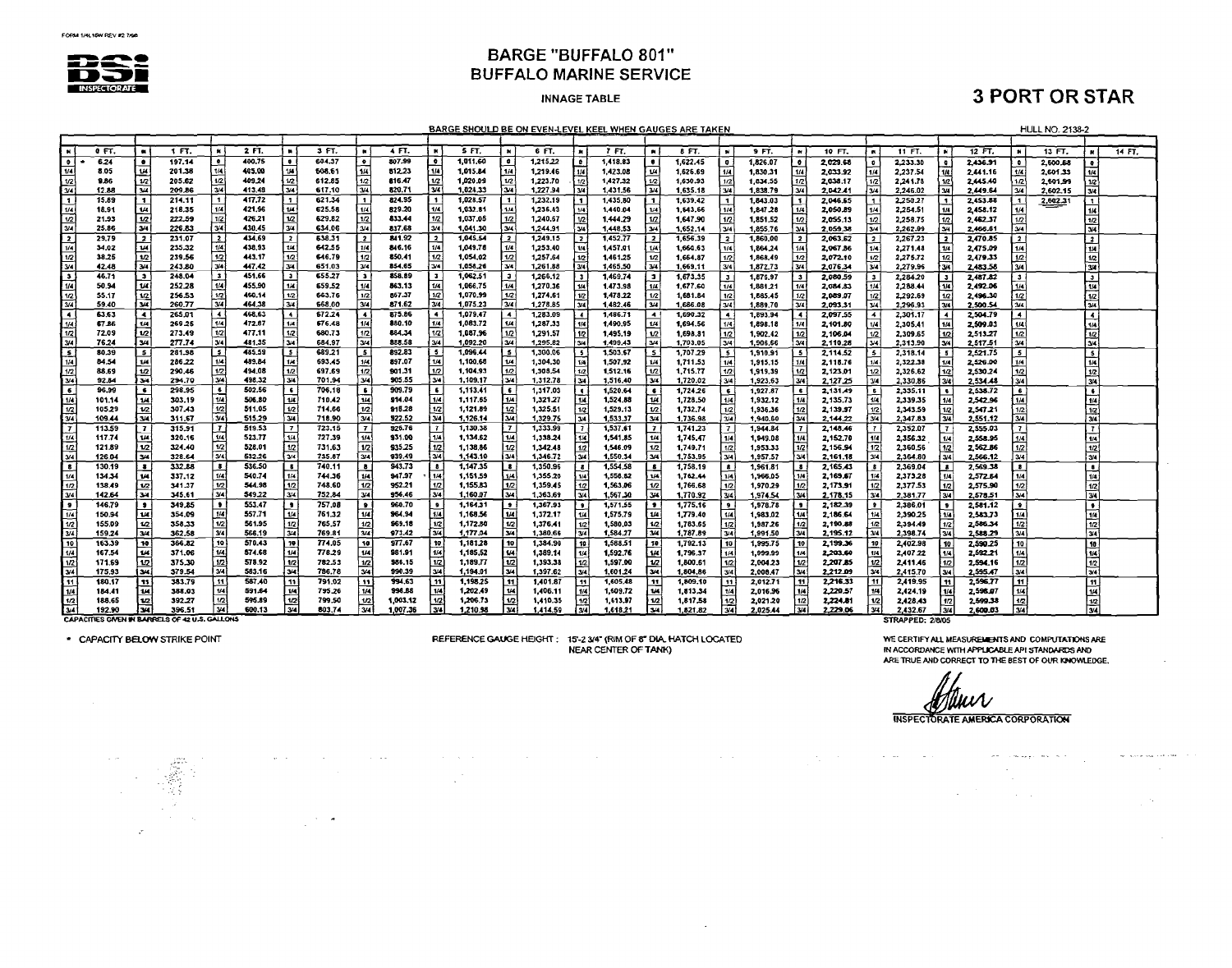

#### **INNAGE TABLE**

### **4 PORT OR STAR**

BARGE SHOULD BE ON EVEN-LEVEL KEEL WHEN GAUGES ARE TAKEN

HULL NO. 2138-2

|                                                 |         |                     |                                                       |                         |        |                   |        |                         |         |                  |          |                         | BARGE SHOULD BE ON EVEN-LEVEL KEEL WHEN GAUGES ARE TAKEN |                          |          |                          |          |                         |          |                          |          |                          |                  |                          |           |                          | HULL NO. 2138-2 |                                |        |
|-------------------------------------------------|---------|---------------------|-------------------------------------------------------|-------------------------|--------|-------------------|--------|-------------------------|---------|------------------|----------|-------------------------|----------------------------------------------------------|--------------------------|----------|--------------------------|----------|-------------------------|----------|--------------------------|----------|--------------------------|------------------|--------------------------|-----------|--------------------------|-----------------|--------------------------------|--------|
|                                                 |         |                     |                                                       |                         |        |                   |        |                         |         |                  |          |                         |                                                          |                          |          |                          |          |                         |          |                          |          |                          |                  |                          |           |                          |                 |                                |        |
| İκ                                              | $0$ FT. |                     | 1 F.                                                  | $\blacksquare$          | 2F.    | $\blacksquare$    | 5F.    | $\mathbf{r}$            | 4 FT.   | $\blacksquare$   | 5 FT.    |                         | 6 FT.                                                    |                          | 7 FT.    | $\mathbf{R}$             | $8F$ .   | $\blacksquare$          | 9T.      | $\blacksquare$           | 10 FT.   | - 24                     | 11 FT.           | lκ                       | $12 FT$ . | . .                      | 13 FT.          | $\blacksquare$                 | 14 FT. |
| i o                                             | 6.07    |                     | 191.27                                                | $\bullet$               | 388.03 |                   | 584.78 | ه ا                     | 781.53  | ∣∙               | 978.26   |                         | 1,175.03                                                 | ം                        | 1,371.79 | ∣o.                      | 1,568.54 | $\bullet$               | 1,765.29 | ۱۰                       | 1,962.04 | $\bullet$                | 2,158.79         | $\bullet$                | 2,355.55  |                          | 2,514.03        |                                |        |
|                                                 | 7,82    | 1/4                 | 195.37                                                | -1/4                    | 392.12 | 1/4               | 588.88 | 144                     | 745.63  | 1/4              | 982.38   | 1/4                     | 1.179.13                                                 | u                        | 1,375.89 | 1/4                      | 1,572.54 | 7/4                     | 1.769.39 | 1/4                      | 1.966.14 | 1/4                      | 2.162.89         | 14                       | 2,359.65  | 1/4                      | 2.514.57        |                                |        |
|                                                 | 9.58    |                     | 199.47                                                | $\overline{12}$         | 396.22 | 1/2               | 592.98 | 1/2                     | 789.73  | 1/2              | 986.48   | 1/2                     | 1,183.23                                                 | 1/2                      | 1.379.98 | 12                       | 1,576.74 | 1/2                     | 1,773.49 | 1/2                      | 1.970.24 | 1/2                      | 2.166.39         | 1/2                      | 2,363.74  | i trzl                   | 2,515.30        |                                |        |
| $\frac{1}{3}$<br>$\frac{1}{3}$<br>$\frac{1}{4}$ | 12.51   | $\frac{1}{2}$       | 203.57                                                | izval                   | 400.32 |                   | 597.08 | اتت                     | 793.83  | 34.              | 990.58   | ەندا                    | 1,187.33                                                 | بردا                     | 1.384.08 | 3/4                      | 1,580.84 | Гэч                     | 1.777.59 | 24                       | 1.974.34 | 3/4                      | 2,171.09         | 3/4                      | 2,367.84  | 134                      | 2,515.46        |                                |        |
| π                                               | 15.44   | ١ï                  | 207.67                                                | $\blacksquare$          | 404.42 |                   | 601.17 | l 1.                    | 797.93  | li.              | 994.68   | $\blacksquare$          | 1,191.43                                                 | $\mathbf{1}$             | 1.388.18 | ۱۱.                      | 1,584.93 | $\blacksquare$          | 1,781.69 | $\mathbf{I}$             | 1,978.44 | $\overline{\mathbf{1}}$  | 2.175.19         | $\mathbf{1}$             | 2,371.94  | i 1 I                    | 2,515.62        |                                |        |
| $\overline{114}$                                | 18,37   | 1/4                 | 211.77                                                | 1/4                     | 408,52 | 1/4               | 605.27 | $1/\sqrt{2}$            | 802.03  | $\overline{1/4}$ | 998.78   | 1/4                     | 1.195.53                                                 | 1/4                      | 1.392.28 | 114                      | 1.589.03 | 1/4                     | 1,785.78 | $^{\prime}$              | 1,982.54 | 1/4                      | 2,179.29         | 1/4                      | 2,376.04  |                          |                 |                                |        |
| 112                                             | 21.30   | 1/2                 | 215.87                                                | 1/2                     | 412,62 | $\bar{1}$         | 609.37 | 1/2                     | 806.12  | $ \bar{12} $     | 1.002,88 | $\overline{12}$         | 1,199.63                                                 | 1/2                      | 1,396.38 | $\overline{1/2}$         | 1,593.13 | 1/2                     | 1,789.88 | 1/2                      | 1,986.54 | 1/2                      | 2,183.39         | 1/2                      | 2,380.14  | 1/2                      |                 | 1/2                            |        |
| 34                                              | 25.11   | 34                  | 219.97                                                | 341                     | 416.72 | 34                | 613.47 | 34                      | 810.22  | 34               | 1,006.98 | 34                      | 1,203.73                                                 | зи                       | 1,400.48 | $\overline{34}$          | 1,597.23 | $\overline{34}$         | 1,793.98 | $\overline{3/4}$         | 1.990.73 | 3/4                      | 2.187.49         | Īзи                      | 2.384.24  | 3/4                      |                 | Гзи                            |        |
| $\overline{z}$                                  | 28.92   | l 2                 | 224.07                                                |                         | 420.82 |                   | 617.57 | <u>  2</u>              | 814.32  | $\mathbf{z}$     | 1,011,07 | $\overline{\mathbf{z}}$ | 1 207.83                                                 | <b>2</b>                 | 1,404.58 | I 2                      | 1.601.33 | $\overline{z}$          | 1,798.08 | $\overline{2}$           | 1,994.83 | $\overline{\mathbf{z}}$  | 2,191.59         | $\overline{\mathbf{z}}$  | 2,388.34  | $\overline{\mathbf{z}}$  |                 | <u>2</u>                       |        |
| 1/4                                             | 33.03   | $\overline{1}$      | 228.17                                                | 1/4                     | 424.92 | 114               | 621.67 | 194                     | 818.42  | 1/4              | 1,015.17 | 1/4                     | 1,211.93                                                 | 1/4                      | 1,408.68 | 1/4                      | 1,605.43 | 14                      | 1,802.18 | $\overline{u}$           | 1,998.93 | 1/4                      | 2,195.68         | 1/4                      | 2,392.44  |                          |                 | $\sqrt{1/4}$                   |        |
| 1/2                                             | 37,14   | 1/2                 | 232.26                                                |                         | 429.02 | 1/2               | 625.77 | 1/2                     | 822.52  | 12               | 1,019.27 | 12                      | 1,216.02                                                 | $\vert n \vert$          | 1,412.78 | 1/2                      | 1,609.53 | 1/2                     | 1,806.28 | 1/2                      | 2,003.03 | 1/2                      | 2,199.78         | 1/2                      | 2.396.54  | 1/2                      |                 | 1/2                            |        |
| ķ                                               | 41.24   | 34                  | 236.36                                                | $\frac{12}{34}$         | 433.11 |                   | 629.87 | 3/4                     | 826.62  | उप               | 1.023.37 | ज्य ।                   | 1,220.12                                                 | 3/4                      | 1,416.88 | $\overline{3/4}$         | 1,613.63 | 34                      | 1,810.38 | 34                       | 2.007.13 | 3/4                      | 2.203.88         | 3/4                      | 2,400.64  | $\overline{u}$           |                 | T3/4 I                         |        |
|                                                 | 45.35   | ີສ                  | 240.46                                                | $\overline{\mathbf{3}}$ | 437.21 |                   | 633.97 | l 3                     | 830.72  | 13.              | 1,027,47 | - 3                     | 1,224.22                                                 | $\overline{\phantom{a}}$ | 1,420.97 | $\overline{\phantom{a}}$ | 1,617.73 | $\mathbf{3}$            | 1.814.48 | $\overline{\mathbf{3}}$  | 2,011.23 | $\overline{\phantom{a}}$ | 2,207.98         | 3                        | 2,404.73  | i3 1                     |                 | ີ3                             |        |
| $\frac{3}{1/4}$                                 | 49,45   | 174                 | 244.56                                                | 1/4                     | 441.31 |                   | 638.07 | 1/4                     | 834.82  | 114              | 1,031.57 | 144                     | 1,228.32                                                 | $\overline{1/4}$         | 1,425.07 | 7/4                      | 1,621.83 | l 14                    | 1,818.58 | 1/4                      | 2.015.33 | 1/4                      | 2,212.08         | 1H                       | 2,408.83  |                          |                 | 1/4                            |        |
| $\overline{12}$                                 | 53.56   | 1/2                 | 248.66                                                | 1/2                     | 445.41 | 1/2               | 642.16 |                         | 830.92  | $ \bar{12} $     | 1,035.67 | 1/2                     | 1,232.42                                                 | 12                       | 1,429.17 | 1/2                      | 1,625.92 | 1/2                     | 1,822.65 | 1/2                      | 2,019.43 | 1/2                      | 2,216.18         | 10                       | 2,412.93  | 1/2                      |                 | 1/2                            |        |
| 3/4                                             | 57,67   | ya                  | 252.76                                                | ख्यि                    | 449.51 | 3/4               | 646.26 | $\frac{1/2}{3/4}$       | 843.02  | 314              | 1.039.77 | 34.                     | 1,236.52                                                 | 34                       | 1.433.27 | $\overline{3}$           | 1,630.02 | 34                      | 1,826.77 | 3/4                      | 2,023.53 | 3/4                      | 2,220.28         | 54                       | 2,417,03  | 34                       |                 | 3/4                            |        |
| l∡.                                             | 61,77   | $\blacktriangle$    | 256.86                                                | $\bullet$               | 453.61 |                   | 650.36 | - 4                     | 847.11  | $\overline{4}$   | 1.043.87 |                         | 1,240.62                                                 |                          | 1,437.37 | $\overline{\phantom{a}}$ | 1.634.12 | $\clubsuit$             | 1.830.87 | $\overline{\phantom{a}}$ | 2,027.63 | L.                       | 2,224.38         | $\overline{\phantom{a}}$ | 2.421.13  |                          |                 | $\overline{\bullet}$           |        |
| $\overline{1/4}$                                | 65.88   | 1/4                 | 260.96                                                | 1/4                     | 457.71 | 1/4               | 654.46 |                         | 851.21  | 14               | 1,047.97 | $\frac{1}{10}$          | 1,244.72                                                 | $\overline{\mathbf{u}}$  | 1,441.47 | $\overline{1/4}$         | 1.638.22 | $\overline{\mathbf{u}}$ | 1.834.97 | $\overline{M}$           | 2.031.72 | 1/4                      | 2.228.48         | -14                      | 2,425.23  |                          |                 | 1/4                            |        |
| 1/2                                             | 49,98   | 12                  | 265.06                                                | $\overline{12}$         | 461.81 | 1/2               | 658,56 | 1/2                     | 855.31  | 1/2              | 1,052.06 | 1/2                     | 1,248.82                                                 | 1/2                      | 1.445.57 | $\overline{12}$          | 1.642.32 |                         | 1,839.07 | $\overline{12}$          | 2.035.82 | 1/2                      | 2,232.58         |                          | 2.429.33  |                          |                 | $\sqrt{1/2}$                   |        |
| 34                                              | 74.01   | اءلا                | 269.16                                                | 3/4                     | 465.91 | 34                | 662.66 | ه د ا                   | 859.41  | 124              | 1,056.16 | 34                      | 1,252.92                                                 | $\overline{34}$          | 1.449.67 | $\overline{3/4}$         | 1,646.42 | $\frac{1}{2}$           | 1,343.17 | 34                       | 2,039.92 | $\overline{3}$           | 2.236.68         | $\frac{1}{2}$            | 2.433.43  | $\overline{\mathcal{H}}$ |                 | 34                             |        |
| IS.                                             | 78.04   | - 5                 | 273.25                                                | 5                       | 470.01 |                   | 666,76 |                         | 863.51  | $\mathbf{s}$     | 1,060.26 |                         | 1,257.01                                                 | ۰,                       | 1,453.77 | ∣ s                      | 1,650,52 | l s                     | 1,847.27 | 5                        | 2,044.02 | -5                       | 2,240.77         | 5                        | 2,437.53  | is i                     |                 | $\overline{\mathbf{5}}$        |        |
|                                                 | 82,07   | 1/4                 | 277.35                                                | 1/4                     | 474.10 | 1/4               | 670.86 |                         | 867.61  |                  | 1,064.36 | 1/4                     | 1,261.11                                                 | <sub>14</sub>            | 1.457.87 |                          | 1.654.62 | 1/4                     | 1.851.37 |                          | 2.048.12 | 1/4                      | 2.244.87         | 1/4                      | 2.441.63  |                          |                 | 1/4                            |        |
| 1/2                                             | 86.10   | 1/2                 | 281.45                                                | 1/2                     | 478.20 | 1/2               | 674.96 |                         | 371.71  | 112              | 1,068.46 | 1/2                     | 1,265.21                                                 |                          | 1,461.96 | 1/2                      | 1,658.72 | 1/2                     | 1,855.47 | 1/2                      | 2052.22  | 1/2                      | 2,248.97         | 1/2                      | 2,445.72  | 1/2                      |                 |                                |        |
| 3/4                                             | 90.13   | डि4                 | 285.55                                                | 3/4                     | 482.30 | 3/4               | 679.06 | $\frac{17}{3}$          | 375.81  | 34               | 1,072.56 | 3/4                     | 1,269.31                                                 | $\frac{1}{34}$           | 1,466.06 | 3/4                      | 1,662.81 | ভিদ                     | 1,859.57 | 34                       | 2.056.32 | 34                       | 2.253.07         | 3/4                      | 2.449.82  | 34                       |                 | $\frac{1}{2}$<br>$\frac{1}{2}$ |        |
| i ≰                                             | 94,16   | $\bullet$           | 289.65                                                | -61                     | 486.40 |                   | 683.15 |                         | 879.91  |                  | 1,076,66 |                         | 1,273.41                                                 |                          | 1.470.16 |                          | 1,666.91 | ∣∔                      | 1,863.67 |                          | 2.060.42 | $\epsilon$               | 2,257.17         | $\bullet$                | 2.453.92  | -61                      |                 | $\bullet$                      |        |
| 1 1/4                                           | \$8.19  | i sa l              | 293.75                                                | 1/4                     | 490.50 | 1/4               | 687.25 | 1/4                     | 384.01  | أعنها            | 1,080.76 | 1/4                     | 1,777,51                                                 | 114                      | 1,474.26 |                          | 1,671.01 | 1/4                     | 1,867.76 | 1/4                      | 2,064.52 | 1/4                      | 2,261.27         | 1/4                      | 2,458.02  |                          |                 | 1/4                            |        |
| 1 1 / 2 1                                       | 102.22  | 112                 | 297.85                                                | 1/2                     | 494.60 |                   | 691.35 | 1/2                     | \$88.10 | 1/21             | 1,084.86 | $\left  \cdot \right $  | 1,281.61                                                 | 1/2                      | 1.478.36 | 1/2                      | 1,675,11 | 12                      | 1,871.86 | 1/2                      | 2,068.62 | 1/2                      | 2,265.37         | 1/2                      | 2,462.12  | 1/2                      |                 | $\overline{12}$                |        |
| 3/4                                             | 106.25  | 34                  | 301.95                                                | 34                      | 498.70 | $\frac{1}{2}$     | 695.45 | تعتا                    | 892.20  | 34               | 1.088.96 | 3/4                     | 1,285.71                                                 | 34                       | 1.482.46 | 3/4                      | 1.679.21 | $\overline{34}$         | 1,875.96 | ، قا                     | 2,072.71 | 3/4                      | 2,269.47         | 3/4                      | 2.455.92  | 3/4                      |                 | 34                             |        |
| $\overline{z}$                                  | 110,27  | -7                  | 306.05                                                | 7                       | 502.80 |                   | 699.55 | 17                      | 896.30  | ΙŦ               | 1,093.05 | l 7                     | 1,289.81                                                 | - 7                      | 1,486.56 |                          | 1.683.31 | $\overline{7}$          | 1.880.06 |                          | 2.076.81 | 7                        | 2.273.57         | $\overline{7}$           | 2,469.72  |                          |                 | $\mathbf{7}$                   |        |
| 1/4                                             | 114.30  |                     | 310.15                                                | 1/4                     | 506.90 | 1/4               | 703.65 | 1/4                     | 900.40  | Iи               | 1,097.15 | 114                     | 1.293.91                                                 | tИ                       | 1.490.66 | 1/4                      | 1,687.41 | 1/4                     | 1,884.16 |                          | 2,080.91 | 1/4                      | 2,277.67         | 1/4                      | 2.473.51  |                          |                 | $-1/4$                         |        |
| $\overline{112}$                                | 118.33  | 11/2                | 314.24                                                | 1/2                     | 511.00 | 1/2               | 707.75 | 1/2                     | 904.50  | 1/2              | 1,101.25 | 11/2                    | 1,298.00                                                 |                          | 1,494.76 | 1/2                      | 1,691,51 | 1/2                     | 1,888.26 | 1/2                      | 2,085.01 | 1/2                      | 2.281.76         | 1/2                      | 2,477.31  |                          |                 | 1/2                            |        |
| 134                                             | 122.36  | ا پر آ              | 318.34                                                | اءلا                    | 515.09 | $\overline{34}$   | 711.85 | खि                      | 908.60  | l 3/4 i          | 1,105,35 | ும்                     | 1,302.10                                                 | 3/4                      | 1,498.86 | 13/4                     | 1,695.61 | 3/4                     | 1,892.36 | 34                       | 2,089.11 | 34                       | 2.285.86         | $\overline{3/4}$         | 2,480.48  | 3/4                      |                 | $\overline{34}$                |        |
| <b>8</b>                                        | 126.39  | $\ddot{\mathbf{x}}$ | 322.44                                                | $\bullet$               | 519.19 | $\mathbf{B}$      | 715.95 | ı.                      | 912.70  | <b>*</b>         | 1,109,45 |                         | 1,306.20                                                 |                          | 1,502.95 |                          | 1,699.71 | $\,$ s                  | 1,896.46 |                          | 2,093.21 | -8                       | 2,289.96         | $\bullet$                | 2,483.64  |                          |                 | 7                              |        |
| 114                                             | 130.42  | 1/4                 | 326.54                                                | 1/4                     | 523.29 | w                 | 720.05 | ا ۱۰۰                   | 916.80  | 114              | 1,113,55 | 1/3                     | 1,310,30                                                 |                          | 1,507.05 | 1/4                      | 1,703.80 | $\overline{\mathbf{u}}$ | 1,900.56 | 1/4                      | 2,097.31 | 1/4                      | 2.294.06         | 1/4                      | 2,486.81  |                          |                 | 14                             |        |
| 11/2                                            | 134.45  | 11/2                | 330.64                                                | 1/2                     | 527.39 | $\overline{12}$   | 724.14 | i 1/21                  | 920.90  | 1/2              | 1.117.65 | l 1/2                   | 1.314.40                                                 | 1/2                      | 1.511.15 | 1/2                      | 1,707.90 | 1/2                     | 1,904.66 | 1/2                      | 2.101.41 | 1/2                      | 2,298.16         |                          | 2,489.98  |                          |                 | 1/2                            |        |
|                                                 | 138.48  | 3/4                 | 334.74                                                | 34                      | 531,49 | 3/4               | 728.24 | ایندا                   | 925.00  | ক্রি             | 1,121.75 | l 3/4                   | 1,318.50                                                 | يتدا                     | 1.515.25 | l 3/4                    | 1.712.00 | $\overline{3/4}$        | 1.908.75 | 3/4                      | 2.105.51 | 3/4                      | 2.302.26         | $\frac{1}{2}$            | 2.492.51  | i vel                    |                 | 34                             |        |
| ٠                                               | 142.51  | $\bullet$           | 338.84                                                | ۰                       | 535.59 | $\bullet$         | 732.34 | i s                     | 929.09  | i s              | 1,125.85 |                         | 1,322.60                                                 | ٠.                       | 1,519.35 | . .                      | 1,716.10 | $\overline{\bullet}$    | 1,912.85 | وا                       | 2,109.61 | ١s                       | 2.306.36         | i s                      | 2,495.04  | ∍.                       |                 | ٦ø.                            |        |
| 114                                             | 146,54  | 1/4                 | 342.94                                                | 1/4                     | 539.69 |                   | 736.44 | امتا                    | 933.19  | 114              | 1,129,95 |                         | 1,326,70                                                 | $\overline{u}$           | 1.523.45 |                          | 1,720.20 | $\overline{u}$          | 1,916.95 | 1/4                      | 2.113.70 | $\overline{14}$          | 2.310.46         | 1/4                      | 2.497.58  |                          |                 |                                |        |
| 1/2                                             | 150.56  | 1/2                 | 347.04                                                | $\overline{1/2}$        | 543.79 | $\frac{1/4}{1/2}$ | 740.54 | lທ                      | 937.29  | 1/2              | 1,134.04 |                         | 1,330,80                                                 | 1/2                      | 1.527.55 | 12                       | 1.724.30 | 1/2                     | 1,921.05 | 1/2                      | 2,117.00 | 1/2                      | 2.314.56         | $\overline{u}$           | 2.500.11  | 112                      |                 | 1/2                            |        |
| l 3/4 l                                         | 154.59  | ا 3⁄4               | 351.13                                                | 34                      | 547.89 | 34                | 744.64 | i 3/4                   | 941,39  | l 3/4 l          | 1,138.14 |                         | 1.334.90                                                 | موا                      | 1,531,65 | 3/4                      | 1,728.40 | 374                     | 1,925.15 | 34                       | 2,121.90 | $\overline{34}$          | 2,318.66         | 3/4                      | 2,502.01  | اءدآ                     |                 | 34                             |        |
| i to i                                          | 158.62  | 10 <sup>1</sup>     | 355.23                                                | 10                      | 551.99 | 10                | 748.74 | i 10 i                  | 945,49  | 10 <sup>1</sup>  | 1,142.24 |                         | 1,338.99                                                 | 1 10                     | 1.535.75 | 10                       | 1.732.50 | 18                      | 1,929.25 | 10                       | 2,126.00 | l Te                     | 2,322.75         | 10                       | 2,503.91  | i Ta                     |                 | 10                             |        |
| l 1/4 i                                         | 162.65  | 1/4                 | 359.33                                                | 114                     | 556,09 | 1/4               | 752.84 | i wi                    | 949.59  | 1/4              | 1,146.34 |                         | 1,343.09                                                 | 144                      | 1,539.85 | 1/4                      | 1,736.60 | 1/4                     | 1,933.35 | w                        | 2,130.10 | 1/4                      | 2,326.85         | 1.4                      | 2,505.81  | 174                      |                 | 1/4                            |        |
| 1/2                                             | 166.68  | 1/2                 | 363,43                                                | 1/2                     | 560.18 |                   | 756.94 | 1/2                     | 953.69  | 1/2              | 1,150.44 |                         | 1.347.19                                                 | 12                       | 1,543.94 | 1/2                      | 1,740.70 | 1/2                     | 1.937.45 | 1/2                      | 2,134.20 | $\overline{12}$          | 2,330.95         |                          | 2,507.70  | 112                      |                 | 1/2                            |        |
| -34                                             | 170.78  | 34                  | 367.53                                                | 3/4                     | 564.28 | $\frac{1}{34}$    | 761.04 | 34                      | 957.79  | $\overline{34}$  | 1,154.54 |                         | 1,351.29                                                 | $\overline{\mathbf{u}}$  | 1,548.04 | l 3/4                    | 1,744.79 | $\overline{\mathbf{w}}$ | 1941.55  | $\overline{34}$          | 2,138.30 | 3/4                      | 2,335.05         | $\frac{1}{2}$            | 2.508.97  | 3/4                      |                 | 3/4                            |        |
| l 11.                                           | 174.88  | -11                 | 371.63                                                | 11                      | 563.38 | 11                | 765.13 | i 11 l                  | 961.89  | -11 I            | 1,158.64 |                         | 1,355.39                                                 | 11 I                     | 1,552.14 | ۱۱ ا                     | 1,748.89 | 11                      | 1,945.65 | 11                       | 2,142.40 | l 11                     | 2,339.15         | 11                       | 2,510.24  | 11                       |                 | 11                             |        |
| 1/4                                             | 178.96  | 14                  | 375.73                                                | 14                      | 572.48 | 1/4               | 769.23 | ا عدا                   | 965.99  | $\overline{u}$   | 1.162.74 |                         | 1,359.49                                                 | - 144                    | 1,556.24 |                          | 1,752.99 | $\boldsymbol{u}$        | 1,949.74 | 1/4                      | 2,146.50 | 114                      | 2,343.25         | $\mathbf{u}$             | 2,511.50  | ۱14                      |                 | 1/4                            |        |
| 1/2                                             | 183.08  | $\overline{1}$      | 379.83                                                | 1/2                     | 576.58 |                   | 773.33 | 1/2                     | 970.08  | $\mathfrak{u}_2$ | 1,166,84 |                         | 1.363.59                                                 | 1/2                      | 1,560.34 | 1/2                      | 1,757.09 | $\overline{12}$         | 1,953.84 |                          | 2,150.60 | 1/2                      | 2.347.35         |                          | 2,512.77  | 112                      |                 | $\overline{1/2}$               |        |
| i 3/4 l                                         | 157.18  | 3/4                 | 383.93                                                | 34                      | 580.68 | $\frac{1}{24}$    | 777.43 | $\overline{\mathbf{u}}$ | 974.18  | 3/4              | 1,170.94 |                         | 1,367.69                                                 | ும்                      | 1,564.44 |                          | 1,761.19 | $\overline{u}$          | 1,957.94 | $\frac{1/2}{3/4}$        | 2.154.69 | 3/4                      | 2.351.45         | $\frac{1/2}{3/4}$        | 2.513.40  | $-34$                    |                 | $\overline{34}$                |        |
|                                                 |         |                     | <b>CAPACITIES GIVEN IN BARRELS OF 42 U.S. GALLONS</b> |                         |        |                   |        |                         |         |                  |          |                         |                                                          |                          |          |                          |          |                         |          |                          |          |                          | STRAPPED: 2/8/05 |                          |           |                          |                 |                                |        |

\* CAPACITY BELOW STRIKE POINT

 $\mathcal{X}$ 

PORT REFERENCE GAUGE HEIGHT: 15-31/4" (RIM OF 8" DIA. HATCH LOCATED NEAR CENTER OF TANK)

 $\mathcal{L}^{\mathcal{L}}$  , where  $\mathcal{L}^{\mathcal{L}}$  and  $\mathcal{L}^{\mathcal{L}}$  are  $\mathcal{L}^{\mathcal{L}}$  . The contribution of  $\mathcal{L}^{\mathcal{L}}$ 

 $\sim 100$ 

STAR REFERENCE GAUGE HEIGHT: 15'-3 1/2" (RIM OF 8" DIA, HATCH LOCATED

NEAR CENTER OF TANK)

المجادة الجابات النابعة وبتوارث

WE CERTIFY ALL MEASUREMENTS AND COMPUTATIONS ARE IN ACCORDANCE WITH APPLICABLE API STANDARDS AND ARE TRUE AND CORRECT TO THE BEST OF OUR KNOWLEDGE.

Mur

 $\mathcal{L}^{\text{max}}_{\text{max}}$  .

 $\mathcal{L}^{\mathcal{L}}$  and  $\mathcal{L}^{\mathcal{L}}$  are  $\mathcal{L}^{\mathcal{L}}$  . The set of  $\mathcal{L}^{\mathcal{L}}$ 

 $\mathcal{L}(\mathcal{A})$  and  $\mathcal{L}(\mathcal{A})$  are the subset of the subset of the subset of  $\mathcal{A}$  and  $\mathcal{A}$ 

 $\sim 20\, \mu$  m  $^{-1}$ 

STRAPPED: 2/8/05

INSPECTORATE AMERICA CORPORATION

 $\mathcal{A}$  and  $\mathcal{A}$  is a subset of the set of the set of  $\mathcal{A}$  ,  $\mathcal{A}$  ,  $\mathcal{A}$ 

 $\sim 10^{11}$  km  $^{-1}$ 

 $\sim 10^{11}$  km s  $^{-1}$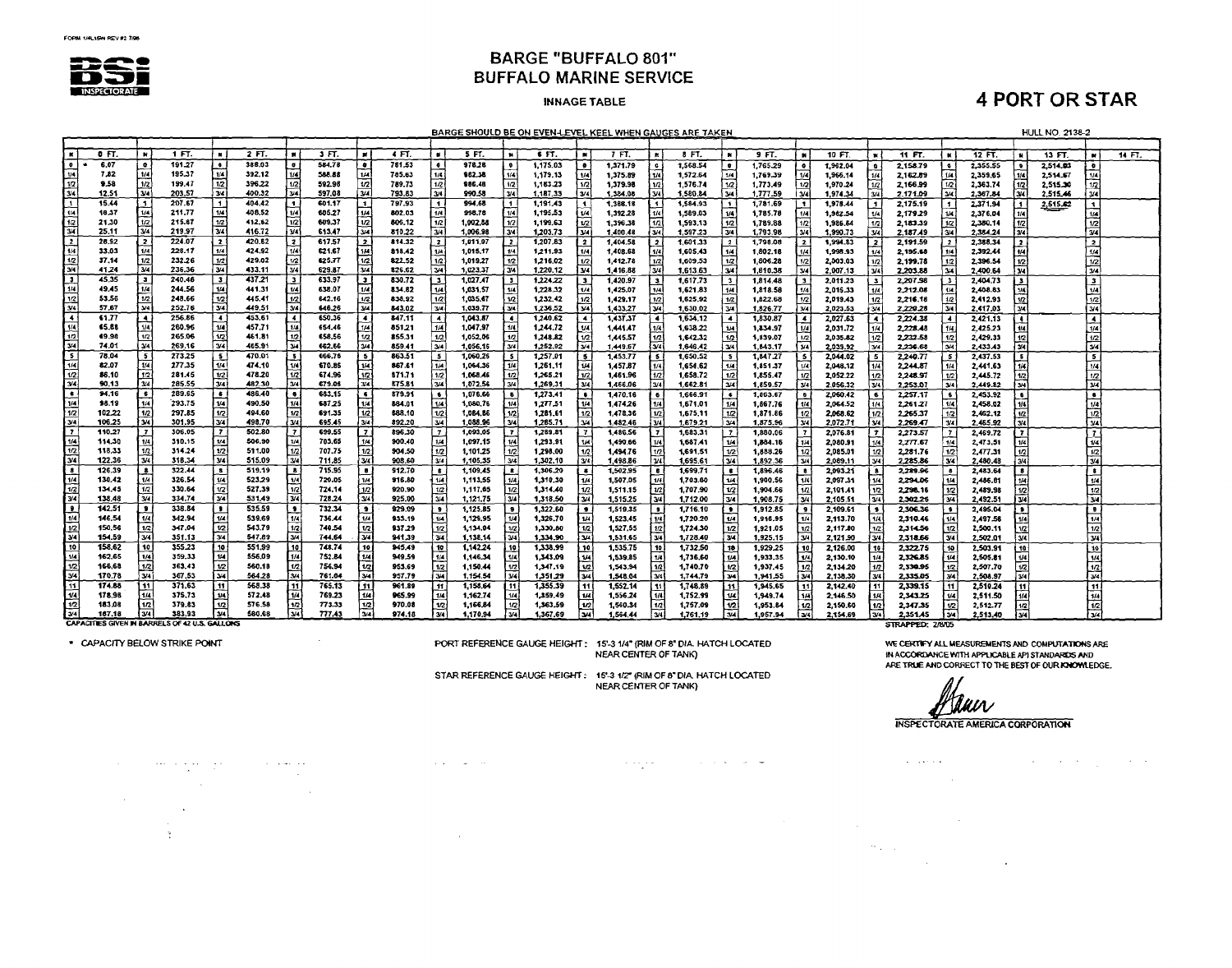

#### **INNAGE TABLE**

# **5 PORT OR STAR**

| 1 FT.<br>$\bullet$<br>0 FT.<br>2 FT.<br>3 FT.<br>9 FT.<br>$\ddot{\phantom{1}}$<br>- 11<br>4 FT.<br>! # !<br>5 FT.<br>6 FT.<br>$\blacksquare$<br>7 FT.<br>5F<br>$\bullet$<br>10 FT.<br>11 FT.<br>$\boldsymbol{\mu}$<br>12 FT.<br>13 FT.<br>14 FT.<br>$\bullet$<br>$\mathbf{N}$<br>$\blacksquare$<br>$\mathbf{B}$<br>$\blacksquare$<br>$\bullet$<br><b>N</b><br>ு<br>784.55<br>6.06<br>$\bullet$<br>191.13<br>388.94<br>586.75<br>$\bullet$<br>982.36<br>1,773.59<br>$\bullet$<br>1.180.17<br>$\bullet$<br>1,377.98<br>1,575.79<br>$\bullet$<br>1.971.40<br>2.367.02<br>2,526.00<br>$\bullet$<br>٠.<br>2,159.21<br>$\overline{0}$<br>$\bullet$<br>$\bullet$<br>Ð<br>1/4<br>114<br>135.25<br>1/4<br>1/4<br>l trai<br>393.06<br>ا ۱٬۱<br>l 1/4<br>1/4<br>14<br>$\overline{14}$<br>1/4<br>1/4<br>7.81<br>590.87<br>788.67<br>986,48<br>1,184.29<br>1,382.10<br>1,579.91<br>1,777,72<br>1,975.52<br>2,173.33<br>2,371.14<br>2,526.63<br>1/4<br>14<br>1/4<br>1/2<br>1/2<br>$\overline{2}$<br>1/2<br>  1/2  <br>397.18<br>  1/2  <br>1/2<br>1/2<br>1/2<br>1/2<br>$\overline{12}$<br>1/2<br>1/2<br>9.56<br>199.37<br>594.99<br>792.80<br>990,60<br>1/2<br>2,375.26<br>2,527.26<br>1/2<br>1,188.41<br>1,386.22<br>1,584.03<br>1,781.84<br>1,979.54<br>2,177.45<br>$\overline{3/4}$<br>3/4<br>$\frac{1}{2}$<br>ज्या<br>34<br>3/4<br>3/4<br>i vel<br>3/4<br>3/4<br>3/4<br>12.49<br>203.49<br>401.30<br>3/4<br>599.11<br>796.92<br>994.72<br>1,192.53<br>1,588.15<br>3/4 l<br>3/4<br>2.379.38<br>2.527.42<br>3/4<br>1,390.34<br>1.785.96<br>1,983.77<br>2.181.51<br>⊺ร<br>□1<br>15.41<br>$\lceil$ 1<br>207.61<br>405.42<br>603.23<br>801.04<br>$\bullet$<br>998.85<br>2,383,50<br>2.527.58<br>1,196.65<br>$\blacksquare$<br>1,394.46<br>1,592.27<br>1,790.08<br>1,987.89<br>2,185.69<br>$\mathbf{f}$<br>$\mathbf{f}$<br>$\mathbf{1}$<br>- 1 I<br>-11<br>-11<br>$\mathbf{1}$<br>14<br>1/4<br>18.34<br>211.74<br>ŀш<br>409.54<br>607.35<br>805.16<br>1/4<br>1.002.97<br>1,200.78<br>1/4<br>1/4<br>1/4<br>1/4<br>1.398.58<br>1/4<br>1,596,39<br>1/4<br>шl<br>2,387.62<br>1/4<br>1/4<br>1,992.01<br>1,794.20<br>2.189.82<br>1/4<br>1/2<br>1/2<br>1/2<br>1/2<br>$\overline{12}$<br>1/2<br>f 1/2.<br>1/2<br>$\overline{u}$<br>1/2<br>21.26<br>215.86<br>413.66<br>1/2<br><b>611.47</b><br>1/2<br>809.28<br>1,007.09<br>1/2<br>1,204.90<br>1/2<br>1.402.70<br>1,600.51<br>1,798.32<br>1,996.13<br>2.391.74<br>1/2<br>2,193.94<br>344<br>3/4<br> 34 <br><b>34</b><br>34<br>স্তর<br>ख<br>$\overline{y}$<br>$\overline{34}$<br>$\overline{3/4}$<br>25.07<br>219.98<br>417.78<br>اءدا<br>615.59<br>1011.21<br>3/4<br>3/4<br>2,395.87<br>3/4<br>3/4<br>813.40<br>1.209.02<br>1,406.83<br>1,604.63<br>1,802.44<br>2.000.25<br>2,198.06<br>$\overline{2}$<br>28.88<br>$\overline{\mathbf{z}}$<br>$\overline{2}$<br>224.10<br>421.91<br>$\overline{2}$<br>817.52<br>-21<br>ا 1<br>$\bar{z}$<br>l 2<br>619.71<br>1.015.33<br>1,213.14<br>-21<br>$\overline{2}$<br>$\overline{z}$<br>2,399.99<br>$\overline{2}$<br>1,410,95<br>1,608.75<br>1,806.56<br>2.004.37<br>2 <sup>1</sup><br>$\mathbf{z}$<br>2,202.18<br>1/4<br>14<br>$\mathbf{H}$<br>11⁄4<br>1/4<br>$\frac{1}{4}$<br>است<br>32.96<br>228.22<br>426.03<br>1/4<br>623.83<br>1/4<br>821.64<br>1.019.45<br>1/4<br>1.217.26<br>1/4<br>2,404.11<br>1/4<br>1/4<br>1,415.07<br>1/4<br>1,612.88<br>1,810.68<br>1/4<br>2,008.49<br>2,206.30<br>$\overline{12}$<br>$\overline{12}$<br>1/2<br>l 1/2 l<br>627.96<br>$1/2$<br>$ u_2 $<br>37.08<br>232.34<br>430.15<br>825.76<br>1,221.38<br>1/2<br>1/2<br>1/2<br>1,023.57<br>1/2<br>1/2<br>2,408.23<br>1/2<br>1,419.19<br>1,617.00<br>1,814.80<br>2,012.61<br>2,210,42<br>1/2<br>ख<br>3/4<br><b>VA</b><br>اعتد أ<br>541<br>3/4<br>īзи.<br>34<br> 3/4 <br>$\overline{\mathbf{3}}$<br>$\overline{3/4}$<br>41.18<br>236.46<br>434.27<br>632.08<br>829, 38<br>1,027.69<br>1,225.50<br>3/4<br>3/4<br>3/4<br>34<br>1,423.31<br>1.621.12<br>1818.93<br>2.214.54<br>2.412.35<br>2.016.73<br>$\overline{\mathbf{3}}$<br>45.28<br>د ا<br>240.58<br>438.39<br>636.20<br>834.01<br>$\overline{\mathbf{3}}$<br>-31<br>l 31<br>3 <sup>1</sup><br>$\mathbf{3}$<br>1,031.81<br>$\mathbf{a}$<br>1.229.62<br>٦.<br>ੰਤੀ<br>2.416.47<br>$\mathbf{3}$<br>-31<br>1.427.43<br>1,625.24<br>1.823.05<br>$\mathbf{3}$<br>2,020.85<br>зI<br>2,218.66<br>1/4<br>1/4<br>$\overline{y}$<br>49,38<br>244.70<br>442.51<br><b>WI</b><br>$\overline{1/4}$<br>1/4<br>1/4<br>114<br>640.32<br>838.13<br>1/4<br>1,233.74<br>1/4<br>1/4<br>1/4<br>1.035.94<br>1/4<br>2,024.98<br>2,420.59<br>1/4<br>1.431.55<br>1/4<br>1,629.36<br>1.827.17<br>2.222.78<br>$\overline{1/2}$<br>$\overline{12}$<br>-12<br>1/2<br>1/2<br>1/2<br>1/2<br>1/2<br>$1/2$<br>$\overline{12}$<br>1/2<br>53.48<br>446.63<br>644.44<br>842.25<br>1,237.86<br>1/2<br>1/2<br>248.82<br>1,040.06<br>1/2<br>1,633.48<br>2,029.10<br>2,226.90<br>2,424.71<br>1/2<br>1.435.67<br>1.831.29<br>3/4<br>3/4<br>34<br>$\overline{y_4}$<br>34)<br>$\overline{\mathbf{y}}$<br>57.58<br>34<br>341<br>34<br>3/4<br>34<br>$\overline{34}$<br>3/4<br>252.95<br>450.75<br>648.56<br>846.37<br>3/4<br>2,428.83<br>1,044.18<br>1,241.99<br>1.439.79<br>3/4<br>1,637.60<br>2.033.22<br>2.231.03<br>1.835.41<br>ΙŦ<br>41<br>$\blacktriangleleft$<br>$\overline{4}$<br>7<br>61.68<br>$\cdot$<br>454.87<br>$\overline{4}$<br>652.68<br>$\left  \right $<br>850.49<br>1,246.11<br>$\overline{4}$<br>$\overline{\bullet}$<br>2,037.34<br>2.235.15<br>2,432.95<br>257.07<br>1,048.30<br>1,443,91<br>1,641.72<br>1.839.53<br>$\ddot{\phantom{1}}$<br>$\left  \right $<br>$\left  \right $<br>$\overline{u}$<br>1/4<br> u <br>5/4<br>65.78<br>458.99<br>656.80<br>854.61<br>1/4<br>261.19<br>  <sub>14</sub>  <br>1/4<br>1/4<br>1,052.42<br>1/1<br>1,250,23<br>1.448.04<br>1/4<br>1/4<br>1/4<br>1.545.34<br>1.843.65<br>2,041.46<br>2,239.27<br>1/4<br>2.437.08<br>1/2<br>$\vert n_2 \vert$<br>뙮<br>1/2<br>1/2<br>463.12<br>1/2<br>1/2<br>1/2<br>1/2<br>69.89<br>265.31<br>660.92<br>858.73<br>1/2<br>1/2<br>1/2<br>1/2<br>1/2<br>1.056.54<br>1,254.35<br>2.441.20<br>1,452.16<br>1/2<br>1,549.96<br>1,847.77<br>2,045.58<br>2,243.39<br>34<br>$\overline{34}$<br>ا »د ا<br>$\overline{34}$<br>34<br>34<br>73.90<br>269,43<br>3/4<br>34<br>3/4<br>3/4<br>467.24<br>665.04<br>862.85<br>1,060.66<br>1,258.47<br>3/4<br>2,445,32<br>3/4<br>1,456.28<br>3/4<br>1,654.09<br>1,851.89<br>2,049,70<br>2.247.51<br>77.92<br>$\overline{\mathbf{5}}$<br>$\overline{\phantom{a}}$<br>273.55<br>471.36<br>866.97<br>ا ئ<br>1,262.59<br>$5 \frac{1}{2}$<br>2.449.44<br>$\overline{\phantom{a}}$<br>5 <sup>1</sup><br>669.17<br>- 5<br>1.064.78<br>_5 _<br>5 <sup>1</sup><br>1,658.21<br>1.856.01<br>2.053.82<br>- 51<br>2,251.63<br>1.460.40<br>5.<br>114<br>1/4<br>1/4<br>$t\mu$<br>94<br>1/3<br>81.94<br>271.67<br>i 141 I<br>475.48<br>1/4<br>673.29<br>871.09<br>1,068.90<br>1/4<br>1/4<br>1/4<br>1/4<br>2.453.56<br>1/4<br>1.266.71<br>1.464.52<br>1.662.33<br>1/4<br>2,057.94<br>2.255.75<br>1/4<br>1.860.14<br>17<br>1/2<br>$\overline{1/2}$<br>1/2<br>1/2<br>$\frac{2}{5}$<br>1/2<br>[1/2]<br>1/2<br>1/2<br>85.96<br>281.79<br>12<br>479.60<br>677.41<br>875.22<br>1,073.02<br>1,270,83<br>  1/2  <br>1,666.45<br>  1/2  <br>1/2<br>1,468.64<br>1,864.26<br>12<br>2,062.06<br>2,259.87<br>2,457.68<br>34<br>341<br>3/4<br>341<br>34<br>3/4<br>3/4<br>$\overline{34}$<br>3/4<br>285.91<br>34<br>483.72<br>681.53<br>879.34<br>1.077.15<br>$\overline{3}$<br>[3/4]<br>$\overline{3}$<br>89.99<br>1,274.95<br>1,472.76<br>1,670.57<br>3/4<br>2.461.80<br>2.263.99<br>1,668.38<br>2,066,19<br>$\overline{\bullet}$<br>94.01<br>487.84<br>$\overline{\bullet}$<br>$\ddot{\bullet}$<br>290.03<br>685,65<br>883.46<br>1.081.27<br>1,279.07<br>$\bullet$<br>2,465.92<br>$\ddot{\phantom{a}}$<br>$\ddot{\phantom{a}}$<br>$\bullet$<br>$\bullet$<br>$\bullet$<br>1,476.88<br>1.674.69<br>1.872.50<br>2.070.31<br>-s i<br>2,268.11<br>່ເ1<br>-6<br>-6<br>$\frac{1/4}{1/2}$<br>l tui<br>$\overline{u}$<br>1/4<br>98.03<br>294.16<br>144<br>1/4<br>1/4<br>1/4<br>$\overline{1}/4$<br>491.96<br>689.77<br>887.58<br>1,085.39<br>1/4<br>1,283,20<br>1/4<br>1,481.00<br>1,678.21<br>1,876.62<br>2,074.43<br>2,272.24<br>2,470.04<br>1/4<br>1/4<br>1/4<br>$\overline{12}$<br>1/2<br>1/2<br>  1/21<br>$\frac{1/2}{3/4}$<br>$u$ <sub>2</sub><br>1/2<br>1/2<br>1/2<br>102.05<br>891.70<br>1,287.32<br>1/2<br>2,078.55<br>1/2<br>1/2<br>1/2<br>298.28<br>496.08<br>693.89<br>1.089.51<br>1,485.12<br>1,682.93<br>-12<br>2,276.36<br>2.474.16<br>1,880.74<br>3/4<br>$\overline{34}$<br> 34 <br>هڌ ا<br>3/4<br>3/4<br>3/4<br>34<br>3/4<br>3/4<br>$\overline{34}$<br>3/4<br>$\overline{3/4}$<br>302.40<br>3/4<br>106.07<br>500.20<br>698.01<br>895.82<br>1,093.63<br>1,291.44<br>1,489.25<br>1,687.05<br>1,884.86<br>2,082.67<br>2,260.48<br>2,477.96<br>$\frac{1}{2}$<br>$\overline{\mathbf{z}}$<br>$\mathbf{7}$<br>110.10<br>306.52<br>$\overline{ }$<br>$\mathbf{7}$<br>7.<br>$\overline{7}$<br>-71<br>504.33<br>. <b>7</b><br>899.94<br>17<br>7.<br>702.13<br>- 7 -<br>1.097.75<br><b>T</b><br>1,295.56<br>1.493.37<br>1.691.17<br>1,888.98<br>2,086.79<br>2,284.60<br>2,481.75<br>14<br>  سا<br>  tul<br>1/4<br>1/4<br>$\overline{1/4}$<br>1/4<br>114.12<br>310.64<br>508.45<br>1/4<br>706.25<br>904.06<br>1,101,87<br>1,299.68<br>1/4<br>2,485.54<br>1/4<br>1.497.49<br>2,090.91<br>1/4<br>1/4.<br>1/4<br>1,695.30<br>1,893.10<br>1/4<br>2,288.72<br>1/2<br>$\boldsymbol{u}$<br>ا عرا<br>1/2<br>1/2<br>1/2<br>1/2<br>1/2<br>  1/2<br>118.14<br>314,76<br>512.57<br>710.38<br>908.18<br>1/2<br>1,303.80<br>1/2<br>1/2<br>2,095.03<br>1/2<br>2,489.33<br>1.105,99<br>1/2<br>1,501,61<br>1,699.42<br>1,897.22<br>2,292.84<br>$\overline{34}$<br>$\overline{34}$<br>ভিৰ<br>$\overline{w}$<br>эмі<br>3/4<br>34<br>$\overline{3/4}$<br>$\overline{34}$<br>3/4<br>3/4<br>34<br>3/4<br>13/4<br>122.16<br>318,88<br>714.50<br>912.30<br>3/4<br>2,296.96<br>2,492.49<br>516.69<br>1.110.11<br>1,307.92<br>1.505.73<br>1.703.54<br>1.901.35<br>2,099.15<br>⊡<br>126,18<br>520.81<br>2,495.65<br>- 8<br>- 8<br>323.00<br>$\bullet$<br>718,62<br>$\bullet$<br>916.43<br>$\mathbf{u}$<br>1.114.23<br>1,312.04<br>1,707.66<br>$\bullet$<br>1.905.47<br>2.103.27<br>$\bullet$ {<br>2,301.08<br>$\bullet$<br>$\bullet$<br>$\bullet$<br>1.509.85<br>$\bullet$<br>$\mathbf{g}$<br>TA<br>1/4<br>14<br>1/4<br>1/4<br>1/4<br>1/4<br>1/4<br>1/4<br>1/4<br>1/4<br>1/4<br>130.21<br>327.12<br>1/4<br>524.93<br>  1/4  <br>722.74<br>920.55<br>1.118.36<br>1,316.16<br>1,513,97<br>1.711.78<br>1,909.59<br>1/4<br>2,107.40<br>2,498.82<br>2,305.20<br>12<br>$\overline{12}$<br>1/2<br>1/2<br>$\frac{1}{2}$<br>1/2<br>1/2<br>$\overline{12}$<br>$\frac{1}{2}$<br>1/2<br>134.23<br>1/2<br>1/2<br>(12)<br>$\frac{1}{2}$<br>231.24<br>529.05<br>726.66<br>924.67<br>1,122.48<br>1,320.28<br>1,715.90<br>2,501.98<br> 1/2 <br>1,518.09<br>2.111.52<br>1913.71<br>2.309.32<br>ब्बा<br>$\overline{3}$<br>$ y_4 $<br>$\overline{34}$<br>3/4<br>34<br>3/4<br>$\overline{3}$<br>3/4<br>335.37<br>34<br>34)<br>34<br>3/4<br>34<br>138.25<br>533.17<br>730.98<br>928.79<br>1.126.60<br>1,522.21<br>3/4<br>2,504.51<br>1,324.41<br>1,720.02<br>1,917.83<br>2,115.64<br>2,313.45<br>□<br>142.27<br>$\bullet$<br>- 91<br>339,49<br>l s<br>537.29<br>- 1<br>2,507.03<br>$\mathbf{S}$ .<br>ا وي<br>735.10<br>$\bullet$<br>932.91<br>1,130.72<br>1,328.53<br>1.526.33<br>1,724.14<br>1,921.95<br>2,119.76<br>2,317.57<br>.`si l<br>ا د<br>$\cdot$<br>- 1<br>۰.<br><u>n j</u><br>$\bullet$<br>$\overline{u}$<br>146.29<br>114<br>$\overline{M}$<br>1/4<br>$\frac{14}{12}$<br>343.61<br>ÌЩ<br>541.41<br>-1741<br>1/4<br>937.03<br> 14 <br>1/4<br>1/4<br>2,509.56<br>1/4.<br>1/4<br>739.22<br>1,134.84<br>1/4<br>1,332.65<br>1,723.26<br>1,926.07<br>2,123.88<br>2,321.69<br>1,530.46<br>1/4<br>1/2<br>$\overline{\mathbf{5}}$<br>1/2<br>$\overline{12}$<br>12<br>1/2<br>1/2<br>1/2<br>1/2<br>1/2<br>n <sub>2</sub><br>112<br>347.73<br>1/2<br>1/2<br>150.32<br>545.54<br>743.34<br>941.15<br>1.138.96<br>1,336.77<br>1.534.58<br>1,732.38<br>1.930.19<br>2,125,00<br>2,325.81<br>2,512.09<br>3/4<br>उब<br>34<br>তিৰ বি<br>$\overline{3/4}$<br>374<br>ا در ا<br>34<br>34<br>3/4<br>341<br>34<br>$\overline{\boldsymbol{y}}$<br>3/4<br>154.34<br>3/4<br>747.46<br>351.85<br>549.66<br>945.27<br>1.143.08<br>1,340.89<br>1,736,51<br>1,934.31<br>2,513,99<br>1,538.70<br>2.132.12<br>2,329.93<br>10<br>TO I<br>$\overline{\mathbf{10}}$<br>158.36<br>355.97<br>10<br>751.59<br>10<br>10 <sup>1</sup><br>553.78<br>949.39<br>1.147.20<br>10<br>1,345.01<br>  10  <br>  10  <br>1.938.43<br>' 10 F<br>2.515.88<br>10<br>10<br>1,542.82<br>10 l<br>1,740.63<br>10<br>2,136.24<br>10<br>2,334.05<br>1/4<br>$\overline{1/4}$<br>1/4<br>14<br>14<br>162.38<br>360,09<br>557.90<br>1/4.<br>953.51<br>1/4<br> M <br>1/4<br>1/4<br>755.71<br>1,151.32<br>1,349.13<br>1/4<br>1,942.56<br>1/4<br>2,517.78<br>1,546,94<br>1,744,75<br>l 1/4 l<br>2,140.36<br>2.338.17<br>1/4<br>$\overline{12}$<br>$\frac{2}{3}$<br>$\overline{1/2}$<br>12<br>1/2<br>1/2<br>$ v_2 $<br>166.40<br>  1/2<br>10<br>1/2<br>1/2<br>1/2<br>364.21<br>562.02<br>1/2<br>759.83<br>957.64<br>1,155.44<br>1,353.25<br>1,748,87<br>1,946.65<br>2.144.48<br>2.342.29<br>1/2<br>2.519.68<br>1/2<br>1,551.06<br>3/4<br>3/4<br>3/4<br>34<br>13/4<br>l w<br>34<br>34<br>34<br>3/4<br>34<br>3/4<br>3/4<br>170.53<br>566 14<br>3/4<br>763.95<br>1.357.37<br>2.346.41<br>2.520.94<br>368.33<br>961.76<br>1.159.57<br>1,555.18<br>1,752.99<br>1,950.80<br>2.148.61<br>11<br>174.65<br>2,522.20<br>l 11.<br>-11<br>372.45<br>$\blacksquare$<br>570.26<br>768.07<br>11<br>965.88<br>1,559.30<br>-11<br>1,757,11<br>1,954.92<br>2,152.73<br>2.350.53<br><b>11</b><br>- 11<br>11<br>$^{\bullet}$<br>1,163.69<br>11<br>1,361.49<br>111<br>111<br>- 11  <br>11 F<br>1/4<br>ÌМ<br>1/4<br>1/4<br>178.77<br>141<br>574.38<br>$\boldsymbol{u}$<br>i 114 l<br>$+14$<br>أعنا<br>1/4<br>376.58<br>  1/4<br>772.19<br>1/4<br>970.00<br>1,167,81<br>1,365.62<br>1,563.42<br>1,761,23<br>14<br>2.354.66<br>2,523.47<br>1/4<br>1,959.04<br>2.156.85<br>$\overline{1/2}$<br> 1/2 <br>1/2<br>1/2<br>$\overline{12}$<br>1/2<br>380.70<br>1/2<br>578.50<br>1/2<br>1/2<br>  1/2  <br>12<br>1/2<br>1/2<br>182.89<br>776.31<br>974.12<br>1,171.93<br>1,765.35<br>2,524.73<br>12<br>1,369.74<br>1,567.54<br>i tzi<br>2,358.78<br>1,963.16<br>2,160.97<br>$\overline{\mathbf{y}}$<br>3/4<br>341<br>3/4<br>$\overline{\mathbf{34}}$<br>34<br>341<br>34<br>$\overline{34}$<br>$\overline{34}$<br>582.62<br>315<br>34<br>3/4<br>187.01<br>354.82<br>780.43<br>978.24<br>1.176.05<br>1,373.86<br>2,362.90<br>2.525.36<br>1.571.67<br>1.769.47<br>1,967.28<br>3/4<br>2,165.09<br>CAPACITIES GIVEN IN BARRELS OF 42 U.S. GALLONS<br>STRAPPED: 2/8/05 |          |  |  |  |  |  |  |  |  |  |  |  |  | BARGE SHOULD BE ON EVEN-LEVEL KEEL WHEN GAUGES ARE TAKEN |  |  |  |  |  |  |  | <b>HULL NO. 2138-2</b> |  |  |
|---------------------------------------------------------------------------------------------------------------------------------------------------------------------------------------------------------------------------------------------------------------------------------------------------------------------------------------------------------------------------------------------------------------------------------------------------------------------------------------------------------------------------------------------------------------------------------------------------------------------------------------------------------------------------------------------------------------------------------------------------------------------------------------------------------------------------------------------------------------------------------------------------------------------------------------------------------------------------------------------------------------------------------------------------------------------------------------------------------------------------------------------------------------------------------------------------------------------------------------------------------------------------------------------------------------------------------------------------------------------------------------------------------------------------------------------------------------------------------------------------------------------------------------------------------------------------------------------------------------------------------------------------------------------------------------------------------------------------------------------------------------------------------------------------------------------------------------------------------------------------------------------------------------------------------------------------------------------------------------------------------------------------------------------------------------------------------------------------------------------------------------------------------------------------------------------------------------------------------------------------------------------------------------------------------------------------------------------------------------------------------------------------------------------------------------------------------------------------------------------------------------------------------------------------------------------------------------------------------------------------------------------------------------------------------------------------------------------------------------------------------------------------------------------------------------------------------------------------------------------------------------------------------------------------------------------------------------------------------------------------------------------------------------------------------------------------------------------------------------------------------------------------------------------------------------------------------------------------------------------------------------------------------------------------------------------------------------------------------------------------------------------------------------------------------------------------------------------------------------------------------------------------------------------------------------------------------------------------------------------------------------------------------------------------------------------------------------------------------------------------------------------------------------------------------------------------------------------------------------------------------------------------------------------------------------------------------------------------------------------------------------------------------------------------------------------------------------------------------------------------------------------------------------------------------------------------------------------------------------------------------------------------------------------------------------------------------------------------------------------------------------------------------------------------------------------------------------------------------------------------------------------------------------------------------------------------------------------------------------------------------------------------------------------------------------------------------------------------------------------------------------------------------------------------------------------------------------------------------------------------------------------------------------------------------------------------------------------------------------------------------------------------------------------------------------------------------------------------------------------------------------------------------------------------------------------------------------------------------------------------------------------------------------------------------------------------------------------------------------------------------------------------------------------------------------------------------------------------------------------------------------------------------------------------------------------------------------------------------------------------------------------------------------------------------------------------------------------------------------------------------------------------------------------------------------------------------------------------------------------------------------------------------------------------------------------------------------------------------------------------------------------------------------------------------------------------------------------------------------------------------------------------------------------------------------------------------------------------------------------------------------------------------------------------------------------------------------------------------------------------------------------------------------------------------------------------------------------------------------------------------------------------------------------------------------------------------------------------------------------------------------------------------------------------------------------------------------------------------------------------------------------------------------------------------------------------------------------------------------------------------------------------------------------------------------------------------------------------------------------------------------------------------------------------------------------------------------------------------------------------------------------------------------------------------------------------------------------------------------------------------------------------------------------------------------------------------------------------------------------------------------------------------------------------------------------------------------------------------------------------------------------------------------------------------------------------------------------------------------------------------------------------------------------------------------------------------------------------------------------------------------------------------------------------------------------------------------------------------------------------------------------------------------------------------------------------------------------------------------------------------------------------------------------------------------------------------------------------------------------------------------------------------------------------------------------------------------------------------------------------------------------------------------------------------------------------------------------------------------------------------------------------------------------------------------------------------------------------------------------------------------------------------------------------------------------------------------------------------------------------------------------------------------------------------------------------------------------------------------------------------------------------------------------------------------------------------------------------------------------------------------------------------------------------------------------------------------------------------------------------------------------------------------------------------------------------------------------------------------------------------------------------------------------------------------------------------------------------------------------------------------------------------------------------------------------------------------------------------------------------------------------------------------------------------------------------------------------------------------------------------------------------------------------------------------------------------------------------------------------------------------------------------------------------------------------------------------------------------------------------------------------------------------------------------------------------------------------------------------------------------------------------------------------------------------------------------------------------------------------------------------------------------------------------------------------------------------------------------------------------------------------------------------------------------------------------------------------------------------------------------------------------------------------------------------------------------------------------------------------------------------------------------------------------------------------------------------------------------------------------------------------------------------------------------------------------------------------------------------------------------------------------------------------------------------------------------------------------------------------------------------------------------------------------------------------------------------------------------------------------------------------------------------------------------------------------------------------------------------------------------------------------------------------------------------------------------------------------------------------------------------------------------------------------------------------------------------------------------------------------------------------------------------------------------------------------------------------------------------------------------------------------------------------------------------------------------------------------------------------------------------------------------------------------------------------------------------------------------------------------------------------------------------------------------------------------------------------------------------------------------------------------------------------------------------------------------------------------------------------------------------------------------------------------------------------------------------------------------------------------------------------------------------------------------------------------------------------------------------------------------------------------------------------------------------------------------------------------------------------------------------------------------------------------------------------------------------------------------------------------------------------------------------------------------------------------------------------------------------------------------------------------------------------------------------------------------------------------------------------------------------------------------------------------------------------------------------------------------------------------------------------------------------------------------------------------------------------------------------------------------------------------------------------------------------------------------------------------------------------------------------------------------------------------------------------------------------------------------------------------------------------------------------------------------------------------------------------------------------------------------------------------------------------------------------------------------------------------------------------------------------------------------------------------------------------------------------------------------------------------------------------------------------------------------------------------------------------------------------------------------------------------------------------------------------------------------------------------------------------------------------------------------------------------------------------------------------------------------------------------------------------------------------------------------------------------------------------------------------------------------------------------------------------------------------------------------------------------------------------------------------------------------------------------------------------------------------------------------------------------------------------------------------------------------------------------------------------------------------------------------------------------------------------------------------------------------------------------------------------------------------------------------------------------------------------------------------------------------------------------------------------------------------------------------------------------------------------------------------------------------------|----------|--|--|--|--|--|--|--|--|--|--|--|--|----------------------------------------------------------|--|--|--|--|--|--|--|------------------------|--|--|
|                                                                                                                                                                                                                                                                                                                                                                                                                                                                                                                                                                                                                                                                                                                                                                                                                                                                                                                                                                                                                                                                                                                                                                                                                                                                                                                                                                                                                                                                                                                                                                                                                                                                                                                                                                                                                                                                                                                                                                                                                                                                                                                                                                                                                                                                                                                                                                                                                                                                                                                                                                                                                                                                                                                                                                                                                                                                                                                                                                                                                                                                                                                                                                                                                                                                                                                                                                                                                                                                                                                                                                                                                                                                                                                                                                                                                                                                                                                                                                                                                                                                                                                                                                                                                                                                                                                                                                                                                                                                                                                                                                                                                                                                                                                                                                                                                                                                                                                                                                                                                                                                                                                                                                                                                                                                                                                                                                                                                                                                                                                                                                                                                                                                                                                                                                                                                                                                                                                                                                                                                                                                                                                                                                                                                                                                                                                                                                                                                                                                                                                                                                                                                                                                                                                                                                                                                                                                                                                                                                                                                                                                                                                                                                                                                                                                                                                                                                                                                                                                                                                                                                                                                                                                                                                                                                                                                                                                                                                                                                                                                                                                                                                                                                                                                                                                                                                                                                                                                                                                                                                                                                                                                                                                                                                                                                                                                                                                                                                                                                                                                                                                                                                                                                                                                                                                                                                                                                                                                                                                                                                                                                                                                                                                                                                                                                                                                                                                                                                                                                                                                                                                                                                                                                                                                                                                                                                                                                                                                                                                                                                                                                                                                                                                                                                                                                                                                                                                                                                                                                                                                                                                                                                                                                                                                                                                                                                                                                                                                                                                                                                                                                                                                                                                                                                                                                                                                                                                                                                                                                                                                                                                                                                                                                                                                                                                                                                                                                                                                                                                                                                                                                                                                                                                                                                                                                                                                                                                                                                                                                                                                                                                                                                                                                                                                                                                                                                                                                                                                                                                                                                                                                                                                                                                                                                                                                                                                                                                                                                                                                                                                                                                                                                                                                                                                                                                                                                                                                                                                                                                                                                                                                                                                                                                                                                                                               |          |  |  |  |  |  |  |  |  |  |  |  |  |                                                          |  |  |  |  |  |  |  |                        |  |  |
|                                                                                                                                                                                                                                                                                                                                                                                                                                                                                                                                                                                                                                                                                                                                                                                                                                                                                                                                                                                                                                                                                                                                                                                                                                                                                                                                                                                                                                                                                                                                                                                                                                                                                                                                                                                                                                                                                                                                                                                                                                                                                                                                                                                                                                                                                                                                                                                                                                                                                                                                                                                                                                                                                                                                                                                                                                                                                                                                                                                                                                                                                                                                                                                                                                                                                                                                                                                                                                                                                                                                                                                                                                                                                                                                                                                                                                                                                                                                                                                                                                                                                                                                                                                                                                                                                                                                                                                                                                                                                                                                                                                                                                                                                                                                                                                                                                                                                                                                                                                                                                                                                                                                                                                                                                                                                                                                                                                                                                                                                                                                                                                                                                                                                                                                                                                                                                                                                                                                                                                                                                                                                                                                                                                                                                                                                                                                                                                                                                                                                                                                                                                                                                                                                                                                                                                                                                                                                                                                                                                                                                                                                                                                                                                                                                                                                                                                                                                                                                                                                                                                                                                                                                                                                                                                                                                                                                                                                                                                                                                                                                                                                                                                                                                                                                                                                                                                                                                                                                                                                                                                                                                                                                                                                                                                                                                                                                                                                                                                                                                                                                                                                                                                                                                                                                                                                                                                                                                                                                                                                                                                                                                                                                                                                                                                                                                                                                                                                                                                                                                                                                                                                                                                                                                                                                                                                                                                                                                                                                                                                                                                                                                                                                                                                                                                                                                                                                                                                                                                                                                                                                                                                                                                                                                                                                                                                                                                                                                                                                                                                                                                                                                                                                                                                                                                                                                                                                                                                                                                                                                                                                                                                                                                                                                                                                                                                                                                                                                                                                                                                                                                                                                                                                                                                                                                                                                                                                                                                                                                                                                                                                                                                                                                                                                                                                                                                                                                                                                                                                                                                                                                                                                                                                                                                                                                                                                                                                                                                                                                                                                                                                                                                                                                                                                                                                                                                                                                                                                                                                                                                                                                                                                                                                                                                                                                                               |          |  |  |  |  |  |  |  |  |  |  |  |  |                                                          |  |  |  |  |  |  |  |                        |  |  |
|                                                                                                                                                                                                                                                                                                                                                                                                                                                                                                                                                                                                                                                                                                                                                                                                                                                                                                                                                                                                                                                                                                                                                                                                                                                                                                                                                                                                                                                                                                                                                                                                                                                                                                                                                                                                                                                                                                                                                                                                                                                                                                                                                                                                                                                                                                                                                                                                                                                                                                                                                                                                                                                                                                                                                                                                                                                                                                                                                                                                                                                                                                                                                                                                                                                                                                                                                                                                                                                                                                                                                                                                                                                                                                                                                                                                                                                                                                                                                                                                                                                                                                                                                                                                                                                                                                                                                                                                                                                                                                                                                                                                                                                                                                                                                                                                                                                                                                                                                                                                                                                                                                                                                                                                                                                                                                                                                                                                                                                                                                                                                                                                                                                                                                                                                                                                                                                                                                                                                                                                                                                                                                                                                                                                                                                                                                                                                                                                                                                                                                                                                                                                                                                                                                                                                                                                                                                                                                                                                                                                                                                                                                                                                                                                                                                                                                                                                                                                                                                                                                                                                                                                                                                                                                                                                                                                                                                                                                                                                                                                                                                                                                                                                                                                                                                                                                                                                                                                                                                                                                                                                                                                                                                                                                                                                                                                                                                                                                                                                                                                                                                                                                                                                                                                                                                                                                                                                                                                                                                                                                                                                                                                                                                                                                                                                                                                                                                                                                                                                                                                                                                                                                                                                                                                                                                                                                                                                                                                                                                                                                                                                                                                                                                                                                                                                                                                                                                                                                                                                                                                                                                                                                                                                                                                                                                                                                                                                                                                                                                                                                                                                                                                                                                                                                                                                                                                                                                                                                                                                                                                                                                                                                                                                                                                                                                                                                                                                                                                                                                                                                                                                                                                                                                                                                                                                                                                                                                                                                                                                                                                                                                                                                                                                                                                                                                                                                                                                                                                                                                                                                                                                                                                                                                                                                                                                                                                                                                                                                                                                                                                                                                                                                                                                                                                                                                                                                                                                                                                                                                                                                                                                                                                                                                                                                                                                               |          |  |  |  |  |  |  |  |  |  |  |  |  |                                                          |  |  |  |  |  |  |  |                        |  |  |
|                                                                                                                                                                                                                                                                                                                                                                                                                                                                                                                                                                                                                                                                                                                                                                                                                                                                                                                                                                                                                                                                                                                                                                                                                                                                                                                                                                                                                                                                                                                                                                                                                                                                                                                                                                                                                                                                                                                                                                                                                                                                                                                                                                                                                                                                                                                                                                                                                                                                                                                                                                                                                                                                                                                                                                                                                                                                                                                                                                                                                                                                                                                                                                                                                                                                                                                                                                                                                                                                                                                                                                                                                                                                                                                                                                                                                                                                                                                                                                                                                                                                                                                                                                                                                                                                                                                                                                                                                                                                                                                                                                                                                                                                                                                                                                                                                                                                                                                                                                                                                                                                                                                                                                                                                                                                                                                                                                                                                                                                                                                                                                                                                                                                                                                                                                                                                                                                                                                                                                                                                                                                                                                                                                                                                                                                                                                                                                                                                                                                                                                                                                                                                                                                                                                                                                                                                                                                                                                                                                                                                                                                                                                                                                                                                                                                                                                                                                                                                                                                                                                                                                                                                                                                                                                                                                                                                                                                                                                                                                                                                                                                                                                                                                                                                                                                                                                                                                                                                                                                                                                                                                                                                                                                                                                                                                                                                                                                                                                                                                                                                                                                                                                                                                                                                                                                                                                                                                                                                                                                                                                                                                                                                                                                                                                                                                                                                                                                                                                                                                                                                                                                                                                                                                                                                                                                                                                                                                                                                                                                                                                                                                                                                                                                                                                                                                                                                                                                                                                                                                                                                                                                                                                                                                                                                                                                                                                                                                                                                                                                                                                                                                                                                                                                                                                                                                                                                                                                                                                                                                                                                                                                                                                                                                                                                                                                                                                                                                                                                                                                                                                                                                                                                                                                                                                                                                                                                                                                                                                                                                                                                                                                                                                                                                                                                                                                                                                                                                                                                                                                                                                                                                                                                                                                                                                                                                                                                                                                                                                                                                                                                                                                                                                                                                                                                                                                                                                                                                                                                                                                                                                                                                                                                                                                                                                                                               |          |  |  |  |  |  |  |  |  |  |  |  |  |                                                          |  |  |  |  |  |  |  |                        |  |  |
|                                                                                                                                                                                                                                                                                                                                                                                                                                                                                                                                                                                                                                                                                                                                                                                                                                                                                                                                                                                                                                                                                                                                                                                                                                                                                                                                                                                                                                                                                                                                                                                                                                                                                                                                                                                                                                                                                                                                                                                                                                                                                                                                                                                                                                                                                                                                                                                                                                                                                                                                                                                                                                                                                                                                                                                                                                                                                                                                                                                                                                                                                                                                                                                                                                                                                                                                                                                                                                                                                                                                                                                                                                                                                                                                                                                                                                                                                                                                                                                                                                                                                                                                                                                                                                                                                                                                                                                                                                                                                                                                                                                                                                                                                                                                                                                                                                                                                                                                                                                                                                                                                                                                                                                                                                                                                                                                                                                                                                                                                                                                                                                                                                                                                                                                                                                                                                                                                                                                                                                                                                                                                                                                                                                                                                                                                                                                                                                                                                                                                                                                                                                                                                                                                                                                                                                                                                                                                                                                                                                                                                                                                                                                                                                                                                                                                                                                                                                                                                                                                                                                                                                                                                                                                                                                                                                                                                                                                                                                                                                                                                                                                                                                                                                                                                                                                                                                                                                                                                                                                                                                                                                                                                                                                                                                                                                                                                                                                                                                                                                                                                                                                                                                                                                                                                                                                                                                                                                                                                                                                                                                                                                                                                                                                                                                                                                                                                                                                                                                                                                                                                                                                                                                                                                                                                                                                                                                                                                                                                                                                                                                                                                                                                                                                                                                                                                                                                                                                                                                                                                                                                                                                                                                                                                                                                                                                                                                                                                                                                                                                                                                                                                                                                                                                                                                                                                                                                                                                                                                                                                                                                                                                                                                                                                                                                                                                                                                                                                                                                                                                                                                                                                                                                                                                                                                                                                                                                                                                                                                                                                                                                                                                                                                                                                                                                                                                                                                                                                                                                                                                                                                                                                                                                                                                                                                                                                                                                                                                                                                                                                                                                                                                                                                                                                                                                                                                                                                                                                                                                                                                                                                                                                                                                                                                                                                                               |          |  |  |  |  |  |  |  |  |  |  |  |  |                                                          |  |  |  |  |  |  |  |                        |  |  |
|                                                                                                                                                                                                                                                                                                                                                                                                                                                                                                                                                                                                                                                                                                                                                                                                                                                                                                                                                                                                                                                                                                                                                                                                                                                                                                                                                                                                                                                                                                                                                                                                                                                                                                                                                                                                                                                                                                                                                                                                                                                                                                                                                                                                                                                                                                                                                                                                                                                                                                                                                                                                                                                                                                                                                                                                                                                                                                                                                                                                                                                                                                                                                                                                                                                                                                                                                                                                                                                                                                                                                                                                                                                                                                                                                                                                                                                                                                                                                                                                                                                                                                                                                                                                                                                                                                                                                                                                                                                                                                                                                                                                                                                                                                                                                                                                                                                                                                                                                                                                                                                                                                                                                                                                                                                                                                                                                                                                                                                                                                                                                                                                                                                                                                                                                                                                                                                                                                                                                                                                                                                                                                                                                                                                                                                                                                                                                                                                                                                                                                                                                                                                                                                                                                                                                                                                                                                                                                                                                                                                                                                                                                                                                                                                                                                                                                                                                                                                                                                                                                                                                                                                                                                                                                                                                                                                                                                                                                                                                                                                                                                                                                                                                                                                                                                                                                                                                                                                                                                                                                                                                                                                                                                                                                                                                                                                                                                                                                                                                                                                                                                                                                                                                                                                                                                                                                                                                                                                                                                                                                                                                                                                                                                                                                                                                                                                                                                                                                                                                                                                                                                                                                                                                                                                                                                                                                                                                                                                                                                                                                                                                                                                                                                                                                                                                                                                                                                                                                                                                                                                                                                                                                                                                                                                                                                                                                                                                                                                                                                                                                                                                                                                                                                                                                                                                                                                                                                                                                                                                                                                                                                                                                                                                                                                                                                                                                                                                                                                                                                                                                                                                                                                                                                                                                                                                                                                                                                                                                                                                                                                                                                                                                                                                                                                                                                                                                                                                                                                                                                                                                                                                                                                                                                                                                                                                                                                                                                                                                                                                                                                                                                                                                                                                                                                                                                                                                                                                                                                                                                                                                                                                                                                                                                                                                                                                               |          |  |  |  |  |  |  |  |  |  |  |  |  |                                                          |  |  |  |  |  |  |  |                        |  |  |
|                                                                                                                                                                                                                                                                                                                                                                                                                                                                                                                                                                                                                                                                                                                                                                                                                                                                                                                                                                                                                                                                                                                                                                                                                                                                                                                                                                                                                                                                                                                                                                                                                                                                                                                                                                                                                                                                                                                                                                                                                                                                                                                                                                                                                                                                                                                                                                                                                                                                                                                                                                                                                                                                                                                                                                                                                                                                                                                                                                                                                                                                                                                                                                                                                                                                                                                                                                                                                                                                                                                                                                                                                                                                                                                                                                                                                                                                                                                                                                                                                                                                                                                                                                                                                                                                                                                                                                                                                                                                                                                                                                                                                                                                                                                                                                                                                                                                                                                                                                                                                                                                                                                                                                                                                                                                                                                                                                                                                                                                                                                                                                                                                                                                                                                                                                                                                                                                                                                                                                                                                                                                                                                                                                                                                                                                                                                                                                                                                                                                                                                                                                                                                                                                                                                                                                                                                                                                                                                                                                                                                                                                                                                                                                                                                                                                                                                                                                                                                                                                                                                                                                                                                                                                                                                                                                                                                                                                                                                                                                                                                                                                                                                                                                                                                                                                                                                                                                                                                                                                                                                                                                                                                                                                                                                                                                                                                                                                                                                                                                                                                                                                                                                                                                                                                                                                                                                                                                                                                                                                                                                                                                                                                                                                                                                                                                                                                                                                                                                                                                                                                                                                                                                                                                                                                                                                                                                                                                                                                                                                                                                                                                                                                                                                                                                                                                                                                                                                                                                                                                                                                                                                                                                                                                                                                                                                                                                                                                                                                                                                                                                                                                                                                                                                                                                                                                                                                                                                                                                                                                                                                                                                                                                                                                                                                                                                                                                                                                                                                                                                                                                                                                                                                                                                                                                                                                                                                                                                                                                                                                                                                                                                                                                                                                                                                                                                                                                                                                                                                                                                                                                                                                                                                                                                                                                                                                                                                                                                                                                                                                                                                                                                                                                                                                                                                                                                                                                                                                                                                                                                                                                                                                                                                                                                                                                                                               |          |  |  |  |  |  |  |  |  |  |  |  |  |                                                          |  |  |  |  |  |  |  |                        |  |  |
|                                                                                                                                                                                                                                                                                                                                                                                                                                                                                                                                                                                                                                                                                                                                                                                                                                                                                                                                                                                                                                                                                                                                                                                                                                                                                                                                                                                                                                                                                                                                                                                                                                                                                                                                                                                                                                                                                                                                                                                                                                                                                                                                                                                                                                                                                                                                                                                                                                                                                                                                                                                                                                                                                                                                                                                                                                                                                                                                                                                                                                                                                                                                                                                                                                                                                                                                                                                                                                                                                                                                                                                                                                                                                                                                                                                                                                                                                                                                                                                                                                                                                                                                                                                                                                                                                                                                                                                                                                                                                                                                                                                                                                                                                                                                                                                                                                                                                                                                                                                                                                                                                                                                                                                                                                                                                                                                                                                                                                                                                                                                                                                                                                                                                                                                                                                                                                                                                                                                                                                                                                                                                                                                                                                                                                                                                                                                                                                                                                                                                                                                                                                                                                                                                                                                                                                                                                                                                                                                                                                                                                                                                                                                                                                                                                                                                                                                                                                                                                                                                                                                                                                                                                                                                                                                                                                                                                                                                                                                                                                                                                                                                                                                                                                                                                                                                                                                                                                                                                                                                                                                                                                                                                                                                                                                                                                                                                                                                                                                                                                                                                                                                                                                                                                                                                                                                                                                                                                                                                                                                                                                                                                                                                                                                                                                                                                                                                                                                                                                                                                                                                                                                                                                                                                                                                                                                                                                                                                                                                                                                                                                                                                                                                                                                                                                                                                                                                                                                                                                                                                                                                                                                                                                                                                                                                                                                                                                                                                                                                                                                                                                                                                                                                                                                                                                                                                                                                                                                                                                                                                                                                                                                                                                                                                                                                                                                                                                                                                                                                                                                                                                                                                                                                                                                                                                                                                                                                                                                                                                                                                                                                                                                                                                                                                                                                                                                                                                                                                                                                                                                                                                                                                                                                                                                                                                                                                                                                                                                                                                                                                                                                                                                                                                                                                                                                                                                                                                                                                                                                                                                                                                                                                                                                                                                                                                                               |          |  |  |  |  |  |  |  |  |  |  |  |  |                                                          |  |  |  |  |  |  |  |                        |  |  |
|                                                                                                                                                                                                                                                                                                                                                                                                                                                                                                                                                                                                                                                                                                                                                                                                                                                                                                                                                                                                                                                                                                                                                                                                                                                                                                                                                                                                                                                                                                                                                                                                                                                                                                                                                                                                                                                                                                                                                                                                                                                                                                                                                                                                                                                                                                                                                                                                                                                                                                                                                                                                                                                                                                                                                                                                                                                                                                                                                                                                                                                                                                                                                                                                                                                                                                                                                                                                                                                                                                                                                                                                                                                                                                                                                                                                                                                                                                                                                                                                                                                                                                                                                                                                                                                                                                                                                                                                                                                                                                                                                                                                                                                                                                                                                                                                                                                                                                                                                                                                                                                                                                                                                                                                                                                                                                                                                                                                                                                                                                                                                                                                                                                                                                                                                                                                                                                                                                                                                                                                                                                                                                                                                                                                                                                                                                                                                                                                                                                                                                                                                                                                                                                                                                                                                                                                                                                                                                                                                                                                                                                                                                                                                                                                                                                                                                                                                                                                                                                                                                                                                                                                                                                                                                                                                                                                                                                                                                                                                                                                                                                                                                                                                                                                                                                                                                                                                                                                                                                                                                                                                                                                                                                                                                                                                                                                                                                                                                                                                                                                                                                                                                                                                                                                                                                                                                                                                                                                                                                                                                                                                                                                                                                                                                                                                                                                                                                                                                                                                                                                                                                                                                                                                                                                                                                                                                                                                                                                                                                                                                                                                                                                                                                                                                                                                                                                                                                                                                                                                                                                                                                                                                                                                                                                                                                                                                                                                                                                                                                                                                                                                                                                                                                                                                                                                                                                                                                                                                                                                                                                                                                                                                                                                                                                                                                                                                                                                                                                                                                                                                                                                                                                                                                                                                                                                                                                                                                                                                                                                                                                                                                                                                                                                                                                                                                                                                                                                                                                                                                                                                                                                                                                                                                                                                                                                                                                                                                                                                                                                                                                                                                                                                                                                                                                                                                                                                                                                                                                                                                                                                                                                                                                                                                                                                                                                               |          |  |  |  |  |  |  |  |  |  |  |  |  |                                                          |  |  |  |  |  |  |  |                        |  |  |
|                                                                                                                                                                                                                                                                                                                                                                                                                                                                                                                                                                                                                                                                                                                                                                                                                                                                                                                                                                                                                                                                                                                                                                                                                                                                                                                                                                                                                                                                                                                                                                                                                                                                                                                                                                                                                                                                                                                                                                                                                                                                                                                                                                                                                                                                                                                                                                                                                                                                                                                                                                                                                                                                                                                                                                                                                                                                                                                                                                                                                                                                                                                                                                                                                                                                                                                                                                                                                                                                                                                                                                                                                                                                                                                                                                                                                                                                                                                                                                                                                                                                                                                                                                                                                                                                                                                                                                                                                                                                                                                                                                                                                                                                                                                                                                                                                                                                                                                                                                                                                                                                                                                                                                                                                                                                                                                                                                                                                                                                                                                                                                                                                                                                                                                                                                                                                                                                                                                                                                                                                                                                                                                                                                                                                                                                                                                                                                                                                                                                                                                                                                                                                                                                                                                                                                                                                                                                                                                                                                                                                                                                                                                                                                                                                                                                                                                                                                                                                                                                                                                                                                                                                                                                                                                                                                                                                                                                                                                                                                                                                                                                                                                                                                                                                                                                                                                                                                                                                                                                                                                                                                                                                                                                                                                                                                                                                                                                                                                                                                                                                                                                                                                                                                                                                                                                                                                                                                                                                                                                                                                                                                                                                                                                                                                                                                                                                                                                                                                                                                                                                                                                                                                                                                                                                                                                                                                                                                                                                                                                                                                                                                                                                                                                                                                                                                                                                                                                                                                                                                                                                                                                                                                                                                                                                                                                                                                                                                                                                                                                                                                                                                                                                                                                                                                                                                                                                                                                                                                                                                                                                                                                                                                                                                                                                                                                                                                                                                                                                                                                                                                                                                                                                                                                                                                                                                                                                                                                                                                                                                                                                                                                                                                                                                                                                                                                                                                                                                                                                                                                                                                                                                                                                                                                                                                                                                                                                                                                                                                                                                                                                                                                                                                                                                                                                                                                                                                                                                                                                                                                                                                                                                                                                                                                                                                                                               |          |  |  |  |  |  |  |  |  |  |  |  |  |                                                          |  |  |  |  |  |  |  |                        |  |  |
|                                                                                                                                                                                                                                                                                                                                                                                                                                                                                                                                                                                                                                                                                                                                                                                                                                                                                                                                                                                                                                                                                                                                                                                                                                                                                                                                                                                                                                                                                                                                                                                                                                                                                                                                                                                                                                                                                                                                                                                                                                                                                                                                                                                                                                                                                                                                                                                                                                                                                                                                                                                                                                                                                                                                                                                                                                                                                                                                                                                                                                                                                                                                                                                                                                                                                                                                                                                                                                                                                                                                                                                                                                                                                                                                                                                                                                                                                                                                                                                                                                                                                                                                                                                                                                                                                                                                                                                                                                                                                                                                                                                                                                                                                                                                                                                                                                                                                                                                                                                                                                                                                                                                                                                                                                                                                                                                                                                                                                                                                                                                                                                                                                                                                                                                                                                                                                                                                                                                                                                                                                                                                                                                                                                                                                                                                                                                                                                                                                                                                                                                                                                                                                                                                                                                                                                                                                                                                                                                                                                                                                                                                                                                                                                                                                                                                                                                                                                                                                                                                                                                                                                                                                                                                                                                                                                                                                                                                                                                                                                                                                                                                                                                                                                                                                                                                                                                                                                                                                                                                                                                                                                                                                                                                                                                                                                                                                                                                                                                                                                                                                                                                                                                                                                                                                                                                                                                                                                                                                                                                                                                                                                                                                                                                                                                                                                                                                                                                                                                                                                                                                                                                                                                                                                                                                                                                                                                                                                                                                                                                                                                                                                                                                                                                                                                                                                                                                                                                                                                                                                                                                                                                                                                                                                                                                                                                                                                                                                                                                                                                                                                                                                                                                                                                                                                                                                                                                                                                                                                                                                                                                                                                                                                                                                                                                                                                                                                                                                                                                                                                                                                                                                                                                                                                                                                                                                                                                                                                                                                                                                                                                                                                                                                                                                                                                                                                                                                                                                                                                                                                                                                                                                                                                                                                                                                                                                                                                                                                                                                                                                                                                                                                                                                                                                                                                                                                                                                                                                                                                                                                                                                                                                                                                                                                                                                                               |          |  |  |  |  |  |  |  |  |  |  |  |  |                                                          |  |  |  |  |  |  |  |                        |  |  |
|                                                                                                                                                                                                                                                                                                                                                                                                                                                                                                                                                                                                                                                                                                                                                                                                                                                                                                                                                                                                                                                                                                                                                                                                                                                                                                                                                                                                                                                                                                                                                                                                                                                                                                                                                                                                                                                                                                                                                                                                                                                                                                                                                                                                                                                                                                                                                                                                                                                                                                                                                                                                                                                                                                                                                                                                                                                                                                                                                                                                                                                                                                                                                                                                                                                                                                                                                                                                                                                                                                                                                                                                                                                                                                                                                                                                                                                                                                                                                                                                                                                                                                                                                                                                                                                                                                                                                                                                                                                                                                                                                                                                                                                                                                                                                                                                                                                                                                                                                                                                                                                                                                                                                                                                                                                                                                                                                                                                                                                                                                                                                                                                                                                                                                                                                                                                                                                                                                                                                                                                                                                                                                                                                                                                                                                                                                                                                                                                                                                                                                                                                                                                                                                                                                                                                                                                                                                                                                                                                                                                                                                                                                                                                                                                                                                                                                                                                                                                                                                                                                                                                                                                                                                                                                                                                                                                                                                                                                                                                                                                                                                                                                                                                                                                                                                                                                                                                                                                                                                                                                                                                                                                                                                                                                                                                                                                                                                                                                                                                                                                                                                                                                                                                                                                                                                                                                                                                                                                                                                                                                                                                                                                                                                                                                                                                                                                                                                                                                                                                                                                                                                                                                                                                                                                                                                                                                                                                                                                                                                                                                                                                                                                                                                                                                                                                                                                                                                                                                                                                                                                                                                                                                                                                                                                                                                                                                                                                                                                                                                                                                                                                                                                                                                                                                                                                                                                                                                                                                                                                                                                                                                                                                                                                                                                                                                                                                                                                                                                                                                                                                                                                                                                                                                                                                                                                                                                                                                                                                                                                                                                                                                                                                                                                                                                                                                                                                                                                                                                                                                                                                                                                                                                                                                                                                                                                                                                                                                                                                                                                                                                                                                                                                                                                                                                                                                                                                                                                                                                                                                                                                                                                                                                                                                                                                                                                               |          |  |  |  |  |  |  |  |  |  |  |  |  |                                                          |  |  |  |  |  |  |  |                        |  |  |
|                                                                                                                                                                                                                                                                                                                                                                                                                                                                                                                                                                                                                                                                                                                                                                                                                                                                                                                                                                                                                                                                                                                                                                                                                                                                                                                                                                                                                                                                                                                                                                                                                                                                                                                                                                                                                                                                                                                                                                                                                                                                                                                                                                                                                                                                                                                                                                                                                                                                                                                                                                                                                                                                                                                                                                                                                                                                                                                                                                                                                                                                                                                                                                                                                                                                                                                                                                                                                                                                                                                                                                                                                                                                                                                                                                                                                                                                                                                                                                                                                                                                                                                                                                                                                                                                                                                                                                                                                                                                                                                                                                                                                                                                                                                                                                                                                                                                                                                                                                                                                                                                                                                                                                                                                                                                                                                                                                                                                                                                                                                                                                                                                                                                                                                                                                                                                                                                                                                                                                                                                                                                                                                                                                                                                                                                                                                                                                                                                                                                                                                                                                                                                                                                                                                                                                                                                                                                                                                                                                                                                                                                                                                                                                                                                                                                                                                                                                                                                                                                                                                                                                                                                                                                                                                                                                                                                                                                                                                                                                                                                                                                                                                                                                                                                                                                                                                                                                                                                                                                                                                                                                                                                                                                                                                                                                                                                                                                                                                                                                                                                                                                                                                                                                                                                                                                                                                                                                                                                                                                                                                                                                                                                                                                                                                                                                                                                                                                                                                                                                                                                                                                                                                                                                                                                                                                                                                                                                                                                                                                                                                                                                                                                                                                                                                                                                                                                                                                                                                                                                                                                                                                                                                                                                                                                                                                                                                                                                                                                                                                                                                                                                                                                                                                                                                                                                                                                                                                                                                                                                                                                                                                                                                                                                                                                                                                                                                                                                                                                                                                                                                                                                                                                                                                                                                                                                                                                                                                                                                                                                                                                                                                                                                                                                                                                                                                                                                                                                                                                                                                                                                                                                                                                                                                                                                                                                                                                                                                                                                                                                                                                                                                                                                                                                                                                                                                                                                                                                                                                                                                                                                                                                                                                                                                                                                                                               |          |  |  |  |  |  |  |  |  |  |  |  |  |                                                          |  |  |  |  |  |  |  |                        |  |  |
|                                                                                                                                                                                                                                                                                                                                                                                                                                                                                                                                                                                                                                                                                                                                                                                                                                                                                                                                                                                                                                                                                                                                                                                                                                                                                                                                                                                                                                                                                                                                                                                                                                                                                                                                                                                                                                                                                                                                                                                                                                                                                                                                                                                                                                                                                                                                                                                                                                                                                                                                                                                                                                                                                                                                                                                                                                                                                                                                                                                                                                                                                                                                                                                                                                                                                                                                                                                                                                                                                                                                                                                                                                                                                                                                                                                                                                                                                                                                                                                                                                                                                                                                                                                                                                                                                                                                                                                                                                                                                                                                                                                                                                                                                                                                                                                                                                                                                                                                                                                                                                                                                                                                                                                                                                                                                                                                                                                                                                                                                                                                                                                                                                                                                                                                                                                                                                                                                                                                                                                                                                                                                                                                                                                                                                                                                                                                                                                                                                                                                                                                                                                                                                                                                                                                                                                                                                                                                                                                                                                                                                                                                                                                                                                                                                                                                                                                                                                                                                                                                                                                                                                                                                                                                                                                                                                                                                                                                                                                                                                                                                                                                                                                                                                                                                                                                                                                                                                                                                                                                                                                                                                                                                                                                                                                                                                                                                                                                                                                                                                                                                                                                                                                                                                                                                                                                                                                                                                                                                                                                                                                                                                                                                                                                                                                                                                                                                                                                                                                                                                                                                                                                                                                                                                                                                                                                                                                                                                                                                                                                                                                                                                                                                                                                                                                                                                                                                                                                                                                                                                                                                                                                                                                                                                                                                                                                                                                                                                                                                                                                                                                                                                                                                                                                                                                                                                                                                                                                                                                                                                                                                                                                                                                                                                                                                                                                                                                                                                                                                                                                                                                                                                                                                                                                                                                                                                                                                                                                                                                                                                                                                                                                                                                                                                                                                                                                                                                                                                                                                                                                                                                                                                                                                                                                                                                                                                                                                                                                                                                                                                                                                                                                                                                                                                                                                                                                                                                                                                                                                                                                                                                                                                                                                                                                                                                                               |          |  |  |  |  |  |  |  |  |  |  |  |  |                                                          |  |  |  |  |  |  |  |                        |  |  |
|                                                                                                                                                                                                                                                                                                                                                                                                                                                                                                                                                                                                                                                                                                                                                                                                                                                                                                                                                                                                                                                                                                                                                                                                                                                                                                                                                                                                                                                                                                                                                                                                                                                                                                                                                                                                                                                                                                                                                                                                                                                                                                                                                                                                                                                                                                                                                                                                                                                                                                                                                                                                                                                                                                                                                                                                                                                                                                                                                                                                                                                                                                                                                                                                                                                                                                                                                                                                                                                                                                                                                                                                                                                                                                                                                                                                                                                                                                                                                                                                                                                                                                                                                                                                                                                                                                                                                                                                                                                                                                                                                                                                                                                                                                                                                                                                                                                                                                                                                                                                                                                                                                                                                                                                                                                                                                                                                                                                                                                                                                                                                                                                                                                                                                                                                                                                                                                                                                                                                                                                                                                                                                                                                                                                                                                                                                                                                                                                                                                                                                                                                                                                                                                                                                                                                                                                                                                                                                                                                                                                                                                                                                                                                                                                                                                                                                                                                                                                                                                                                                                                                                                                                                                                                                                                                                                                                                                                                                                                                                                                                                                                                                                                                                                                                                                                                                                                                                                                                                                                                                                                                                                                                                                                                                                                                                                                                                                                                                                                                                                                                                                                                                                                                                                                                                                                                                                                                                                                                                                                                                                                                                                                                                                                                                                                                                                                                                                                                                                                                                                                                                                                                                                                                                                                                                                                                                                                                                                                                                                                                                                                                                                                                                                                                                                                                                                                                                                                                                                                                                                                                                                                                                                                                                                                                                                                                                                                                                                                                                                                                                                                                                                                                                                                                                                                                                                                                                                                                                                                                                                                                                                                                                                                                                                                                                                                                                                                                                                                                                                                                                                                                                                                                                                                                                                                                                                                                                                                                                                                                                                                                                                                                                                                                                                                                                                                                                                                                                                                                                                                                                                                                                                                                                                                                                                                                                                                                                                                                                                                                                                                                                                                                                                                                                                                                                                                                                                                                                                                                                                                                                                                                                                                                                                                                                                                                               |          |  |  |  |  |  |  |  |  |  |  |  |  |                                                          |  |  |  |  |  |  |  |                        |  |  |
|                                                                                                                                                                                                                                                                                                                                                                                                                                                                                                                                                                                                                                                                                                                                                                                                                                                                                                                                                                                                                                                                                                                                                                                                                                                                                                                                                                                                                                                                                                                                                                                                                                                                                                                                                                                                                                                                                                                                                                                                                                                                                                                                                                                                                                                                                                                                                                                                                                                                                                                                                                                                                                                                                                                                                                                                                                                                                                                                                                                                                                                                                                                                                                                                                                                                                                                                                                                                                                                                                                                                                                                                                                                                                                                                                                                                                                                                                                                                                                                                                                                                                                                                                                                                                                                                                                                                                                                                                                                                                                                                                                                                                                                                                                                                                                                                                                                                                                                                                                                                                                                                                                                                                                                                                                                                                                                                                                                                                                                                                                                                                                                                                                                                                                                                                                                                                                                                                                                                                                                                                                                                                                                                                                                                                                                                                                                                                                                                                                                                                                                                                                                                                                                                                                                                                                                                                                                                                                                                                                                                                                                                                                                                                                                                                                                                                                                                                                                                                                                                                                                                                                                                                                                                                                                                                                                                                                                                                                                                                                                                                                                                                                                                                                                                                                                                                                                                                                                                                                                                                                                                                                                                                                                                                                                                                                                                                                                                                                                                                                                                                                                                                                                                                                                                                                                                                                                                                                                                                                                                                                                                                                                                                                                                                                                                                                                                                                                                                                                                                                                                                                                                                                                                                                                                                                                                                                                                                                                                                                                                                                                                                                                                                                                                                                                                                                                                                                                                                                                                                                                                                                                                                                                                                                                                                                                                                                                                                                                                                                                                                                                                                                                                                                                                                                                                                                                                                                                                                                                                                                                                                                                                                                                                                                                                                                                                                                                                                                                                                                                                                                                                                                                                                                                                                                                                                                                                                                                                                                                                                                                                                                                                                                                                                                                                                                                                                                                                                                                                                                                                                                                                                                                                                                                                                                                                                                                                                                                                                                                                                                                                                                                                                                                                                                                                                                                                                                                                                                                                                                                                                                                                                                                                                                                                                                                                                               |          |  |  |  |  |  |  |  |  |  |  |  |  |                                                          |  |  |  |  |  |  |  |                        |  |  |
|                                                                                                                                                                                                                                                                                                                                                                                                                                                                                                                                                                                                                                                                                                                                                                                                                                                                                                                                                                                                                                                                                                                                                                                                                                                                                                                                                                                                                                                                                                                                                                                                                                                                                                                                                                                                                                                                                                                                                                                                                                                                                                                                                                                                                                                                                                                                                                                                                                                                                                                                                                                                                                                                                                                                                                                                                                                                                                                                                                                                                                                                                                                                                                                                                                                                                                                                                                                                                                                                                                                                                                                                                                                                                                                                                                                                                                                                                                                                                                                                                                                                                                                                                                                                                                                                                                                                                                                                                                                                                                                                                                                                                                                                                                                                                                                                                                                                                                                                                                                                                                                                                                                                                                                                                                                                                                                                                                                                                                                                                                                                                                                                                                                                                                                                                                                                                                                                                                                                                                                                                                                                                                                                                                                                                                                                                                                                                                                                                                                                                                                                                                                                                                                                                                                                                                                                                                                                                                                                                                                                                                                                                                                                                                                                                                                                                                                                                                                                                                                                                                                                                                                                                                                                                                                                                                                                                                                                                                                                                                                                                                                                                                                                                                                                                                                                                                                                                                                                                                                                                                                                                                                                                                                                                                                                                                                                                                                                                                                                                                                                                                                                                                                                                                                                                                                                                                                                                                                                                                                                                                                                                                                                                                                                                                                                                                                                                                                                                                                                                                                                                                                                                                                                                                                                                                                                                                                                                                                                                                                                                                                                                                                                                                                                                                                                                                                                                                                                                                                                                                                                                                                                                                                                                                                                                                                                                                                                                                                                                                                                                                                                                                                                                                                                                                                                                                                                                                                                                                                                                                                                                                                                                                                                                                                                                                                                                                                                                                                                                                                                                                                                                                                                                                                                                                                                                                                                                                                                                                                                                                                                                                                                                                                                                                                                                                                                                                                                                                                                                                                                                                                                                                                                                                                                                                                                                                                                                                                                                                                                                                                                                                                                                                                                                                                                                                                                                                                                                                                                                                                                                                                                                                                                                                                                                                                                                               |          |  |  |  |  |  |  |  |  |  |  |  |  |                                                          |  |  |  |  |  |  |  |                        |  |  |
|                                                                                                                                                                                                                                                                                                                                                                                                                                                                                                                                                                                                                                                                                                                                                                                                                                                                                                                                                                                                                                                                                                                                                                                                                                                                                                                                                                                                                                                                                                                                                                                                                                                                                                                                                                                                                                                                                                                                                                                                                                                                                                                                                                                                                                                                                                                                                                                                                                                                                                                                                                                                                                                                                                                                                                                                                                                                                                                                                                                                                                                                                                                                                                                                                                                                                                                                                                                                                                                                                                                                                                                                                                                                                                                                                                                                                                                                                                                                                                                                                                                                                                                                                                                                                                                                                                                                                                                                                                                                                                                                                                                                                                                                                                                                                                                                                                                                                                                                                                                                                                                                                                                                                                                                                                                                                                                                                                                                                                                                                                                                                                                                                                                                                                                                                                                                                                                                                                                                                                                                                                                                                                                                                                                                                                                                                                                                                                                                                                                                                                                                                                                                                                                                                                                                                                                                                                                                                                                                                                                                                                                                                                                                                                                                                                                                                                                                                                                                                                                                                                                                                                                                                                                                                                                                                                                                                                                                                                                                                                                                                                                                                                                                                                                                                                                                                                                                                                                                                                                                                                                                                                                                                                                                                                                                                                                                                                                                                                                                                                                                                                                                                                                                                                                                                                                                                                                                                                                                                                                                                                                                                                                                                                                                                                                                                                                                                                                                                                                                                                                                                                                                                                                                                                                                                                                                                                                                                                                                                                                                                                                                                                                                                                                                                                                                                                                                                                                                                                                                                                                                                                                                                                                                                                                                                                                                                                                                                                                                                                                                                                                                                                                                                                                                                                                                                                                                                                                                                                                                                                                                                                                                                                                                                                                                                                                                                                                                                                                                                                                                                                                                                                                                                                                                                                                                                                                                                                                                                                                                                                                                                                                                                                                                                                                                                                                                                                                                                                                                                                                                                                                                                                                                                                                                                                                                                                                                                                                                                                                                                                                                                                                                                                                                                                                                                                                                                                                                                                                                                                                                                                                                                                                                                                                                                                                                                               |          |  |  |  |  |  |  |  |  |  |  |  |  |                                                          |  |  |  |  |  |  |  |                        |  |  |
|                                                                                                                                                                                                                                                                                                                                                                                                                                                                                                                                                                                                                                                                                                                                                                                                                                                                                                                                                                                                                                                                                                                                                                                                                                                                                                                                                                                                                                                                                                                                                                                                                                                                                                                                                                                                                                                                                                                                                                                                                                                                                                                                                                                                                                                                                                                                                                                                                                                                                                                                                                                                                                                                                                                                                                                                                                                                                                                                                                                                                                                                                                                                                                                                                                                                                                                                                                                                                                                                                                                                                                                                                                                                                                                                                                                                                                                                                                                                                                                                                                                                                                                                                                                                                                                                                                                                                                                                                                                                                                                                                                                                                                                                                                                                                                                                                                                                                                                                                                                                                                                                                                                                                                                                                                                                                                                                                                                                                                                                                                                                                                                                                                                                                                                                                                                                                                                                                                                                                                                                                                                                                                                                                                                                                                                                                                                                                                                                                                                                                                                                                                                                                                                                                                                                                                                                                                                                                                                                                                                                                                                                                                                                                                                                                                                                                                                                                                                                                                                                                                                                                                                                                                                                                                                                                                                                                                                                                                                                                                                                                                                                                                                                                                                                                                                                                                                                                                                                                                                                                                                                                                                                                                                                                                                                                                                                                                                                                                                                                                                                                                                                                                                                                                                                                                                                                                                                                                                                                                                                                                                                                                                                                                                                                                                                                                                                                                                                                                                                                                                                                                                                                                                                                                                                                                                                                                                                                                                                                                                                                                                                                                                                                                                                                                                                                                                                                                                                                                                                                                                                                                                                                                                                                                                                                                                                                                                                                                                                                                                                                                                                                                                                                                                                                                                                                                                                                                                                                                                                                                                                                                                                                                                                                                                                                                                                                                                                                                                                                                                                                                                                                                                                                                                                                                                                                                                                                                                                                                                                                                                                                                                                                                                                                                                                                                                                                                                                                                                                                                                                                                                                                                                                                                                                                                                                                                                                                                                                                                                                                                                                                                                                                                                                                                                                                                                                                                                                                                                                                                                                                                                                                                                                                                                                                                                                                               |          |  |  |  |  |  |  |  |  |  |  |  |  |                                                          |  |  |  |  |  |  |  |                        |  |  |
|                                                                                                                                                                                                                                                                                                                                                                                                                                                                                                                                                                                                                                                                                                                                                                                                                                                                                                                                                                                                                                                                                                                                                                                                                                                                                                                                                                                                                                                                                                                                                                                                                                                                                                                                                                                                                                                                                                                                                                                                                                                                                                                                                                                                                                                                                                                                                                                                                                                                                                                                                                                                                                                                                                                                                                                                                                                                                                                                                                                                                                                                                                                                                                                                                                                                                                                                                                                                                                                                                                                                                                                                                                                                                                                                                                                                                                                                                                                                                                                                                                                                                                                                                                                                                                                                                                                                                                                                                                                                                                                                                                                                                                                                                                                                                                                                                                                                                                                                                                                                                                                                                                                                                                                                                                                                                                                                                                                                                                                                                                                                                                                                                                                                                                                                                                                                                                                                                                                                                                                                                                                                                                                                                                                                                                                                                                                                                                                                                                                                                                                                                                                                                                                                                                                                                                                                                                                                                                                                                                                                                                                                                                                                                                                                                                                                                                                                                                                                                                                                                                                                                                                                                                                                                                                                                                                                                                                                                                                                                                                                                                                                                                                                                                                                                                                                                                                                                                                                                                                                                                                                                                                                                                                                                                                                                                                                                                                                                                                                                                                                                                                                                                                                                                                                                                                                                                                                                                                                                                                                                                                                                                                                                                                                                                                                                                                                                                                                                                                                                                                                                                                                                                                                                                                                                                                                                                                                                                                                                                                                                                                                                                                                                                                                                                                                                                                                                                                                                                                                                                                                                                                                                                                                                                                                                                                                                                                                                                                                                                                                                                                                                                                                                                                                                                                                                                                                                                                                                                                                                                                                                                                                                                                                                                                                                                                                                                                                                                                                                                                                                                                                                                                                                                                                                                                                                                                                                                                                                                                                                                                                                                                                                                                                                                                                                                                                                                                                                                                                                                                                                                                                                                                                                                                                                                                                                                                                                                                                                                                                                                                                                                                                                                                                                                                                                                                                                                                                                                                                                                                                                                                                                                                                                                                                                                                                                               |          |  |  |  |  |  |  |  |  |  |  |  |  |                                                          |  |  |  |  |  |  |  |                        |  |  |
|                                                                                                                                                                                                                                                                                                                                                                                                                                                                                                                                                                                                                                                                                                                                                                                                                                                                                                                                                                                                                                                                                                                                                                                                                                                                                                                                                                                                                                                                                                                                                                                                                                                                                                                                                                                                                                                                                                                                                                                                                                                                                                                                                                                                                                                                                                                                                                                                                                                                                                                                                                                                                                                                                                                                                                                                                                                                                                                                                                                                                                                                                                                                                                                                                                                                                                                                                                                                                                                                                                                                                                                                                                                                                                                                                                                                                                                                                                                                                                                                                                                                                                                                                                                                                                                                                                                                                                                                                                                                                                                                                                                                                                                                                                                                                                                                                                                                                                                                                                                                                                                                                                                                                                                                                                                                                                                                                                                                                                                                                                                                                                                                                                                                                                                                                                                                                                                                                                                                                                                                                                                                                                                                                                                                                                                                                                                                                                                                                                                                                                                                                                                                                                                                                                                                                                                                                                                                                                                                                                                                                                                                                                                                                                                                                                                                                                                                                                                                                                                                                                                                                                                                                                                                                                                                                                                                                                                                                                                                                                                                                                                                                                                                                                                                                                                                                                                                                                                                                                                                                                                                                                                                                                                                                                                                                                                                                                                                                                                                                                                                                                                                                                                                                                                                                                                                                                                                                                                                                                                                                                                                                                                                                                                                                                                                                                                                                                                                                                                                                                                                                                                                                                                                                                                                                                                                                                                                                                                                                                                                                                                                                                                                                                                                                                                                                                                                                                                                                                                                                                                                                                                                                                                                                                                                                                                                                                                                                                                                                                                                                                                                                                                                                                                                                                                                                                                                                                                                                                                                                                                                                                                                                                                                                                                                                                                                                                                                                                                                                                                                                                                                                                                                                                                                                                                                                                                                                                                                                                                                                                                                                                                                                                                                                                                                                                                                                                                                                                                                                                                                                                                                                                                                                                                                                                                                                                                                                                                                                                                                                                                                                                                                                                                                                                                                                                                                                                                                                                                                                                                                                                                                                                                                                                                                                                                                                               |          |  |  |  |  |  |  |  |  |  |  |  |  |                                                          |  |  |  |  |  |  |  |                        |  |  |
|                                                                                                                                                                                                                                                                                                                                                                                                                                                                                                                                                                                                                                                                                                                                                                                                                                                                                                                                                                                                                                                                                                                                                                                                                                                                                                                                                                                                                                                                                                                                                                                                                                                                                                                                                                                                                                                                                                                                                                                                                                                                                                                                                                                                                                                                                                                                                                                                                                                                                                                                                                                                                                                                                                                                                                                                                                                                                                                                                                                                                                                                                                                                                                                                                                                                                                                                                                                                                                                                                                                                                                                                                                                                                                                                                                                                                                                                                                                                                                                                                                                                                                                                                                                                                                                                                                                                                                                                                                                                                                                                                                                                                                                                                                                                                                                                                                                                                                                                                                                                                                                                                                                                                                                                                                                                                                                                                                                                                                                                                                                                                                                                                                                                                                                                                                                                                                                                                                                                                                                                                                                                                                                                                                                                                                                                                                                                                                                                                                                                                                                                                                                                                                                                                                                                                                                                                                                                                                                                                                                                                                                                                                                                                                                                                                                                                                                                                                                                                                                                                                                                                                                                                                                                                                                                                                                                                                                                                                                                                                                                                                                                                                                                                                                                                                                                                                                                                                                                                                                                                                                                                                                                                                                                                                                                                                                                                                                                                                                                                                                                                                                                                                                                                                                                                                                                                                                                                                                                                                                                                                                                                                                                                                                                                                                                                                                                                                                                                                                                                                                                                                                                                                                                                                                                                                                                                                                                                                                                                                                                                                                                                                                                                                                                                                                                                                                                                                                                                                                                                                                                                                                                                                                                                                                                                                                                                                                                                                                                                                                                                                                                                                                                                                                                                                                                                                                                                                                                                                                                                                                                                                                                                                                                                                                                                                                                                                                                                                                                                                                                                                                                                                                                                                                                                                                                                                                                                                                                                                                                                                                                                                                                                                                                                                                                                                                                                                                                                                                                                                                                                                                                                                                                                                                                                                                                                                                                                                                                                                                                                                                                                                                                                                                                                                                                                                                                                                                                                                                                                                                                                                                                                                                                                                                                                                                                                               | 3/4<br>ॎ |  |  |  |  |  |  |  |  |  |  |  |  |                                                          |  |  |  |  |  |  |  |                        |  |  |
|                                                                                                                                                                                                                                                                                                                                                                                                                                                                                                                                                                                                                                                                                                                                                                                                                                                                                                                                                                                                                                                                                                                                                                                                                                                                                                                                                                                                                                                                                                                                                                                                                                                                                                                                                                                                                                                                                                                                                                                                                                                                                                                                                                                                                                                                                                                                                                                                                                                                                                                                                                                                                                                                                                                                                                                                                                                                                                                                                                                                                                                                                                                                                                                                                                                                                                                                                                                                                                                                                                                                                                                                                                                                                                                                                                                                                                                                                                                                                                                                                                                                                                                                                                                                                                                                                                                                                                                                                                                                                                                                                                                                                                                                                                                                                                                                                                                                                                                                                                                                                                                                                                                                                                                                                                                                                                                                                                                                                                                                                                                                                                                                                                                                                                                                                                                                                                                                                                                                                                                                                                                                                                                                                                                                                                                                                                                                                                                                                                                                                                                                                                                                                                                                                                                                                                                                                                                                                                                                                                                                                                                                                                                                                                                                                                                                                                                                                                                                                                                                                                                                                                                                                                                                                                                                                                                                                                                                                                                                                                                                                                                                                                                                                                                                                                                                                                                                                                                                                                                                                                                                                                                                                                                                                                                                                                                                                                                                                                                                                                                                                                                                                                                                                                                                                                                                                                                                                                                                                                                                                                                                                                                                                                                                                                                                                                                                                                                                                                                                                                                                                                                                                                                                                                                                                                                                                                                                                                                                                                                                                                                                                                                                                                                                                                                                                                                                                                                                                                                                                                                                                                                                                                                                                                                                                                                                                                                                                                                                                                                                                                                                                                                                                                                                                                                                                                                                                                                                                                                                                                                                                                                                                                                                                                                                                                                                                                                                                                                                                                                                                                                                                                                                                                                                                                                                                                                                                                                                                                                                                                                                                                                                                                                                                                                                                                                                                                                                                                                                                                                                                                                                                                                                                                                                                                                                                                                                                                                                                                                                                                                                                                                                                                                                                                                                                                                                                                                                                                                                                                                                                                                                                                                                                                                                                                                                                               |          |  |  |  |  |  |  |  |  |  |  |  |  |                                                          |  |  |  |  |  |  |  |                        |  |  |
|                                                                                                                                                                                                                                                                                                                                                                                                                                                                                                                                                                                                                                                                                                                                                                                                                                                                                                                                                                                                                                                                                                                                                                                                                                                                                                                                                                                                                                                                                                                                                                                                                                                                                                                                                                                                                                                                                                                                                                                                                                                                                                                                                                                                                                                                                                                                                                                                                                                                                                                                                                                                                                                                                                                                                                                                                                                                                                                                                                                                                                                                                                                                                                                                                                                                                                                                                                                                                                                                                                                                                                                                                                                                                                                                                                                                                                                                                                                                                                                                                                                                                                                                                                                                                                                                                                                                                                                                                                                                                                                                                                                                                                                                                                                                                                                                                                                                                                                                                                                                                                                                                                                                                                                                                                                                                                                                                                                                                                                                                                                                                                                                                                                                                                                                                                                                                                                                                                                                                                                                                                                                                                                                                                                                                                                                                                                                                                                                                                                                                                                                                                                                                                                                                                                                                                                                                                                                                                                                                                                                                                                                                                                                                                                                                                                                                                                                                                                                                                                                                                                                                                                                                                                                                                                                                                                                                                                                                                                                                                                                                                                                                                                                                                                                                                                                                                                                                                                                                                                                                                                                                                                                                                                                                                                                                                                                                                                                                                                                                                                                                                                                                                                                                                                                                                                                                                                                                                                                                                                                                                                                                                                                                                                                                                                                                                                                                                                                                                                                                                                                                                                                                                                                                                                                                                                                                                                                                                                                                                                                                                                                                                                                                                                                                                                                                                                                                                                                                                                                                                                                                                                                                                                                                                                                                                                                                                                                                                                                                                                                                                                                                                                                                                                                                                                                                                                                                                                                                                                                                                                                                                                                                                                                                                                                                                                                                                                                                                                                                                                                                                                                                                                                                                                                                                                                                                                                                                                                                                                                                                                                                                                                                                                                                                                                                                                                                                                                                                                                                                                                                                                                                                                                                                                                                                                                                                                                                                                                                                                                                                                                                                                                                                                                                                                                                                                                                                                                                                                                                                                                                                                                                                                                                                                                                                                                                               |          |  |  |  |  |  |  |  |  |  |  |  |  |                                                          |  |  |  |  |  |  |  |                        |  |  |
|                                                                                                                                                                                                                                                                                                                                                                                                                                                                                                                                                                                                                                                                                                                                                                                                                                                                                                                                                                                                                                                                                                                                                                                                                                                                                                                                                                                                                                                                                                                                                                                                                                                                                                                                                                                                                                                                                                                                                                                                                                                                                                                                                                                                                                                                                                                                                                                                                                                                                                                                                                                                                                                                                                                                                                                                                                                                                                                                                                                                                                                                                                                                                                                                                                                                                                                                                                                                                                                                                                                                                                                                                                                                                                                                                                                                                                                                                                                                                                                                                                                                                                                                                                                                                                                                                                                                                                                                                                                                                                                                                                                                                                                                                                                                                                                                                                                                                                                                                                                                                                                                                                                                                                                                                                                                                                                                                                                                                                                                                                                                                                                                                                                                                                                                                                                                                                                                                                                                                                                                                                                                                                                                                                                                                                                                                                                                                                                                                                                                                                                                                                                                                                                                                                                                                                                                                                                                                                                                                                                                                                                                                                                                                                                                                                                                                                                                                                                                                                                                                                                                                                                                                                                                                                                                                                                                                                                                                                                                                                                                                                                                                                                                                                                                                                                                                                                                                                                                                                                                                                                                                                                                                                                                                                                                                                                                                                                                                                                                                                                                                                                                                                                                                                                                                                                                                                                                                                                                                                                                                                                                                                                                                                                                                                                                                                                                                                                                                                                                                                                                                                                                                                                                                                                                                                                                                                                                                                                                                                                                                                                                                                                                                                                                                                                                                                                                                                                                                                                                                                                                                                                                                                                                                                                                                                                                                                                                                                                                                                                                                                                                                                                                                                                                                                                                                                                                                                                                                                                                                                                                                                                                                                                                                                                                                                                                                                                                                                                                                                                                                                                                                                                                                                                                                                                                                                                                                                                                                                                                                                                                                                                                                                                                                                                                                                                                                                                                                                                                                                                                                                                                                                                                                                                                                                                                                                                                                                                                                                                                                                                                                                                                                                                                                                                                                                                                                                                                                                                                                                                                                                                                                                                                                                                                                                                                                               |          |  |  |  |  |  |  |  |  |  |  |  |  |                                                          |  |  |  |  |  |  |  |                        |  |  |
|                                                                                                                                                                                                                                                                                                                                                                                                                                                                                                                                                                                                                                                                                                                                                                                                                                                                                                                                                                                                                                                                                                                                                                                                                                                                                                                                                                                                                                                                                                                                                                                                                                                                                                                                                                                                                                                                                                                                                                                                                                                                                                                                                                                                                                                                                                                                                                                                                                                                                                                                                                                                                                                                                                                                                                                                                                                                                                                                                                                                                                                                                                                                                                                                                                                                                                                                                                                                                                                                                                                                                                                                                                                                                                                                                                                                                                                                                                                                                                                                                                                                                                                                                                                                                                                                                                                                                                                                                                                                                                                                                                                                                                                                                                                                                                                                                                                                                                                                                                                                                                                                                                                                                                                                                                                                                                                                                                                                                                                                                                                                                                                                                                                                                                                                                                                                                                                                                                                                                                                                                                                                                                                                                                                                                                                                                                                                                                                                                                                                                                                                                                                                                                                                                                                                                                                                                                                                                                                                                                                                                                                                                                                                                                                                                                                                                                                                                                                                                                                                                                                                                                                                                                                                                                                                                                                                                                                                                                                                                                                                                                                                                                                                                                                                                                                                                                                                                                                                                                                                                                                                                                                                                                                                                                                                                                                                                                                                                                                                                                                                                                                                                                                                                                                                                                                                                                                                                                                                                                                                                                                                                                                                                                                                                                                                                                                                                                                                                                                                                                                                                                                                                                                                                                                                                                                                                                                                                                                                                                                                                                                                                                                                                                                                                                                                                                                                                                                                                                                                                                                                                                                                                                                                                                                                                                                                                                                                                                                                                                                                                                                                                                                                                                                                                                                                                                                                                                                                                                                                                                                                                                                                                                                                                                                                                                                                                                                                                                                                                                                                                                                                                                                                                                                                                                                                                                                                                                                                                                                                                                                                                                                                                                                                                                                                                                                                                                                                                                                                                                                                                                                                                                                                                                                                                                                                                                                                                                                                                                                                                                                                                                                                                                                                                                                                                                                                                                                                                                                                                                                                                                                                                                                                                                                                                                                                                               |          |  |  |  |  |  |  |  |  |  |  |  |  |                                                          |  |  |  |  |  |  |  |                        |  |  |
|                                                                                                                                                                                                                                                                                                                                                                                                                                                                                                                                                                                                                                                                                                                                                                                                                                                                                                                                                                                                                                                                                                                                                                                                                                                                                                                                                                                                                                                                                                                                                                                                                                                                                                                                                                                                                                                                                                                                                                                                                                                                                                                                                                                                                                                                                                                                                                                                                                                                                                                                                                                                                                                                                                                                                                                                                                                                                                                                                                                                                                                                                                                                                                                                                                                                                                                                                                                                                                                                                                                                                                                                                                                                                                                                                                                                                                                                                                                                                                                                                                                                                                                                                                                                                                                                                                                                                                                                                                                                                                                                                                                                                                                                                                                                                                                                                                                                                                                                                                                                                                                                                                                                                                                                                                                                                                                                                                                                                                                                                                                                                                                                                                                                                                                                                                                                                                                                                                                                                                                                                                                                                                                                                                                                                                                                                                                                                                                                                                                                                                                                                                                                                                                                                                                                                                                                                                                                                                                                                                                                                                                                                                                                                                                                                                                                                                                                                                                                                                                                                                                                                                                                                                                                                                                                                                                                                                                                                                                                                                                                                                                                                                                                                                                                                                                                                                                                                                                                                                                                                                                                                                                                                                                                                                                                                                                                                                                                                                                                                                                                                                                                                                                                                                                                                                                                                                                                                                                                                                                                                                                                                                                                                                                                                                                                                                                                                                                                                                                                                                                                                                                                                                                                                                                                                                                                                                                                                                                                                                                                                                                                                                                                                                                                                                                                                                                                                                                                                                                                                                                                                                                                                                                                                                                                                                                                                                                                                                                                                                                                                                                                                                                                                                                                                                                                                                                                                                                                                                                                                                                                                                                                                                                                                                                                                                                                                                                                                                                                                                                                                                                                                                                                                                                                                                                                                                                                                                                                                                                                                                                                                                                                                                                                                                                                                                                                                                                                                                                                                                                                                                                                                                                                                                                                                                                                                                                                                                                                                                                                                                                                                                                                                                                                                                                                                                                                                                                                                                                                                                                                                                                                                                                                                                                                                                                                                               |          |  |  |  |  |  |  |  |  |  |  |  |  |                                                          |  |  |  |  |  |  |  |                        |  |  |
|                                                                                                                                                                                                                                                                                                                                                                                                                                                                                                                                                                                                                                                                                                                                                                                                                                                                                                                                                                                                                                                                                                                                                                                                                                                                                                                                                                                                                                                                                                                                                                                                                                                                                                                                                                                                                                                                                                                                                                                                                                                                                                                                                                                                                                                                                                                                                                                                                                                                                                                                                                                                                                                                                                                                                                                                                                                                                                                                                                                                                                                                                                                                                                                                                                                                                                                                                                                                                                                                                                                                                                                                                                                                                                                                                                                                                                                                                                                                                                                                                                                                                                                                                                                                                                                                                                                                                                                                                                                                                                                                                                                                                                                                                                                                                                                                                                                                                                                                                                                                                                                                                                                                                                                                                                                                                                                                                                                                                                                                                                                                                                                                                                                                                                                                                                                                                                                                                                                                                                                                                                                                                                                                                                                                                                                                                                                                                                                                                                                                                                                                                                                                                                                                                                                                                                                                                                                                                                                                                                                                                                                                                                                                                                                                                                                                                                                                                                                                                                                                                                                                                                                                                                                                                                                                                                                                                                                                                                                                                                                                                                                                                                                                                                                                                                                                                                                                                                                                                                                                                                                                                                                                                                                                                                                                                                                                                                                                                                                                                                                                                                                                                                                                                                                                                                                                                                                                                                                                                                                                                                                                                                                                                                                                                                                                                                                                                                                                                                                                                                                                                                                                                                                                                                                                                                                                                                                                                                                                                                                                                                                                                                                                                                                                                                                                                                                                                                                                                                                                                                                                                                                                                                                                                                                                                                                                                                                                                                                                                                                                                                                                                                                                                                                                                                                                                                                                                                                                                                                                                                                                                                                                                                                                                                                                                                                                                                                                                                                                                                                                                                                                                                                                                                                                                                                                                                                                                                                                                                                                                                                                                                                                                                                                                                                                                                                                                                                                                                                                                                                                                                                                                                                                                                                                                                                                                                                                                                                                                                                                                                                                                                                                                                                                                                                                                                                                                                                                                                                                                                                                                                                                                                                                                                                                                                                                                               |          |  |  |  |  |  |  |  |  |  |  |  |  |                                                          |  |  |  |  |  |  |  |                        |  |  |
|                                                                                                                                                                                                                                                                                                                                                                                                                                                                                                                                                                                                                                                                                                                                                                                                                                                                                                                                                                                                                                                                                                                                                                                                                                                                                                                                                                                                                                                                                                                                                                                                                                                                                                                                                                                                                                                                                                                                                                                                                                                                                                                                                                                                                                                                                                                                                                                                                                                                                                                                                                                                                                                                                                                                                                                                                                                                                                                                                                                                                                                                                                                                                                                                                                                                                                                                                                                                                                                                                                                                                                                                                                                                                                                                                                                                                                                                                                                                                                                                                                                                                                                                                                                                                                                                                                                                                                                                                                                                                                                                                                                                                                                                                                                                                                                                                                                                                                                                                                                                                                                                                                                                                                                                                                                                                                                                                                                                                                                                                                                                                                                                                                                                                                                                                                                                                                                                                                                                                                                                                                                                                                                                                                                                                                                                                                                                                                                                                                                                                                                                                                                                                                                                                                                                                                                                                                                                                                                                                                                                                                                                                                                                                                                                                                                                                                                                                                                                                                                                                                                                                                                                                                                                                                                                                                                                                                                                                                                                                                                                                                                                                                                                                                                                                                                                                                                                                                                                                                                                                                                                                                                                                                                                                                                                                                                                                                                                                                                                                                                                                                                                                                                                                                                                                                                                                                                                                                                                                                                                                                                                                                                                                                                                                                                                                                                                                                                                                                                                                                                                                                                                                                                                                                                                                                                                                                                                                                                                                                                                                                                                                                                                                                                                                                                                                                                                                                                                                                                                                                                                                                                                                                                                                                                                                                                                                                                                                                                                                                                                                                                                                                                                                                                                                                                                                                                                                                                                                                                                                                                                                                                                                                                                                                                                                                                                                                                                                                                                                                                                                                                                                                                                                                                                                                                                                                                                                                                                                                                                                                                                                                                                                                                                                                                                                                                                                                                                                                                                                                                                                                                                                                                                                                                                                                                                                                                                                                                                                                                                                                                                                                                                                                                                                                                                                                                                                                                                                                                                                                                                                                                                                                                                                                                                                                                                                               |          |  |  |  |  |  |  |  |  |  |  |  |  |                                                          |  |  |  |  |  |  |  |                        |  |  |
|                                                                                                                                                                                                                                                                                                                                                                                                                                                                                                                                                                                                                                                                                                                                                                                                                                                                                                                                                                                                                                                                                                                                                                                                                                                                                                                                                                                                                                                                                                                                                                                                                                                                                                                                                                                                                                                                                                                                                                                                                                                                                                                                                                                                                                                                                                                                                                                                                                                                                                                                                                                                                                                                                                                                                                                                                                                                                                                                                                                                                                                                                                                                                                                                                                                                                                                                                                                                                                                                                                                                                                                                                                                                                                                                                                                                                                                                                                                                                                                                                                                                                                                                                                                                                                                                                                                                                                                                                                                                                                                                                                                                                                                                                                                                                                                                                                                                                                                                                                                                                                                                                                                                                                                                                                                                                                                                                                                                                                                                                                                                                                                                                                                                                                                                                                                                                                                                                                                                                                                                                                                                                                                                                                                                                                                                                                                                                                                                                                                                                                                                                                                                                                                                                                                                                                                                                                                                                                                                                                                                                                                                                                                                                                                                                                                                                                                                                                                                                                                                                                                                                                                                                                                                                                                                                                                                                                                                                                                                                                                                                                                                                                                                                                                                                                                                                                                                                                                                                                                                                                                                                                                                                                                                                                                                                                                                                                                                                                                                                                                                                                                                                                                                                                                                                                                                                                                                                                                                                                                                                                                                                                                                                                                                                                                                                                                                                                                                                                                                                                                                                                                                                                                                                                                                                                                                                                                                                                                                                                                                                                                                                                                                                                                                                                                                                                                                                                                                                                                                                                                                                                                                                                                                                                                                                                                                                                                                                                                                                                                                                                                                                                                                                                                                                                                                                                                                                                                                                                                                                                                                                                                                                                                                                                                                                                                                                                                                                                                                                                                                                                                                                                                                                                                                                                                                                                                                                                                                                                                                                                                                                                                                                                                                                                                                                                                                                                                                                                                                                                                                                                                                                                                                                                                                                                                                                                                                                                                                                                                                                                                                                                                                                                                                                                                                                                                                                                                                                                                                                                                                                                                                                                                                                                                                                                                                                               |          |  |  |  |  |  |  |  |  |  |  |  |  |                                                          |  |  |  |  |  |  |  |                        |  |  |
|                                                                                                                                                                                                                                                                                                                                                                                                                                                                                                                                                                                                                                                                                                                                                                                                                                                                                                                                                                                                                                                                                                                                                                                                                                                                                                                                                                                                                                                                                                                                                                                                                                                                                                                                                                                                                                                                                                                                                                                                                                                                                                                                                                                                                                                                                                                                                                                                                                                                                                                                                                                                                                                                                                                                                                                                                                                                                                                                                                                                                                                                                                                                                                                                                                                                                                                                                                                                                                                                                                                                                                                                                                                                                                                                                                                                                                                                                                                                                                                                                                                                                                                                                                                                                                                                                                                                                                                                                                                                                                                                                                                                                                                                                                                                                                                                                                                                                                                                                                                                                                                                                                                                                                                                                                                                                                                                                                                                                                                                                                                                                                                                                                                                                                                                                                                                                                                                                                                                                                                                                                                                                                                                                                                                                                                                                                                                                                                                                                                                                                                                                                                                                                                                                                                                                                                                                                                                                                                                                                                                                                                                                                                                                                                                                                                                                                                                                                                                                                                                                                                                                                                                                                                                                                                                                                                                                                                                                                                                                                                                                                                                                                                                                                                                                                                                                                                                                                                                                                                                                                                                                                                                                                                                                                                                                                                                                                                                                                                                                                                                                                                                                                                                                                                                                                                                                                                                                                                                                                                                                                                                                                                                                                                                                                                                                                                                                                                                                                                                                                                                                                                                                                                                                                                                                                                                                                                                                                                                                                                                                                                                                                                                                                                                                                                                                                                                                                                                                                                                                                                                                                                                                                                                                                                                                                                                                                                                                                                                                                                                                                                                                                                                                                                                                                                                                                                                                                                                                                                                                                                                                                                                                                                                                                                                                                                                                                                                                                                                                                                                                                                                                                                                                                                                                                                                                                                                                                                                                                                                                                                                                                                                                                                                                                                                                                                                                                                                                                                                                                                                                                                                                                                                                                                                                                                                                                                                                                                                                                                                                                                                                                                                                                                                                                                                                                                                                                                                                                                                                                                                                                                                                                                                                                                                                                                                                               |          |  |  |  |  |  |  |  |  |  |  |  |  |                                                          |  |  |  |  |  |  |  |                        |  |  |
|                                                                                                                                                                                                                                                                                                                                                                                                                                                                                                                                                                                                                                                                                                                                                                                                                                                                                                                                                                                                                                                                                                                                                                                                                                                                                                                                                                                                                                                                                                                                                                                                                                                                                                                                                                                                                                                                                                                                                                                                                                                                                                                                                                                                                                                                                                                                                                                                                                                                                                                                                                                                                                                                                                                                                                                                                                                                                                                                                                                                                                                                                                                                                                                                                                                                                                                                                                                                                                                                                                                                                                                                                                                                                                                                                                                                                                                                                                                                                                                                                                                                                                                                                                                                                                                                                                                                                                                                                                                                                                                                                                                                                                                                                                                                                                                                                                                                                                                                                                                                                                                                                                                                                                                                                                                                                                                                                                                                                                                                                                                                                                                                                                                                                                                                                                                                                                                                                                                                                                                                                                                                                                                                                                                                                                                                                                                                                                                                                                                                                                                                                                                                                                                                                                                                                                                                                                                                                                                                                                                                                                                                                                                                                                                                                                                                                                                                                                                                                                                                                                                                                                                                                                                                                                                                                                                                                                                                                                                                                                                                                                                                                                                                                                                                                                                                                                                                                                                                                                                                                                                                                                                                                                                                                                                                                                                                                                                                                                                                                                                                                                                                                                                                                                                                                                                                                                                                                                                                                                                                                                                                                                                                                                                                                                                                                                                                                                                                                                                                                                                                                                                                                                                                                                                                                                                                                                                                                                                                                                                                                                                                                                                                                                                                                                                                                                                                                                                                                                                                                                                                                                                                                                                                                                                                                                                                                                                                                                                                                                                                                                                                                                                                                                                                                                                                                                                                                                                                                                                                                                                                                                                                                                                                                                                                                                                                                                                                                                                                                                                                                                                                                                                                                                                                                                                                                                                                                                                                                                                                                                                                                                                                                                                                                                                                                                                                                                                                                                                                                                                                                                                                                                                                                                                                                                                                                                                                                                                                                                                                                                                                                                                                                                                                                                                                                                                                                                                                                                                                                                                                                                                                                                                                                                                                                                                                                               |          |  |  |  |  |  |  |  |  |  |  |  |  |                                                          |  |  |  |  |  |  |  |                        |  |  |
|                                                                                                                                                                                                                                                                                                                                                                                                                                                                                                                                                                                                                                                                                                                                                                                                                                                                                                                                                                                                                                                                                                                                                                                                                                                                                                                                                                                                                                                                                                                                                                                                                                                                                                                                                                                                                                                                                                                                                                                                                                                                                                                                                                                                                                                                                                                                                                                                                                                                                                                                                                                                                                                                                                                                                                                                                                                                                                                                                                                                                                                                                                                                                                                                                                                                                                                                                                                                                                                                                                                                                                                                                                                                                                                                                                                                                                                                                                                                                                                                                                                                                                                                                                                                                                                                                                                                                                                                                                                                                                                                                                                                                                                                                                                                                                                                                                                                                                                                                                                                                                                                                                                                                                                                                                                                                                                                                                                                                                                                                                                                                                                                                                                                                                                                                                                                                                                                                                                                                                                                                                                                                                                                                                                                                                                                                                                                                                                                                                                                                                                                                                                                                                                                                                                                                                                                                                                                                                                                                                                                                                                                                                                                                                                                                                                                                                                                                                                                                                                                                                                                                                                                                                                                                                                                                                                                                                                                                                                                                                                                                                                                                                                                                                                                                                                                                                                                                                                                                                                                                                                                                                                                                                                                                                                                                                                                                                                                                                                                                                                                                                                                                                                                                                                                                                                                                                                                                                                                                                                                                                                                                                                                                                                                                                                                                                                                                                                                                                                                                                                                                                                                                                                                                                                                                                                                                                                                                                                                                                                                                                                                                                                                                                                                                                                                                                                                                                                                                                                                                                                                                                                                                                                                                                                                                                                                                                                                                                                                                                                                                                                                                                                                                                                                                                                                                                                                                                                                                                                                                                                                                                                                                                                                                                                                                                                                                                                                                                                                                                                                                                                                                                                                                                                                                                                                                                                                                                                                                                                                                                                                                                                                                                                                                                                                                                                                                                                                                                                                                                                                                                                                                                                                                                                                                                                                                                                                                                                                                                                                                                                                                                                                                                                                                                                                                                                                                                                                                                                                                                                                                                                                                                                                                                                                                                                                                               |          |  |  |  |  |  |  |  |  |  |  |  |  |                                                          |  |  |  |  |  |  |  |                        |  |  |
|                                                                                                                                                                                                                                                                                                                                                                                                                                                                                                                                                                                                                                                                                                                                                                                                                                                                                                                                                                                                                                                                                                                                                                                                                                                                                                                                                                                                                                                                                                                                                                                                                                                                                                                                                                                                                                                                                                                                                                                                                                                                                                                                                                                                                                                                                                                                                                                                                                                                                                                                                                                                                                                                                                                                                                                                                                                                                                                                                                                                                                                                                                                                                                                                                                                                                                                                                                                                                                                                                                                                                                                                                                                                                                                                                                                                                                                                                                                                                                                                                                                                                                                                                                                                                                                                                                                                                                                                                                                                                                                                                                                                                                                                                                                                                                                                                                                                                                                                                                                                                                                                                                                                                                                                                                                                                                                                                                                                                                                                                                                                                                                                                                                                                                                                                                                                                                                                                                                                                                                                                                                                                                                                                                                                                                                                                                                                                                                                                                                                                                                                                                                                                                                                                                                                                                                                                                                                                                                                                                                                                                                                                                                                                                                                                                                                                                                                                                                                                                                                                                                                                                                                                                                                                                                                                                                                                                                                                                                                                                                                                                                                                                                                                                                                                                                                                                                                                                                                                                                                                                                                                                                                                                                                                                                                                                                                                                                                                                                                                                                                                                                                                                                                                                                                                                                                                                                                                                                                                                                                                                                                                                                                                                                                                                                                                                                                                                                                                                                                                                                                                                                                                                                                                                                                                                                                                                                                                                                                                                                                                                                                                                                                                                                                                                                                                                                                                                                                                                                                                                                                                                                                                                                                                                                                                                                                                                                                                                                                                                                                                                                                                                                                                                                                                                                                                                                                                                                                                                                                                                                                                                                                                                                                                                                                                                                                                                                                                                                                                                                                                                                                                                                                                                                                                                                                                                                                                                                                                                                                                                                                                                                                                                                                                                                                                                                                                                                                                                                                                                                                                                                                                                                                                                                                                                                                                                                                                                                                                                                                                                                                                                                                                                                                                                                                                                                                                                                                                                                                                                                                                                                                                                                                                                                                                                                                                               |          |  |  |  |  |  |  |  |  |  |  |  |  |                                                          |  |  |  |  |  |  |  |                        |  |  |
|                                                                                                                                                                                                                                                                                                                                                                                                                                                                                                                                                                                                                                                                                                                                                                                                                                                                                                                                                                                                                                                                                                                                                                                                                                                                                                                                                                                                                                                                                                                                                                                                                                                                                                                                                                                                                                                                                                                                                                                                                                                                                                                                                                                                                                                                                                                                                                                                                                                                                                                                                                                                                                                                                                                                                                                                                                                                                                                                                                                                                                                                                                                                                                                                                                                                                                                                                                                                                                                                                                                                                                                                                                                                                                                                                                                                                                                                                                                                                                                                                                                                                                                                                                                                                                                                                                                                                                                                                                                                                                                                                                                                                                                                                                                                                                                                                                                                                                                                                                                                                                                                                                                                                                                                                                                                                                                                                                                                                                                                                                                                                                                                                                                                                                                                                                                                                                                                                                                                                                                                                                                                                                                                                                                                                                                                                                                                                                                                                                                                                                                                                                                                                                                                                                                                                                                                                                                                                                                                                                                                                                                                                                                                                                                                                                                                                                                                                                                                                                                                                                                                                                                                                                                                                                                                                                                                                                                                                                                                                                                                                                                                                                                                                                                                                                                                                                                                                                                                                                                                                                                                                                                                                                                                                                                                                                                                                                                                                                                                                                                                                                                                                                                                                                                                                                                                                                                                                                                                                                                                                                                                                                                                                                                                                                                                                                                                                                                                                                                                                                                                                                                                                                                                                                                                                                                                                                                                                                                                                                                                                                                                                                                                                                                                                                                                                                                                                                                                                                                                                                                                                                                                                                                                                                                                                                                                                                                                                                                                                                                                                                                                                                                                                                                                                                                                                                                                                                                                                                                                                                                                                                                                                                                                                                                                                                                                                                                                                                                                                                                                                                                                                                                                                                                                                                                                                                                                                                                                                                                                                                                                                                                                                                                                                                                                                                                                                                                                                                                                                                                                                                                                                                                                                                                                                                                                                                                                                                                                                                                                                                                                                                                                                                                                                                                                                                                                                                                                                                                                                                                                                                                                                                                                                                                                                                                                                               |          |  |  |  |  |  |  |  |  |  |  |  |  |                                                          |  |  |  |  |  |  |  |                        |  |  |
|                                                                                                                                                                                                                                                                                                                                                                                                                                                                                                                                                                                                                                                                                                                                                                                                                                                                                                                                                                                                                                                                                                                                                                                                                                                                                                                                                                                                                                                                                                                                                                                                                                                                                                                                                                                                                                                                                                                                                                                                                                                                                                                                                                                                                                                                                                                                                                                                                                                                                                                                                                                                                                                                                                                                                                                                                                                                                                                                                                                                                                                                                                                                                                                                                                                                                                                                                                                                                                                                                                                                                                                                                                                                                                                                                                                                                                                                                                                                                                                                                                                                                                                                                                                                                                                                                                                                                                                                                                                                                                                                                                                                                                                                                                                                                                                                                                                                                                                                                                                                                                                                                                                                                                                                                                                                                                                                                                                                                                                                                                                                                                                                                                                                                                                                                                                                                                                                                                                                                                                                                                                                                                                                                                                                                                                                                                                                                                                                                                                                                                                                                                                                                                                                                                                                                                                                                                                                                                                                                                                                                                                                                                                                                                                                                                                                                                                                                                                                                                                                                                                                                                                                                                                                                                                                                                                                                                                                                                                                                                                                                                                                                                                                                                                                                                                                                                                                                                                                                                                                                                                                                                                                                                                                                                                                                                                                                                                                                                                                                                                                                                                                                                                                                                                                                                                                                                                                                                                                                                                                                                                                                                                                                                                                                                                                                                                                                                                                                                                                                                                                                                                                                                                                                                                                                                                                                                                                                                                                                                                                                                                                                                                                                                                                                                                                                                                                                                                                                                                                                                                                                                                                                                                                                                                                                                                                                                                                                                                                                                                                                                                                                                                                                                                                                                                                                                                                                                                                                                                                                                                                                                                                                                                                                                                                                                                                                                                                                                                                                                                                                                                                                                                                                                                                                                                                                                                                                                                                                                                                                                                                                                                                                                                                                                                                                                                                                                                                                                                                                                                                                                                                                                                                                                                                                                                                                                                                                                                                                                                                                                                                                                                                                                                                                                                                                                                                                                                                                                                                                                                                                                                                                                                                                                                                                                                                                               |          |  |  |  |  |  |  |  |  |  |  |  |  |                                                          |  |  |  |  |  |  |  |                        |  |  |
|                                                                                                                                                                                                                                                                                                                                                                                                                                                                                                                                                                                                                                                                                                                                                                                                                                                                                                                                                                                                                                                                                                                                                                                                                                                                                                                                                                                                                                                                                                                                                                                                                                                                                                                                                                                                                                                                                                                                                                                                                                                                                                                                                                                                                                                                                                                                                                                                                                                                                                                                                                                                                                                                                                                                                                                                                                                                                                                                                                                                                                                                                                                                                                                                                                                                                                                                                                                                                                                                                                                                                                                                                                                                                                                                                                                                                                                                                                                                                                                                                                                                                                                                                                                                                                                                                                                                                                                                                                                                                                                                                                                                                                                                                                                                                                                                                                                                                                                                                                                                                                                                                                                                                                                                                                                                                                                                                                                                                                                                                                                                                                                                                                                                                                                                                                                                                                                                                                                                                                                                                                                                                                                                                                                                                                                                                                                                                                                                                                                                                                                                                                                                                                                                                                                                                                                                                                                                                                                                                                                                                                                                                                                                                                                                                                                                                                                                                                                                                                                                                                                                                                                                                                                                                                                                                                                                                                                                                                                                                                                                                                                                                                                                                                                                                                                                                                                                                                                                                                                                                                                                                                                                                                                                                                                                                                                                                                                                                                                                                                                                                                                                                                                                                                                                                                                                                                                                                                                                                                                                                                                                                                                                                                                                                                                                                                                                                                                                                                                                                                                                                                                                                                                                                                                                                                                                                                                                                                                                                                                                                                                                                                                                                                                                                                                                                                                                                                                                                                                                                                                                                                                                                                                                                                                                                                                                                                                                                                                                                                                                                                                                                                                                                                                                                                                                                                                                                                                                                                                                                                                                                                                                                                                                                                                                                                                                                                                                                                                                                                                                                                                                                                                                                                                                                                                                                                                                                                                                                                                                                                                                                                                                                                                                                                                                                                                                                                                                                                                                                                                                                                                                                                                                                                                                                                                                                                                                                                                                                                                                                                                                                                                                                                                                                                                                                                                                                                                                                                                                                                                                                                                                                                                                                                                                                                                                                               |          |  |  |  |  |  |  |  |  |  |  |  |  |                                                          |  |  |  |  |  |  |  |                        |  |  |
|                                                                                                                                                                                                                                                                                                                                                                                                                                                                                                                                                                                                                                                                                                                                                                                                                                                                                                                                                                                                                                                                                                                                                                                                                                                                                                                                                                                                                                                                                                                                                                                                                                                                                                                                                                                                                                                                                                                                                                                                                                                                                                                                                                                                                                                                                                                                                                                                                                                                                                                                                                                                                                                                                                                                                                                                                                                                                                                                                                                                                                                                                                                                                                                                                                                                                                                                                                                                                                                                                                                                                                                                                                                                                                                                                                                                                                                                                                                                                                                                                                                                                                                                                                                                                                                                                                                                                                                                                                                                                                                                                                                                                                                                                                                                                                                                                                                                                                                                                                                                                                                                                                                                                                                                                                                                                                                                                                                                                                                                                                                                                                                                                                                                                                                                                                                                                                                                                                                                                                                                                                                                                                                                                                                                                                                                                                                                                                                                                                                                                                                                                                                                                                                                                                                                                                                                                                                                                                                                                                                                                                                                                                                                                                                                                                                                                                                                                                                                                                                                                                                                                                                                                                                                                                                                                                                                                                                                                                                                                                                                                                                                                                                                                                                                                                                                                                                                                                                                                                                                                                                                                                                                                                                                                                                                                                                                                                                                                                                                                                                                                                                                                                                                                                                                                                                                                                                                                                                                                                                                                                                                                                                                                                                                                                                                                                                                                                                                                                                                                                                                                                                                                                                                                                                                                                                                                                                                                                                                                                                                                                                                                                                                                                                                                                                                                                                                                                                                                                                                                                                                                                                                                                                                                                                                                                                                                                                                                                                                                                                                                                                                                                                                                                                                                                                                                                                                                                                                                                                                                                                                                                                                                                                                                                                                                                                                                                                                                                                                                                                                                                                                                                                                                                                                                                                                                                                                                                                                                                                                                                                                                                                                                                                                                                                                                                                                                                                                                                                                                                                                                                                                                                                                                                                                                                                                                                                                                                                                                                                                                                                                                                                                                                                                                                                                                                                                                                                                                                                                                                                                                                                                                                                                                                                                                                                                                               |          |  |  |  |  |  |  |  |  |  |  |  |  |                                                          |  |  |  |  |  |  |  |                        |  |  |
|                                                                                                                                                                                                                                                                                                                                                                                                                                                                                                                                                                                                                                                                                                                                                                                                                                                                                                                                                                                                                                                                                                                                                                                                                                                                                                                                                                                                                                                                                                                                                                                                                                                                                                                                                                                                                                                                                                                                                                                                                                                                                                                                                                                                                                                                                                                                                                                                                                                                                                                                                                                                                                                                                                                                                                                                                                                                                                                                                                                                                                                                                                                                                                                                                                                                                                                                                                                                                                                                                                                                                                                                                                                                                                                                                                                                                                                                                                                                                                                                                                                                                                                                                                                                                                                                                                                                                                                                                                                                                                                                                                                                                                                                                                                                                                                                                                                                                                                                                                                                                                                                                                                                                                                                                                                                                                                                                                                                                                                                                                                                                                                                                                                                                                                                                                                                                                                                                                                                                                                                                                                                                                                                                                                                                                                                                                                                                                                                                                                                                                                                                                                                                                                                                                                                                                                                                                                                                                                                                                                                                                                                                                                                                                                                                                                                                                                                                                                                                                                                                                                                                                                                                                                                                                                                                                                                                                                                                                                                                                                                                                                                                                                                                                                                                                                                                                                                                                                                                                                                                                                                                                                                                                                                                                                                                                                                                                                                                                                                                                                                                                                                                                                                                                                                                                                                                                                                                                                                                                                                                                                                                                                                                                                                                                                                                                                                                                                                                                                                                                                                                                                                                                                                                                                                                                                                                                                                                                                                                                                                                                                                                                                                                                                                                                                                                                                                                                                                                                                                                                                                                                                                                                                                                                                                                                                                                                                                                                                                                                                                                                                                                                                                                                                                                                                                                                                                                                                                                                                                                                                                                                                                                                                                                                                                                                                                                                                                                                                                                                                                                                                                                                                                                                                                                                                                                                                                                                                                                                                                                                                                                                                                                                                                                                                                                                                                                                                                                                                                                                                                                                                                                                                                                                                                                                                                                                                                                                                                                                                                                                                                                                                                                                                                                                                                                                                                                                                                                                                                                                                                                                                                                                                                                                                                                                                                                               |          |  |  |  |  |  |  |  |  |  |  |  |  |                                                          |  |  |  |  |  |  |  |                        |  |  |
|                                                                                                                                                                                                                                                                                                                                                                                                                                                                                                                                                                                                                                                                                                                                                                                                                                                                                                                                                                                                                                                                                                                                                                                                                                                                                                                                                                                                                                                                                                                                                                                                                                                                                                                                                                                                                                                                                                                                                                                                                                                                                                                                                                                                                                                                                                                                                                                                                                                                                                                                                                                                                                                                                                                                                                                                                                                                                                                                                                                                                                                                                                                                                                                                                                                                                                                                                                                                                                                                                                                                                                                                                                                                                                                                                                                                                                                                                                                                                                                                                                                                                                                                                                                                                                                                                                                                                                                                                                                                                                                                                                                                                                                                                                                                                                                                                                                                                                                                                                                                                                                                                                                                                                                                                                                                                                                                                                                                                                                                                                                                                                                                                                                                                                                                                                                                                                                                                                                                                                                                                                                                                                                                                                                                                                                                                                                                                                                                                                                                                                                                                                                                                                                                                                                                                                                                                                                                                                                                                                                                                                                                                                                                                                                                                                                                                                                                                                                                                                                                                                                                                                                                                                                                                                                                                                                                                                                                                                                                                                                                                                                                                                                                                                                                                                                                                                                                                                                                                                                                                                                                                                                                                                                                                                                                                                                                                                                                                                                                                                                                                                                                                                                                                                                                                                                                                                                                                                                                                                                                                                                                                                                                                                                                                                                                                                                                                                                                                                                                                                                                                                                                                                                                                                                                                                                                                                                                                                                                                                                                                                                                                                                                                                                                                                                                                                                                                                                                                                                                                                                                                                                                                                                                                                                                                                                                                                                                                                                                                                                                                                                                                                                                                                                                                                                                                                                                                                                                                                                                                                                                                                                                                                                                                                                                                                                                                                                                                                                                                                                                                                                                                                                                                                                                                                                                                                                                                                                                                                                                                                                                                                                                                                                                                                                                                                                                                                                                                                                                                                                                                                                                                                                                                                                                                                                                                                                                                                                                                                                                                                                                                                                                                                                                                                                                                                                                                                                                                                                                                                                                                                                                                                                                                                                                                                                                                               |          |  |  |  |  |  |  |  |  |  |  |  |  |                                                          |  |  |  |  |  |  |  |                        |  |  |
|                                                                                                                                                                                                                                                                                                                                                                                                                                                                                                                                                                                                                                                                                                                                                                                                                                                                                                                                                                                                                                                                                                                                                                                                                                                                                                                                                                                                                                                                                                                                                                                                                                                                                                                                                                                                                                                                                                                                                                                                                                                                                                                                                                                                                                                                                                                                                                                                                                                                                                                                                                                                                                                                                                                                                                                                                                                                                                                                                                                                                                                                                                                                                                                                                                                                                                                                                                                                                                                                                                                                                                                                                                                                                                                                                                                                                                                                                                                                                                                                                                                                                                                                                                                                                                                                                                                                                                                                                                                                                                                                                                                                                                                                                                                                                                                                                                                                                                                                                                                                                                                                                                                                                                                                                                                                                                                                                                                                                                                                                                                                                                                                                                                                                                                                                                                                                                                                                                                                                                                                                                                                                                                                                                                                                                                                                                                                                                                                                                                                                                                                                                                                                                                                                                                                                                                                                                                                                                                                                                                                                                                                                                                                                                                                                                                                                                                                                                                                                                                                                                                                                                                                                                                                                                                                                                                                                                                                                                                                                                                                                                                                                                                                                                                                                                                                                                                                                                                                                                                                                                                                                                                                                                                                                                                                                                                                                                                                                                                                                                                                                                                                                                                                                                                                                                                                                                                                                                                                                                                                                                                                                                                                                                                                                                                                                                                                                                                                                                                                                                                                                                                                                                                                                                                                                                                                                                                                                                                                                                                                                                                                                                                                                                                                                                                                                                                                                                                                                                                                                                                                                                                                                                                                                                                                                                                                                                                                                                                                                                                                                                                                                                                                                                                                                                                                                                                                                                                                                                                                                                                                                                                                                                                                                                                                                                                                                                                                                                                                                                                                                                                                                                                                                                                                                                                                                                                                                                                                                                                                                                                                                                                                                                                                                                                                                                                                                                                                                                                                                                                                                                                                                                                                                                                                                                                                                                                                                                                                                                                                                                                                                                                                                                                                                                                                                                                                                                                                                                                                                                                                                                                                                                                                                                                                                                                                                               |          |  |  |  |  |  |  |  |  |  |  |  |  |                                                          |  |  |  |  |  |  |  |                        |  |  |
|                                                                                                                                                                                                                                                                                                                                                                                                                                                                                                                                                                                                                                                                                                                                                                                                                                                                                                                                                                                                                                                                                                                                                                                                                                                                                                                                                                                                                                                                                                                                                                                                                                                                                                                                                                                                                                                                                                                                                                                                                                                                                                                                                                                                                                                                                                                                                                                                                                                                                                                                                                                                                                                                                                                                                                                                                                                                                                                                                                                                                                                                                                                                                                                                                                                                                                                                                                                                                                                                                                                                                                                                                                                                                                                                                                                                                                                                                                                                                                                                                                                                                                                                                                                                                                                                                                                                                                                                                                                                                                                                                                                                                                                                                                                                                                                                                                                                                                                                                                                                                                                                                                                                                                                                                                                                                                                                                                                                                                                                                                                                                                                                                                                                                                                                                                                                                                                                                                                                                                                                                                                                                                                                                                                                                                                                                                                                                                                                                                                                                                                                                                                                                                                                                                                                                                                                                                                                                                                                                                                                                                                                                                                                                                                                                                                                                                                                                                                                                                                                                                                                                                                                                                                                                                                                                                                                                                                                                                                                                                                                                                                                                                                                                                                                                                                                                                                                                                                                                                                                                                                                                                                                                                                                                                                                                                                                                                                                                                                                                                                                                                                                                                                                                                                                                                                                                                                                                                                                                                                                                                                                                                                                                                                                                                                                                                                                                                                                                                                                                                                                                                                                                                                                                                                                                                                                                                                                                                                                                                                                                                                                                                                                                                                                                                                                                                                                                                                                                                                                                                                                                                                                                                                                                                                                                                                                                                                                                                                                                                                                                                                                                                                                                                                                                                                                                                                                                                                                                                                                                                                                                                                                                                                                                                                                                                                                                                                                                                                                                                                                                                                                                                                                                                                                                                                                                                                                                                                                                                                                                                                                                                                                                                                                                                                                                                                                                                                                                                                                                                                                                                                                                                                                                                                                                                                                                                                                                                                                                                                                                                                                                                                                                                                                                                                                                                                                                                                                                                                                                                                                                                                                                                                                                                                                                                                                                               |          |  |  |  |  |  |  |  |  |  |  |  |  |                                                          |  |  |  |  |  |  |  |                        |  |  |
|                                                                                                                                                                                                                                                                                                                                                                                                                                                                                                                                                                                                                                                                                                                                                                                                                                                                                                                                                                                                                                                                                                                                                                                                                                                                                                                                                                                                                                                                                                                                                                                                                                                                                                                                                                                                                                                                                                                                                                                                                                                                                                                                                                                                                                                                                                                                                                                                                                                                                                                                                                                                                                                                                                                                                                                                                                                                                                                                                                                                                                                                                                                                                                                                                                                                                                                                                                                                                                                                                                                                                                                                                                                                                                                                                                                                                                                                                                                                                                                                                                                                                                                                                                                                                                                                                                                                                                                                                                                                                                                                                                                                                                                                                                                                                                                                                                                                                                                                                                                                                                                                                                                                                                                                                                                                                                                                                                                                                                                                                                                                                                                                                                                                                                                                                                                                                                                                                                                                                                                                                                                                                                                                                                                                                                                                                                                                                                                                                                                                                                                                                                                                                                                                                                                                                                                                                                                                                                                                                                                                                                                                                                                                                                                                                                                                                                                                                                                                                                                                                                                                                                                                                                                                                                                                                                                                                                                                                                                                                                                                                                                                                                                                                                                                                                                                                                                                                                                                                                                                                                                                                                                                                                                                                                                                                                                                                                                                                                                                                                                                                                                                                                                                                                                                                                                                                                                                                                                                                                                                                                                                                                                                                                                                                                                                                                                                                                                                                                                                                                                                                                                                                                                                                                                                                                                                                                                                                                                                                                                                                                                                                                                                                                                                                                                                                                                                                                                                                                                                                                                                                                                                                                                                                                                                                                                                                                                                                                                                                                                                                                                                                                                                                                                                                                                                                                                                                                                                                                                                                                                                                                                                                                                                                                                                                                                                                                                                                                                                                                                                                                                                                                                                                                                                                                                                                                                                                                                                                                                                                                                                                                                                                                                                                                                                                                                                                                                                                                                                                                                                                                                                                                                                                                                                                                                                                                                                                                                                                                                                                                                                                                                                                                                                                                                                                                                                                                                                                                                                                                                                                                                                                                                                                                                                                                                                                               |          |  |  |  |  |  |  |  |  |  |  |  |  |                                                          |  |  |  |  |  |  |  |                        |  |  |
|                                                                                                                                                                                                                                                                                                                                                                                                                                                                                                                                                                                                                                                                                                                                                                                                                                                                                                                                                                                                                                                                                                                                                                                                                                                                                                                                                                                                                                                                                                                                                                                                                                                                                                                                                                                                                                                                                                                                                                                                                                                                                                                                                                                                                                                                                                                                                                                                                                                                                                                                                                                                                                                                                                                                                                                                                                                                                                                                                                                                                                                                                                                                                                                                                                                                                                                                                                                                                                                                                                                                                                                                                                                                                                                                                                                                                                                                                                                                                                                                                                                                                                                                                                                                                                                                                                                                                                                                                                                                                                                                                                                                                                                                                                                                                                                                                                                                                                                                                                                                                                                                                                                                                                                                                                                                                                                                                                                                                                                                                                                                                                                                                                                                                                                                                                                                                                                                                                                                                                                                                                                                                                                                                                                                                                                                                                                                                                                                                                                                                                                                                                                                                                                                                                                                                                                                                                                                                                                                                                                                                                                                                                                                                                                                                                                                                                                                                                                                                                                                                                                                                                                                                                                                                                                                                                                                                                                                                                                                                                                                                                                                                                                                                                                                                                                                                                                                                                                                                                                                                                                                                                                                                                                                                                                                                                                                                                                                                                                                                                                                                                                                                                                                                                                                                                                                                                                                                                                                                                                                                                                                                                                                                                                                                                                                                                                                                                                                                                                                                                                                                                                                                                                                                                                                                                                                                                                                                                                                                                                                                                                                                                                                                                                                                                                                                                                                                                                                                                                                                                                                                                                                                                                                                                                                                                                                                                                                                                                                                                                                                                                                                                                                                                                                                                                                                                                                                                                                                                                                                                                                                                                                                                                                                                                                                                                                                                                                                                                                                                                                                                                                                                                                                                                                                                                                                                                                                                                                                                                                                                                                                                                                                                                                                                                                                                                                                                                                                                                                                                                                                                                                                                                                                                                                                                                                                                                                                                                                                                                                                                                                                                                                                                                                                                                                                                                                                                                                                                                                                                                                                                                                                                                                                                                                                                                                                               |          |  |  |  |  |  |  |  |  |  |  |  |  |                                                          |  |  |  |  |  |  |  |                        |  |  |
|                                                                                                                                                                                                                                                                                                                                                                                                                                                                                                                                                                                                                                                                                                                                                                                                                                                                                                                                                                                                                                                                                                                                                                                                                                                                                                                                                                                                                                                                                                                                                                                                                                                                                                                                                                                                                                                                                                                                                                                                                                                                                                                                                                                                                                                                                                                                                                                                                                                                                                                                                                                                                                                                                                                                                                                                                                                                                                                                                                                                                                                                                                                                                                                                                                                                                                                                                                                                                                                                                                                                                                                                                                                                                                                                                                                                                                                                                                                                                                                                                                                                                                                                                                                                                                                                                                                                                                                                                                                                                                                                                                                                                                                                                                                                                                                                                                                                                                                                                                                                                                                                                                                                                                                                                                                                                                                                                                                                                                                                                                                                                                                                                                                                                                                                                                                                                                                                                                                                                                                                                                                                                                                                                                                                                                                                                                                                                                                                                                                                                                                                                                                                                                                                                                                                                                                                                                                                                                                                                                                                                                                                                                                                                                                                                                                                                                                                                                                                                                                                                                                                                                                                                                                                                                                                                                                                                                                                                                                                                                                                                                                                                                                                                                                                                                                                                                                                                                                                                                                                                                                                                                                                                                                                                                                                                                                                                                                                                                                                                                                                                                                                                                                                                                                                                                                                                                                                                                                                                                                                                                                                                                                                                                                                                                                                                                                                                                                                                                                                                                                                                                                                                                                                                                                                                                                                                                                                                                                                                                                                                                                                                                                                                                                                                                                                                                                                                                                                                                                                                                                                                                                                                                                                                                                                                                                                                                                                                                                                                                                                                                                                                                                                                                                                                                                                                                                                                                                                                                                                                                                                                                                                                                                                                                                                                                                                                                                                                                                                                                                                                                                                                                                                                                                                                                                                                                                                                                                                                                                                                                                                                                                                                                                                                                                                                                                                                                                                                                                                                                                                                                                                                                                                                                                                                                                                                                                                                                                                                                                                                                                                                                                                                                                                                                                                                                                                                                                                                                                                                                                                                                                                                                                                                                                                                                                                                               |          |  |  |  |  |  |  |  |  |  |  |  |  |                                                          |  |  |  |  |  |  |  |                        |  |  |
|                                                                                                                                                                                                                                                                                                                                                                                                                                                                                                                                                                                                                                                                                                                                                                                                                                                                                                                                                                                                                                                                                                                                                                                                                                                                                                                                                                                                                                                                                                                                                                                                                                                                                                                                                                                                                                                                                                                                                                                                                                                                                                                                                                                                                                                                                                                                                                                                                                                                                                                                                                                                                                                                                                                                                                                                                                                                                                                                                                                                                                                                                                                                                                                                                                                                                                                                                                                                                                                                                                                                                                                                                                                                                                                                                                                                                                                                                                                                                                                                                                                                                                                                                                                                                                                                                                                                                                                                                                                                                                                                                                                                                                                                                                                                                                                                                                                                                                                                                                                                                                                                                                                                                                                                                                                                                                                                                                                                                                                                                                                                                                                                                                                                                                                                                                                                                                                                                                                                                                                                                                                                                                                                                                                                                                                                                                                                                                                                                                                                                                                                                                                                                                                                                                                                                                                                                                                                                                                                                                                                                                                                                                                                                                                                                                                                                                                                                                                                                                                                                                                                                                                                                                                                                                                                                                                                                                                                                                                                                                                                                                                                                                                                                                                                                                                                                                                                                                                                                                                                                                                                                                                                                                                                                                                                                                                                                                                                                                                                                                                                                                                                                                                                                                                                                                                                                                                                                                                                                                                                                                                                                                                                                                                                                                                                                                                                                                                                                                                                                                                                                                                                                                                                                                                                                                                                                                                                                                                                                                                                                                                                                                                                                                                                                                                                                                                                                                                                                                                                                                                                                                                                                                                                                                                                                                                                                                                                                                                                                                                                                                                                                                                                                                                                                                                                                                                                                                                                                                                                                                                                                                                                                                                                                                                                                                                                                                                                                                                                                                                                                                                                                                                                                                                                                                                                                                                                                                                                                                                                                                                                                                                                                                                                                                                                                                                                                                                                                                                                                                                                                                                                                                                                                                                                                                                                                                                                                                                                                                                                                                                                                                                                                                                                                                                                                                                                                                                                                                                                                                                                                                                                                                                                                                                                                                                                                               |          |  |  |  |  |  |  |  |  |  |  |  |  |                                                          |  |  |  |  |  |  |  |                        |  |  |
|                                                                                                                                                                                                                                                                                                                                                                                                                                                                                                                                                                                                                                                                                                                                                                                                                                                                                                                                                                                                                                                                                                                                                                                                                                                                                                                                                                                                                                                                                                                                                                                                                                                                                                                                                                                                                                                                                                                                                                                                                                                                                                                                                                                                                                                                                                                                                                                                                                                                                                                                                                                                                                                                                                                                                                                                                                                                                                                                                                                                                                                                                                                                                                                                                                                                                                                                                                                                                                                                                                                                                                                                                                                                                                                                                                                                                                                                                                                                                                                                                                                                                                                                                                                                                                                                                                                                                                                                                                                                                                                                                                                                                                                                                                                                                                                                                                                                                                                                                                                                                                                                                                                                                                                                                                                                                                                                                                                                                                                                                                                                                                                                                                                                                                                                                                                                                                                                                                                                                                                                                                                                                                                                                                                                                                                                                                                                                                                                                                                                                                                                                                                                                                                                                                                                                                                                                                                                                                                                                                                                                                                                                                                                                                                                                                                                                                                                                                                                                                                                                                                                                                                                                                                                                                                                                                                                                                                                                                                                                                                                                                                                                                                                                                                                                                                                                                                                                                                                                                                                                                                                                                                                                                                                                                                                                                                                                                                                                                                                                                                                                                                                                                                                                                                                                                                                                                                                                                                                                                                                                                                                                                                                                                                                                                                                                                                                                                                                                                                                                                                                                                                                                                                                                                                                                                                                                                                                                                                                                                                                                                                                                                                                                                                                                                                                                                                                                                                                                                                                                                                                                                                                                                                                                                                                                                                                                                                                                                                                                                                                                                                                                                                                                                                                                                                                                                                                                                                                                                                                                                                                                                                                                                                                                                                                                                                                                                                                                                                                                                                                                                                                                                                                                                                                                                                                                                                                                                                                                                                                                                                                                                                                                                                                                                                                                                                                                                                                                                                                                                                                                                                                                                                                                                                                                                                                                                                                                                                                                                                                                                                                                                                                                                                                                                                                                                                                                                                                                                                                                                                                                                                                                                                                                                                                                                                                                               |          |  |  |  |  |  |  |  |  |  |  |  |  |                                                          |  |  |  |  |  |  |  |                        |  |  |
|                                                                                                                                                                                                                                                                                                                                                                                                                                                                                                                                                                                                                                                                                                                                                                                                                                                                                                                                                                                                                                                                                                                                                                                                                                                                                                                                                                                                                                                                                                                                                                                                                                                                                                                                                                                                                                                                                                                                                                                                                                                                                                                                                                                                                                                                                                                                                                                                                                                                                                                                                                                                                                                                                                                                                                                                                                                                                                                                                                                                                                                                                                                                                                                                                                                                                                                                                                                                                                                                                                                                                                                                                                                                                                                                                                                                                                                                                                                                                                                                                                                                                                                                                                                                                                                                                                                                                                                                                                                                                                                                                                                                                                                                                                                                                                                                                                                                                                                                                                                                                                                                                                                                                                                                                                                                                                                                                                                                                                                                                                                                                                                                                                                                                                                                                                                                                                                                                                                                                                                                                                                                                                                                                                                                                                                                                                                                                                                                                                                                                                                                                                                                                                                                                                                                                                                                                                                                                                                                                                                                                                                                                                                                                                                                                                                                                                                                                                                                                                                                                                                                                                                                                                                                                                                                                                                                                                                                                                                                                                                                                                                                                                                                                                                                                                                                                                                                                                                                                                                                                                                                                                                                                                                                                                                                                                                                                                                                                                                                                                                                                                                                                                                                                                                                                                                                                                                                                                                                                                                                                                                                                                                                                                                                                                                                                                                                                                                                                                                                                                                                                                                                                                                                                                                                                                                                                                                                                                                                                                                                                                                                                                                                                                                                                                                                                                                                                                                                                                                                                                                                                                                                                                                                                                                                                                                                                                                                                                                                                                                                                                                                                                                                                                                                                                                                                                                                                                                                                                                                                                                                                                                                                                                                                                                                                                                                                                                                                                                                                                                                                                                                                                                                                                                                                                                                                                                                                                                                                                                                                                                                                                                                                                                                                                                                                                                                                                                                                                                                                                                                                                                                                                                                                                                                                                                                                                                                                                                                                                                                                                                                                                                                                                                                                                                                                                                                                                                                                                                                                                                                                                                                                                                                                                                                                                                                                               |          |  |  |  |  |  |  |  |  |  |  |  |  |                                                          |  |  |  |  |  |  |  |                        |  |  |
|                                                                                                                                                                                                                                                                                                                                                                                                                                                                                                                                                                                                                                                                                                                                                                                                                                                                                                                                                                                                                                                                                                                                                                                                                                                                                                                                                                                                                                                                                                                                                                                                                                                                                                                                                                                                                                                                                                                                                                                                                                                                                                                                                                                                                                                                                                                                                                                                                                                                                                                                                                                                                                                                                                                                                                                                                                                                                                                                                                                                                                                                                                                                                                                                                                                                                                                                                                                                                                                                                                                                                                                                                                                                                                                                                                                                                                                                                                                                                                                                                                                                                                                                                                                                                                                                                                                                                                                                                                                                                                                                                                                                                                                                                                                                                                                                                                                                                                                                                                                                                                                                                                                                                                                                                                                                                                                                                                                                                                                                                                                                                                                                                                                                                                                                                                                                                                                                                                                                                                                                                                                                                                                                                                                                                                                                                                                                                                                                                                                                                                                                                                                                                                                                                                                                                                                                                                                                                                                                                                                                                                                                                                                                                                                                                                                                                                                                                                                                                                                                                                                                                                                                                                                                                                                                                                                                                                                                                                                                                                                                                                                                                                                                                                                                                                                                                                                                                                                                                                                                                                                                                                                                                                                                                                                                                                                                                                                                                                                                                                                                                                                                                                                                                                                                                                                                                                                                                                                                                                                                                                                                                                                                                                                                                                                                                                                                                                                                                                                                                                                                                                                                                                                                                                                                                                                                                                                                                                                                                                                                                                                                                                                                                                                                                                                                                                                                                                                                                                                                                                                                                                                                                                                                                                                                                                                                                                                                                                                                                                                                                                                                                                                                                                                                                                                                                                                                                                                                                                                                                                                                                                                                                                                                                                                                                                                                                                                                                                                                                                                                                                                                                                                                                                                                                                                                                                                                                                                                                                                                                                                                                                                                                                                                                                                                                                                                                                                                                                                                                                                                                                                                                                                                                                                                                                                                                                                                                                                                                                                                                                                                                                                                                                                                                                                                                                                                                                                                                                                                                                                                                                                                                                                                                                                                                                                                                               |          |  |  |  |  |  |  |  |  |  |  |  |  |                                                          |  |  |  |  |  |  |  |                        |  |  |
|                                                                                                                                                                                                                                                                                                                                                                                                                                                                                                                                                                                                                                                                                                                                                                                                                                                                                                                                                                                                                                                                                                                                                                                                                                                                                                                                                                                                                                                                                                                                                                                                                                                                                                                                                                                                                                                                                                                                                                                                                                                                                                                                                                                                                                                                                                                                                                                                                                                                                                                                                                                                                                                                                                                                                                                                                                                                                                                                                                                                                                                                                                                                                                                                                                                                                                                                                                                                                                                                                                                                                                                                                                                                                                                                                                                                                                                                                                                                                                                                                                                                                                                                                                                                                                                                                                                                                                                                                                                                                                                                                                                                                                                                                                                                                                                                                                                                                                                                                                                                                                                                                                                                                                                                                                                                                                                                                                                                                                                                                                                                                                                                                                                                                                                                                                                                                                                                                                                                                                                                                                                                                                                                                                                                                                                                                                                                                                                                                                                                                                                                                                                                                                                                                                                                                                                                                                                                                                                                                                                                                                                                                                                                                                                                                                                                                                                                                                                                                                                                                                                                                                                                                                                                                                                                                                                                                                                                                                                                                                                                                                                                                                                                                                                                                                                                                                                                                                                                                                                                                                                                                                                                                                                                                                                                                                                                                                                                                                                                                                                                                                                                                                                                                                                                                                                                                                                                                                                                                                                                                                                                                                                                                                                                                                                                                                                                                                                                                                                                                                                                                                                                                                                                                                                                                                                                                                                                                                                                                                                                                                                                                                                                                                                                                                                                                                                                                                                                                                                                                                                                                                                                                                                                                                                                                                                                                                                                                                                                                                                                                                                                                                                                                                                                                                                                                                                                                                                                                                                                                                                                                                                                                                                                                                                                                                                                                                                                                                                                                                                                                                                                                                                                                                                                                                                                                                                                                                                                                                                                                                                                                                                                                                                                                                                                                                                                                                                                                                                                                                                                                                                                                                                                                                                                                                                                                                                                                                                                                                                                                                                                                                                                                                                                                                                                                                                                                                                                                                                                                                                                                                                                                                                                                                                                                                                                                               |          |  |  |  |  |  |  |  |  |  |  |  |  |                                                          |  |  |  |  |  |  |  |                        |  |  |

\* CAPACITY BELOW STRIKE POINT

 $\Delta\omega_{\rm{eff}}=0.1$ 

REFERENCE GAUGE HEIGHT: 15-3 1/2" (RIM OF 8" DIA, HATCH LOCATED NEAR CENTER OF TANK)

ال المساحي التي تعدد التي تعدد التي تعدد التي تعدد التي تعدد التي تعدد التي تعدد التي تعدد التي تعدد التي تعدد<br>التي تعدد التي تعدد التي تعدد التي تعدد التي تعدد التي تعدد التي تعدد التي تعدد التي تعدد التي تعدد التي تعدد

and the contract of the contract of

 $\sim$ 

 $\sim 10^{-1}$ 

 $\bullet$ 

**Contractor** 

 $\sim$ 

 $\sim$ 

the contract of the contract of the

WE CERTIFY ALL MEASUREMENTS AND COMPUTATIONS ARE THE CENTRY ALL MEASONEMENTS AND COMMUNITIONS AND<br>IN ACCORDANCE WITH APPLICABLE API STANDARDS AND<br>ARE TRUE AND CORRECT TO THE BEST OF OUR KNOWLEDGE.

 $\sim$ 

 $\mathcal{A}_1$ 

متدور المسترعا والرازي ويتميز يسوره

 $\sim 10^{11}$  km  $^{-1}$ 

 $\sim$ 

WUN

**INSPECTORATE AMERICA CORPORATION**